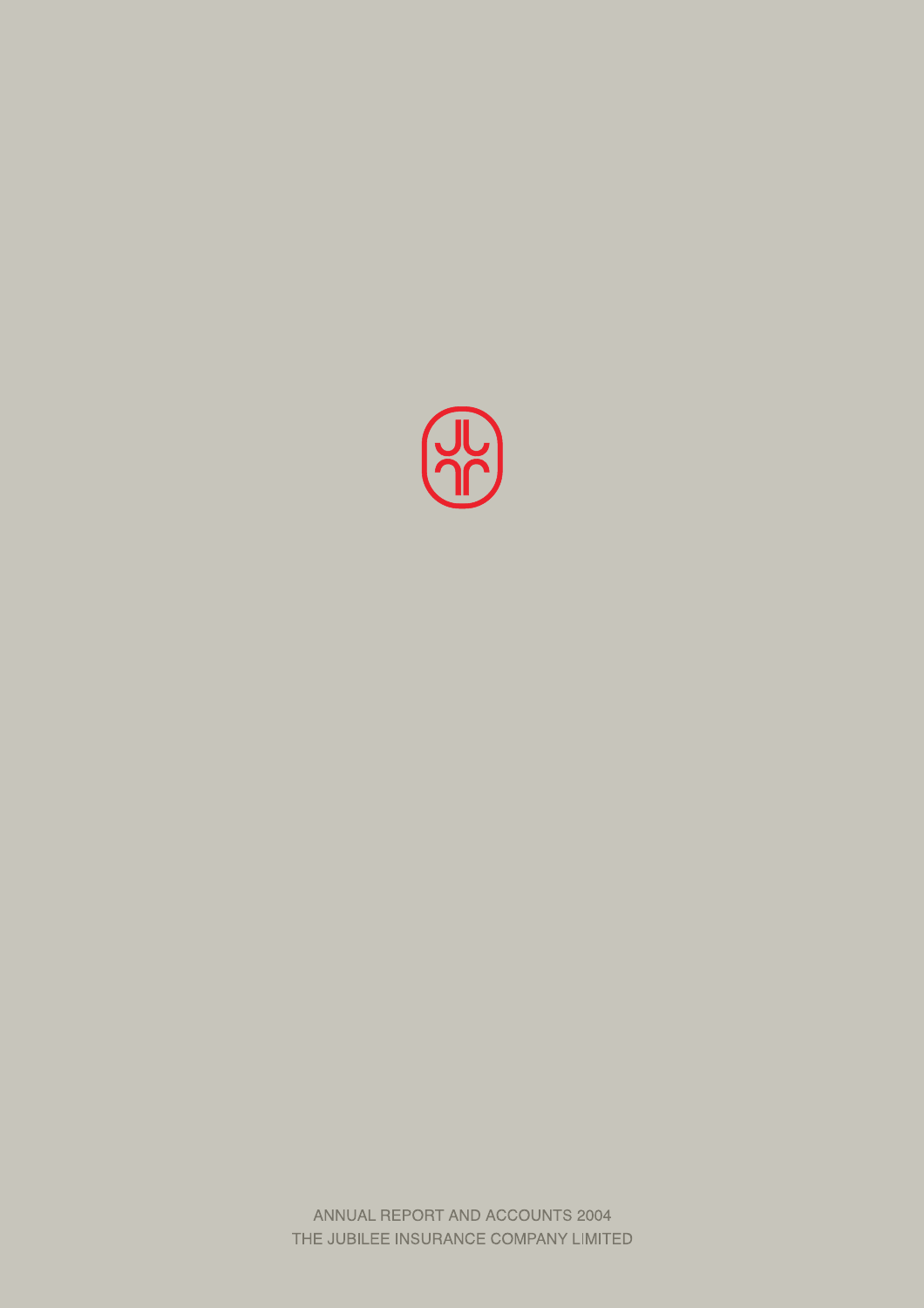## **TABLE OF CONTENTS**

| Notice of the Annual General Meeting $\ldots \ldots \ldots \ldots \ldots \ldots \ldots$ |
|-----------------------------------------------------------------------------------------|
|                                                                                         |
|                                                                                         |
|                                                                                         |
|                                                                                         |
|                                                                                         |
|                                                                                         |
|                                                                                         |
|                                                                                         |
|                                                                                         |
|                                                                                         |
| Consolidated Cash Flow Statement<br>21                                                  |
|                                                                                         |
|                                                                                         |
| Consolidated Long-Term Business Revenue Account  43                                     |
| Consolidated Short-Term Business Revenue Account  44                                    |
| 46                                                                                      |
|                                                                                         |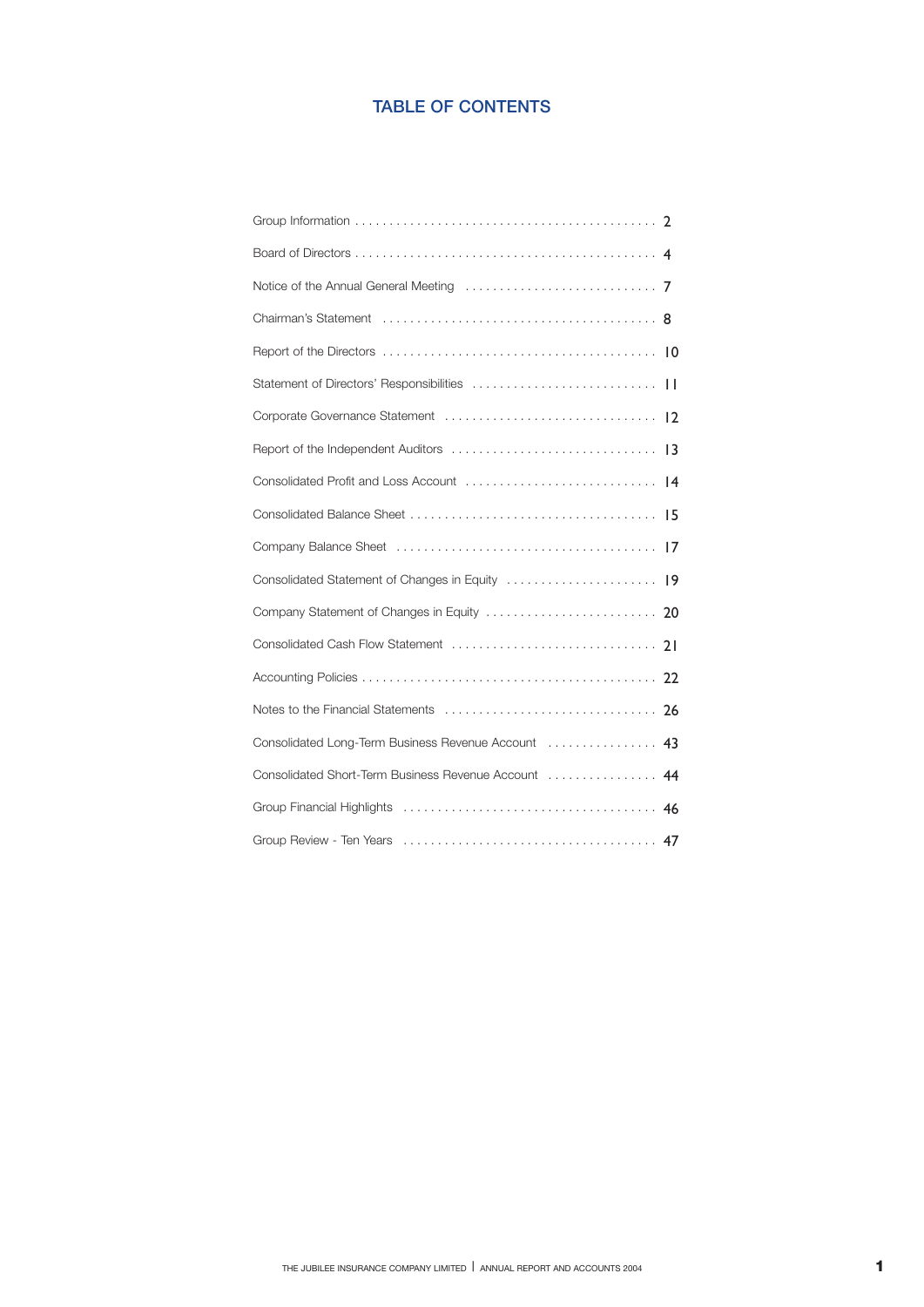## **GROUP INFORMATION**

### **CAPITAL AND RESERVES Shs '000**

Authorised Capital 200,000 Issued Capital 180,000 Paid-up Capital 180,000 Reserves 1,913,796

| Shs '0   |  |
|----------|--|
| 200,00   |  |
| 180,00   |  |
| 180,00   |  |
| 1,913,79 |  |

## **REGISTERED OFFICE**

Jubilee Insurance House Wabera Street P.O. Box 30376 00100 - GPO Nairobi, Kenya Telephone: 3208 1000 Telefax: 3208 1150 E-mail: jic@jubileekenya.com Website: www.jubileeinsurance.com

## **SUBSIDIARIES**

The Jubilee Investments Company Limited (75%) Jubilee Financial Services Limited (100%) Jubilee Insurance (Mauritius) Ltd (75.63%) The Jubilee Insurance Company of Uganda Limited (56.25%) The Jubilee Insurance Company of Tanzania Limited (51%) Thillai Software Private Limited (100%) The Jubilee Insurance Company of Kenya Limited (100%)

## **ASSOCIATES**

Property Development and Management Limited (34.76%) IPS Power Investment Limited (27%) TPS Holdings Limited (21.52%) East Africa Reinsurance Company Limited (25.83%)

## **BRANCHES**

### **Mombasa:**

Jubilee Insurance Building Moi Avenue P.O. Box 90220 - 80100 Mombasa, Kenya Telephone: 316745, 316746 & 314019 E-mail: mombasa@jubileekenya.com

## **Kisumu:**

Jubilee Insurance House Opposite Clock Tower Oginga Odinga Road P.O. Box 378 - 40100 Kisumu, Kenya Telephone: 42235 & 42250 E-mail: kisumu@jubileekenya.com

### **ACTUARY**

John Graham FIA, FASSA

## **INDEPENDENT AUDITORS**

PricewaterhouseCoopers

### **PRINCIPAL BANKERS**

Diamond Trust Bank Kenya Limited Standard Chartered Bank Kenya Limited Citibank, N.A. Barclays Bank PLC, Mauritius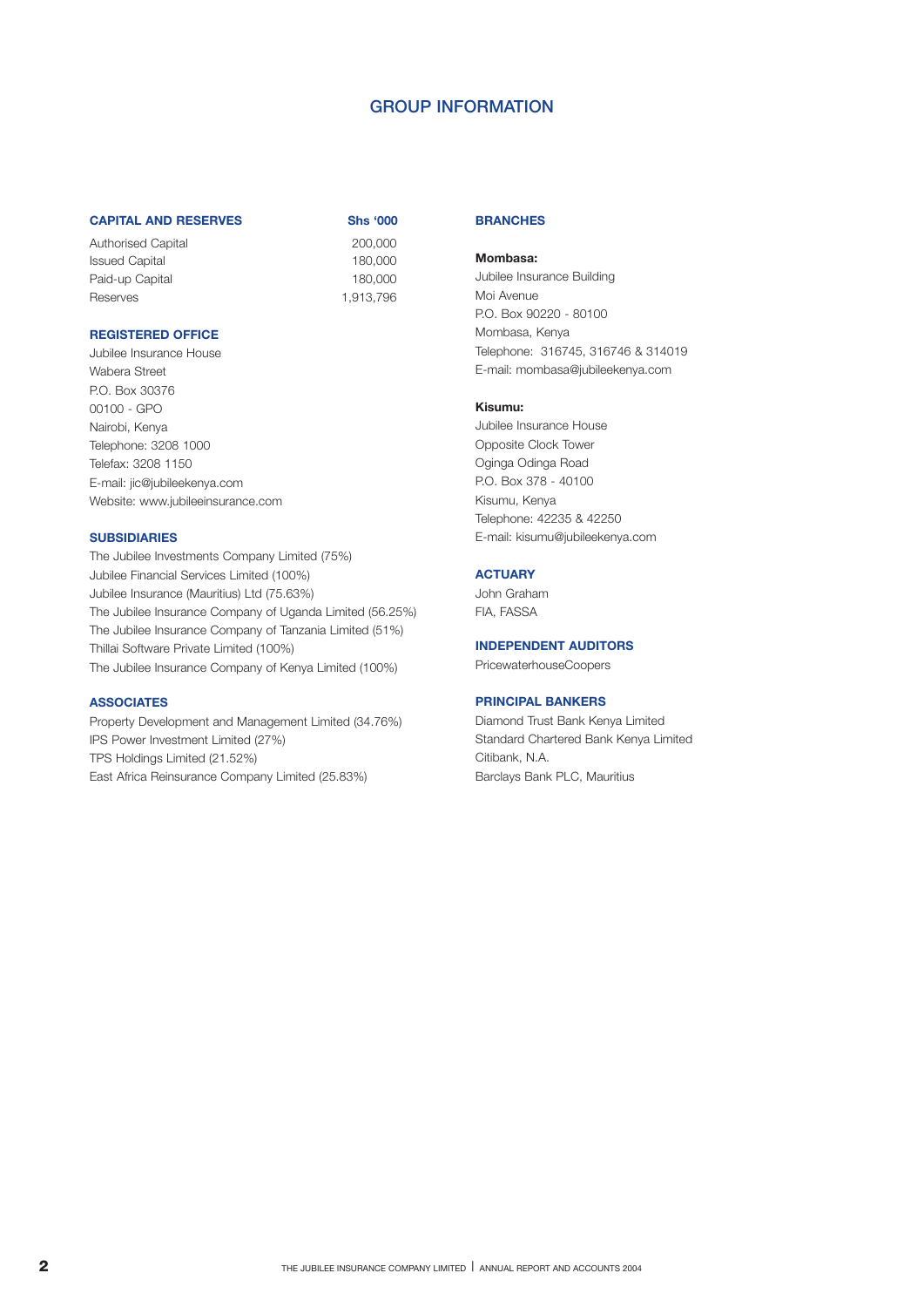# Brighter Future

| <b>General Insurance</b>  |
|---------------------------|
| <b>Life Insurance</b>     |
| <b>Medical Insurance</b>  |
| <b>Flexible Policies</b>  |
| <b>Friendly Service</b>   |
| <b>Prompt Settlement</b>  |
| <b>Financial Strength</b> |
| <b>Regional Presence</b>  |
|                           |
|                           |
|                           |
|                           |
|                           |
|                           |
|                           |
|                           |
|                           |
| 3                         |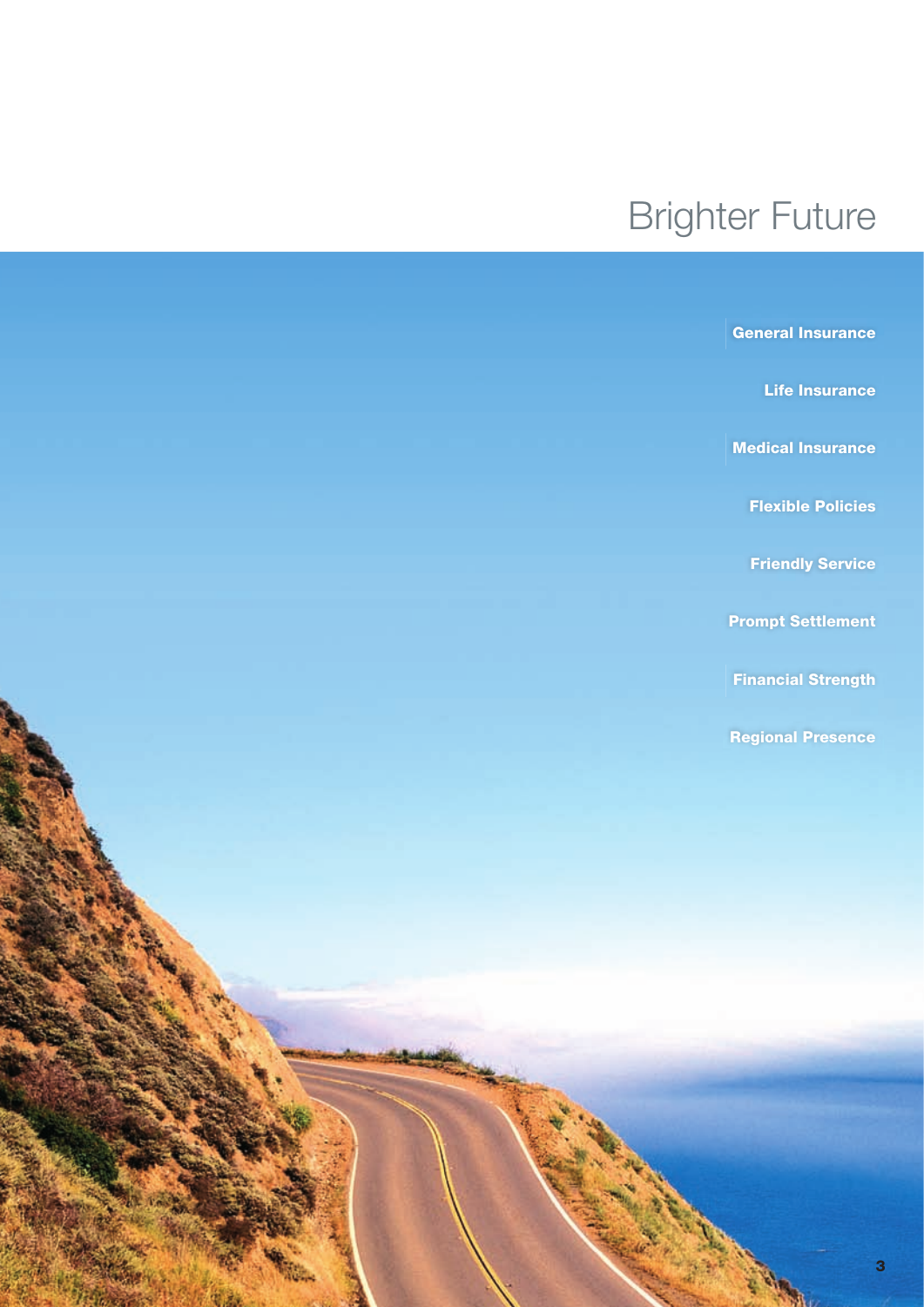## **BOARD OF DIRECTORS**



**Nizar N Juma** CHAIRMAN (APPOINTED ON 01/07/2004) $\blacksquare$   $\blacktriangle$   $\blacktriangle$ 



**Augustine J Hatch \*** (RESIGNED ON 30/06/2004)



**Zulfikar K Mohamed \*\*** MANAGING DIRECTOR & C E O  $\blacksquare$ 



**Amin M Datoo** TECHNICAL DIRECTOR



 $\blacktriangle$ 





**John D Harris \*\*\* Frederic A Lucien \*\*\*\* Sultan K Khimji**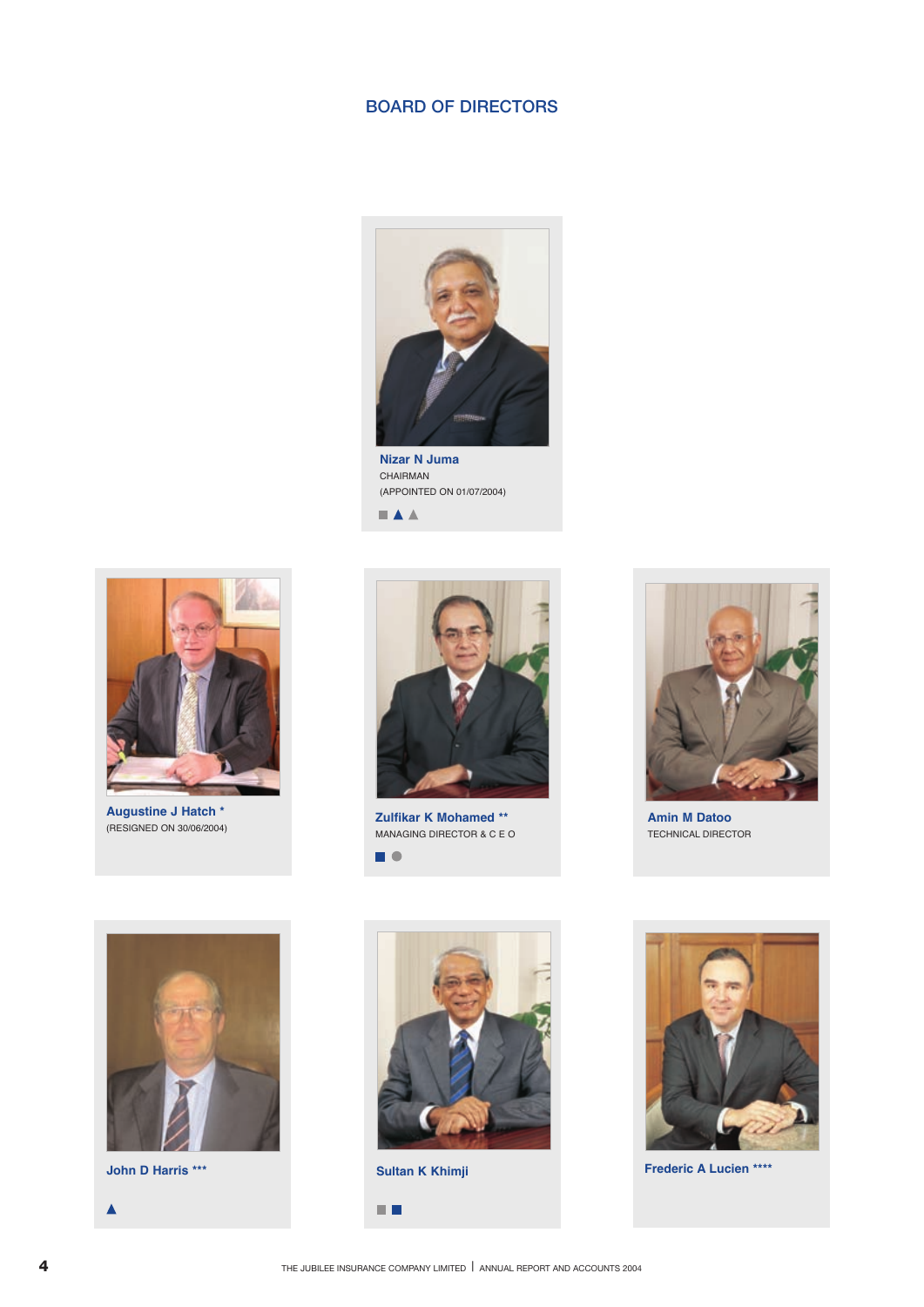## **BOARD OF DIRECTORS**



**Joseph M Mugwe Tom D Owuor Tom D Owuor Salim A Talib** 





 $\blacksquare$   $\blacktriangle$   $\blacktriangle$ 



 $\bullet$   $\blacktriangle$   $\blacktriangle$ 



**Margaret M Kipchumba** COMPANY SECRETARY

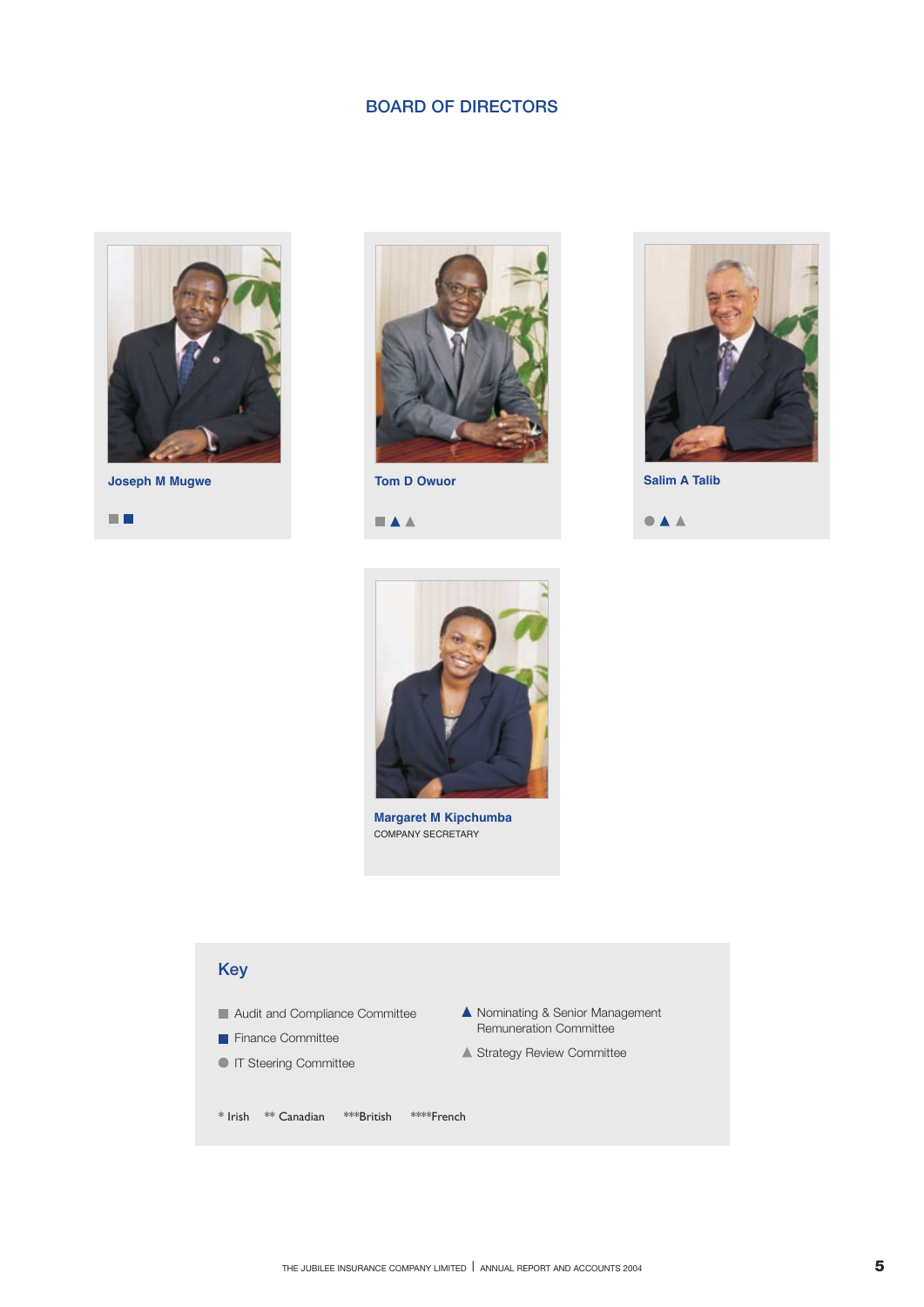Regional Presence

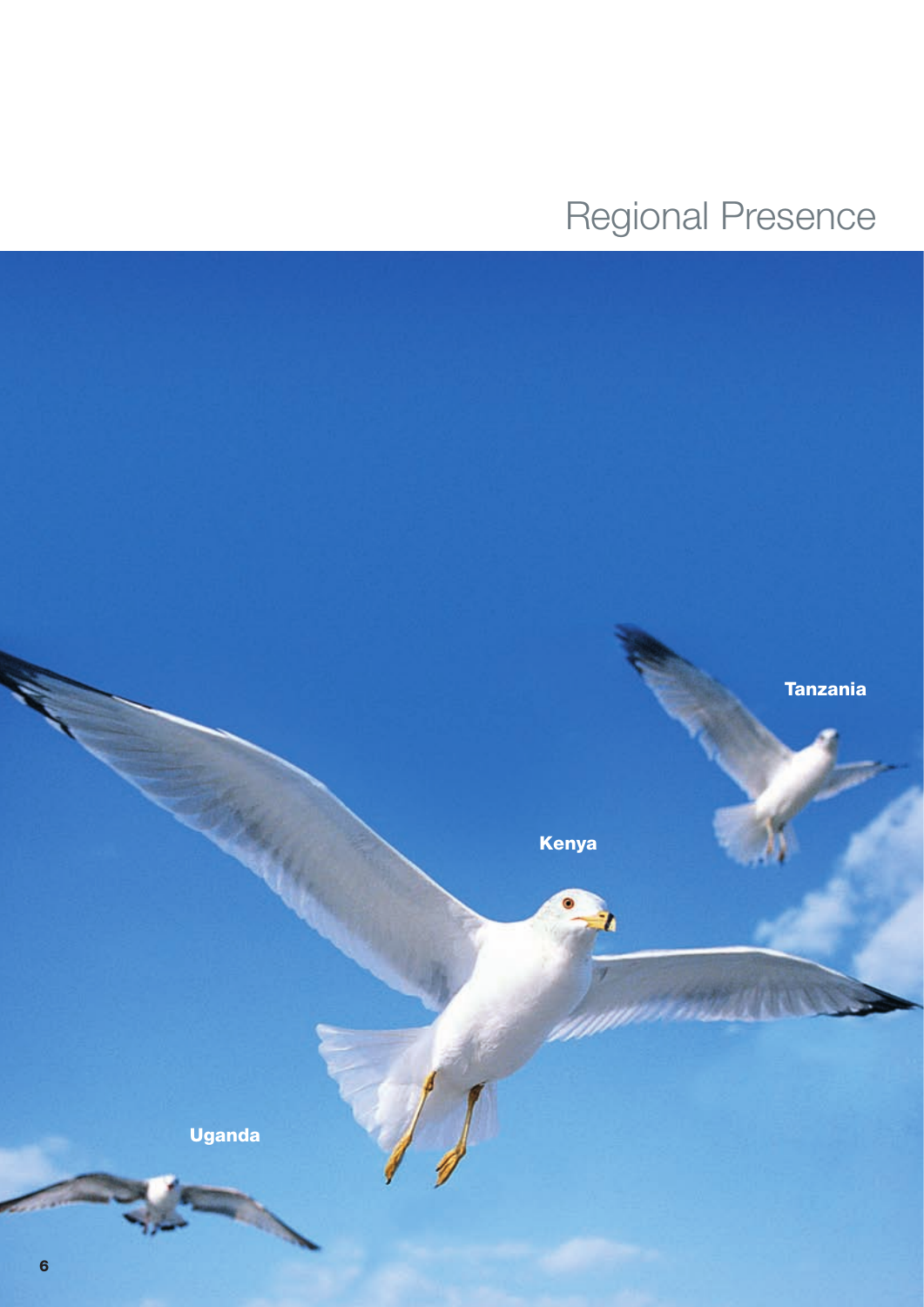## **NOTICE OF THE ANNUAL GENERAL MEETING**

Notice is hereby given that the Sixty-Seventh Annual General Meeting of the Shareholders will be held at the Nairobi Serena Hotel, Kenyatta Avenue, on Tuesday, 21<sup>st</sup> June, 2005 at 10.30 a.m. to transact the following:

## ORDINARY BUSINESS

- 1. To consider and, if thought fit, to adopt the Accounts for the year ended 31<sup>st</sup> December, 2004, the Report of the Directors and the Report of the Independent Auditors thereon.
- To confirm the payment of the interim dividend of 15% made on 2. 19<sup>th</sup> October, 2004 and approve the payment of a final dividend of 35% on the issued and paid-up capital of the Company on or about 11<sup>th</sup> July, 2005 to the Shareholders registered as at 21<sup>st</sup> June, 2005.
- To elect the following Directors who retire by rotation and being eli-3. gible, offer themselves for re-election:

Mr Sultan K Khimji Mr Frederic A Lucien

Mr Nizar N Juma retires in accordance with Article 90 of the Company's Articles of Association, and being eligible, offers himself for re-election.

- 4. To fix the Directors' remuneration.
- To authorise the Directors to fix the Independent Auditors' remuner-5.ation.

By order of the Board

## Margaret Muhuni-Kipchumba

Company Secretary Nairobi, Kenya 13th April, 2005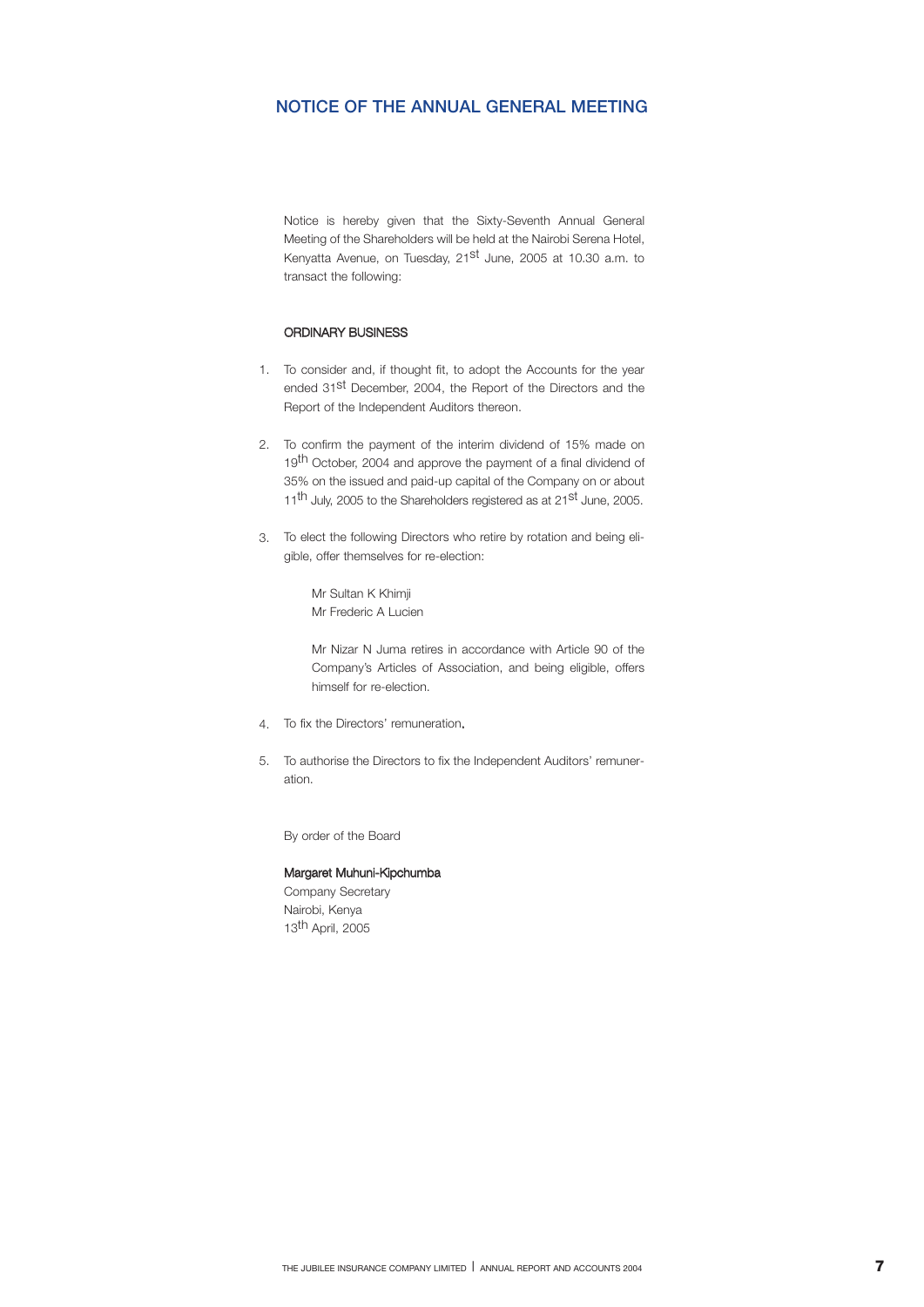## **CHAIRMAN'S STATEMENT**



## Dear Shareholders,

It is with a sense of pride and achievement that I review the 2004 results of your Company which for a third consecutive year recorded the highest profits in its history. It gives me great pleasure, therefore, to present the annual report and accounts for the year ended 31st December, 2004.

### **ECONOMY**

Gross Domestic Product (GDP) recorded 2.6% growth in 2004 up from 1.8% in 2003. Resumption of donor funding during the year and strong growth in tourism, horticulture, tea and textile industries boosted the growth of the economy.

### **FINANCIAL PERFORMANCE**

The Group Profit Before Tax increased by 14.6% in 2004 to reach Shs 358.9 million (2003: Shs 313.2 million) despite the adverse underwriting results. Your Company's solid investment performance was founded on prudent long term investment strategy and opportunistic trading gains realised from stock market operations.

The subsidiary insurance companies in Uganda and Tanzania continued to perform well. The strategic decision to cease underwriting insurance business in Mauritius and focus on our core operations in East Africa was implemented in June 2004.

I am glad to report that your Board has recommended increased dividend payout for the second consecutive year of 50% (2003: 45% and 2002: 35%). An interim dividend of 15% (Shs 0.75 per share) was paid on 19<sup>th</sup> October, 2004. The Board is seeking your approval for a final dividend of 35% (Shs 1.75 per share).

## **GENERAL INSURANCE PERFORMANCE**

The consolidated gross premium written exceeded the Shs 2 billion mark to reach Shs 2,010.4 million (2003: Shs 1,749.4 million). The robust growth of motor and medical business were the primary contributors to this 14.9% increase.

Continuing adverse security conditions and deteriorating infrastructure across the country resulted in increased frequency of carjackings, burglary and accident related losses. In addition, higher reinsurance cost and loss severity negatively impacted fire underwriting performance. The Group's underwriting results were therefore adversely affected by these market forces in Kenya and losses in Mauritius. The subsidiary insurance companies in Uganda and Tanzania continued their prior year trend to register underwriting profits. The 2004 consolidated underwriting loss was Shs 17.8 million compared to a profit of Shs 33.5 million in 2003.

## **LIFE INSURANCE PERFORMANCE**

Funds under the Long-Term business and deposit administration contracts crossed the Shs 4 billion mark. The total 2004 premium written and deposit administration inflows was Shs 1,006.6 million (2003: Shs 686.5 million). The growth in business is due to increased contributions from deposit administration and sale of post retirement annuity contracts.

Your Company declared a net rate of 9.5% to be credited on Retirement Benefit Funds. This rate, we believe, will once again be one of the highest among leading insurers.

The profit from the Long-Term business increased from Shs 40.1 million in 2003 to Shs 58.9 million in 2004.

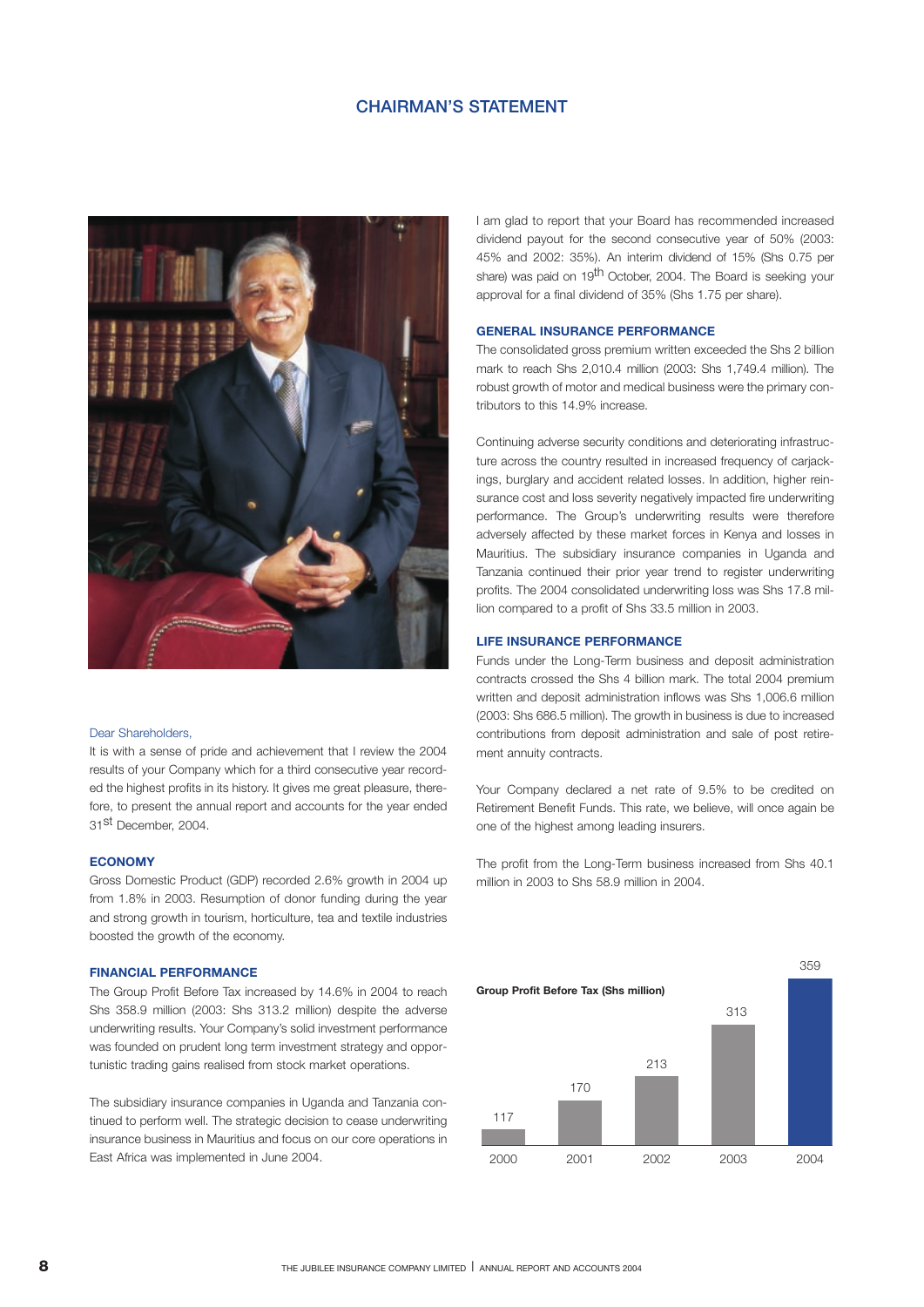(CONTINUED)

### **CORPORATE RESTRUCTURING**

The restructuring of your Company was unanimously approved at the Extraordinary General Meeting held on 9<sup>th</sup> March, 2005. This entails the transfer of the life and general insurance business together with the assets and liabilities relating to the insurance business to The Jubilee Insurance Company of Kenya Limited, a wholly owned subsidiary and changing your Company's name to Jubilee Holdings Limited. We have completed the necessary regulatory formalities and are awaiting the gazettement of the approval by the Minister for Finance for transfer of insurance business.

### **BOARD**

The composition of your Board of Directors remained the same with the exception of the resignation of Mr Augustine J Hatch as Chairman and my appointment in his place. You will recall that at the last Annual General Meeting, Mr Hatch informed Shareholders that after five successful years at the helm of the Group, he had decided to step down as Chairman and Director. On behalf of the Board, the Boards of the subsidiary companies and the management team throughout the region, I would like to register my appreciation to Mr Hatch for his professionalism and invaluable service in steering the Group to great heights. We wish him every success in all his future endeavours.

## **OUTLOOK**

The various customer focused initiatives rolled out since the last quarter of 2004 are bearing results with higher premiums being registered to date in Kenya, Uganda and Tanzania. Data warehousing, information technology infrastructure, client relationship management, systems documentation, introduction of new products and management development programs are some of the areas that will receive ongoing management attention during 2005. I am confident that with our growing organisational capabilities and quest for greater client satisfaction and security, the Group will undoubtedly improve its overall performance further in 2005.

### **APPRECIATION**

In conclusion, on behalf of the Board and Shareholders, I would like to thank the management and staff of your Company and its subsidiaries for their hard work and consistency that has produced excellent results for the third consecutive year. I would also like to extend my appreciation to all intermediaries and customers for their continued support and patronage and assure them of our commitment to nurture this mutually beneficial partnership. Last but not least, I thank all my colleagues on the Board who have participated fully in decision making and whose support and guidance I rely on to steer your Company to greater heights.

## Nizar N Juma

Chairman 13th April, 2005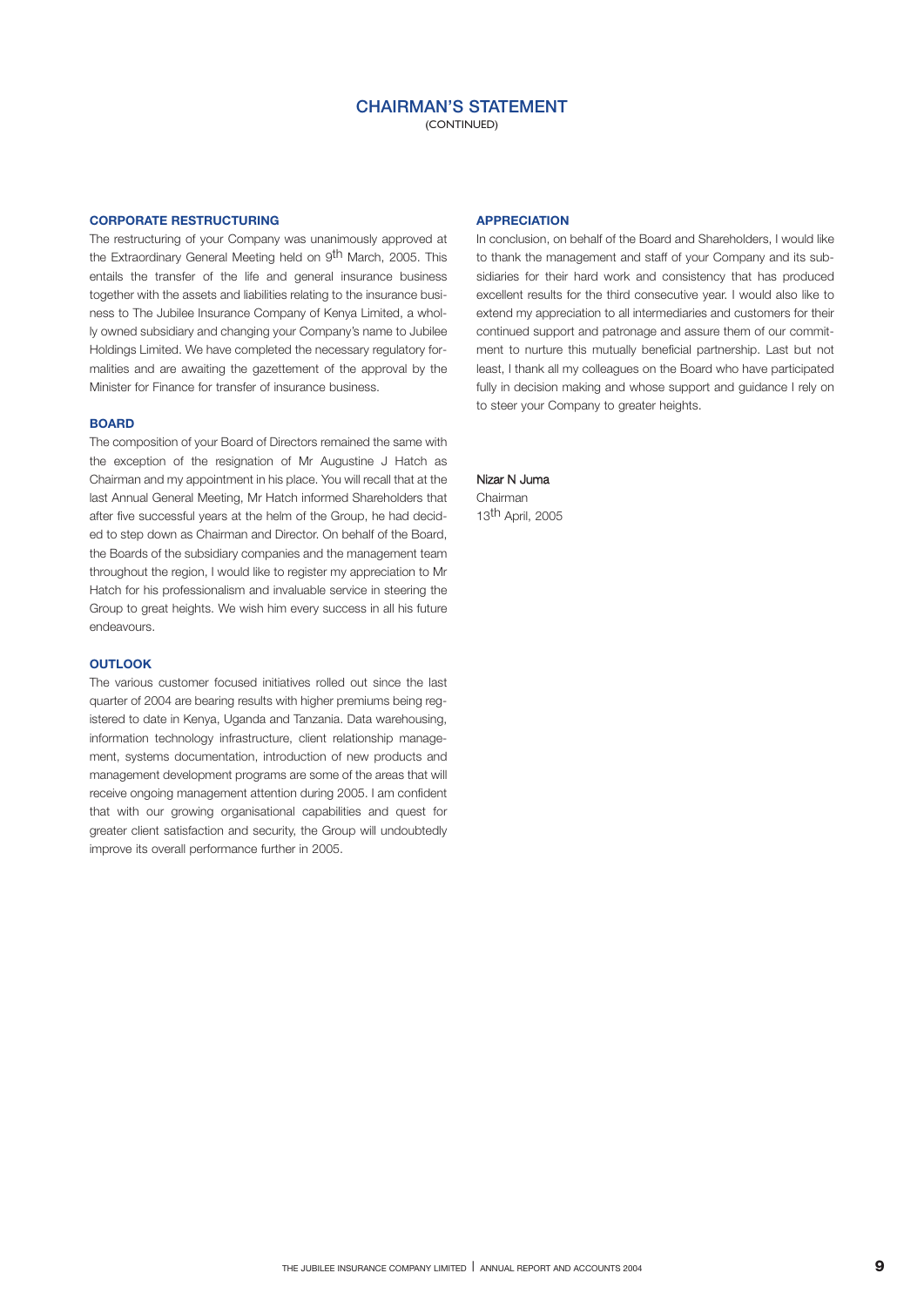## **REPORT OF THE DIRECTORS**

The Directors submit their report together with the audited financial statements for the year ended 31st December, 2004 which disclose the state of affairs of the Company and the Group.

## **COUNTRY OF INCORPORATION**

The Company is incorporated in the Republic of Kenya under the Companies Act and is domiciled in Kenya.

### **PRINCIPAL ACTIVITIES**

The Company transacts all classes of insurance business.

## **RESULTS**

The Group returned record profits during the year. The following is the summary of results for the year 2004:

|                                     | u is vvv |
|-------------------------------------|----------|
| Group profit before tax             | 358,882  |
| Tax                                 | 82,296   |
| Group profit after tax              | 276,586  |
| Minority interest                   | 35.941   |
| Profit attributable to Shareholders | 240.645  |

### **DIVIDEND**

An interim dividend of Shs 0.75 per share amounting to Shs 27 million (2003: Shs 18 million) was paid to Shareholders on 19<sup>th</sup> October, 2004. The Directors recommend a final dividend of Shs 1.75 per share amounting to Shs 63 million (2003: Shs 63 million) for approval by the Shareholders. The total dividend for the year represents 50% (2003: 45%) of the issued share capital as at 31<sup>st</sup> December, 2004.

### **FINANCIAL RISK MANAGEMENT OBJECTIVES AND POLICIES**

The Group's activities expose it to a variety of financial risks, including loss risk (claims), credit risk and the effects of changes in equity market prices, foreign currency exchange rates and interest rates. The Group's overall risk management programme focuses on the acceptable level of loss risk and the unpredictability of financial markets and seeks to minimise potential adverse effects on its financial performance within the options available in Kenya to hedge against such risks. The Group has policies in place to ensure that insurance is sold to customers with appropriate claim and credit history.

### **DIRECTORS**

The Directors who held office during the year and to the date of this report were:

Nizar N Juma (Chairman) (Appointed on 01/07/2004)

Augustine J Hatch\* (Chairman) (Resigned on 30/06/2004)

Zulfikar K Mohamed \*\*

Amin M Datoo

John D Harris\*\*\*

Sultan K Khimji

Frederic A Lucien \*\*\*\*

Joseph M Mugwe

Tom D Owuor

She'000

Salim A Talib

\* Irish \*\* Canadian \*\*\* British \*\*\*\* French

In accordance with Article 85 of the Company's Articles of Association, the following Directors retire by rotation and, being eligible, offer themselves for re-election:

Mr Sultan K Khimji Mr Frederic A Lucien

In accordance with Article 90 of the Company's Articles of Association, Mr Nizar N Juma retires and being eligible, offers himself for re-election.

## **AUDITORS**

The Company's independent auditors, PricewaterhouseCoopers, continue in office in accordance with Section 159(2) of the Companies Act.

On behalf of the Board

### Nizar N Juma

Chairman Nairobi, Kenya 13th April, 2005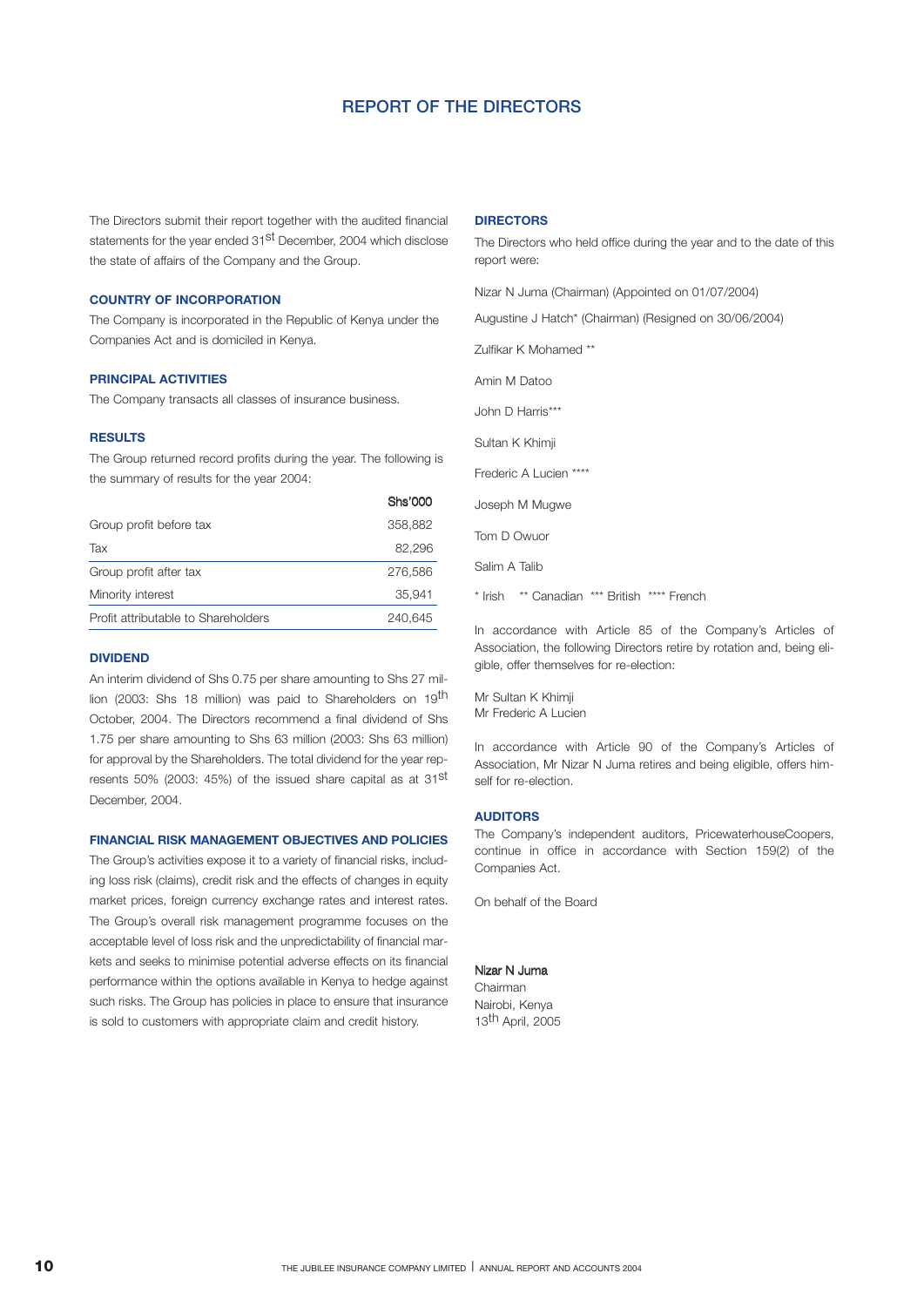## **STATEMENT OF DIRECTORS' RESPONSIBILITIES**

The Companies Act requires the Directors to prepare financial statements for each financial year that give a true and fair view of the state of affairs of the Company and the Group as at the end of the financial year and of the profit or loss of the Group for the year. It also requires the Directors to ensure that the Company keeps proper accounting records that disclose, with reasonable accuracy, the financial position of the Company. They are also responsible for safeguarding the assets of the Company.

The Directors accept responsibility for the financial statements, which have been prepared using appropriate accounting policies supported by reasonable and prudent judgements and estimates, in conformity with International Financial Reporting Standards and the requirements of the Companies Act. The Directors are of the opinion that the financial statements give a true and fair view of the state of the financial affairs of the Group and the Company and the profit of the Group. The Directors further accept responsibility for the maintenance of accounting records that may be relied upon in the preparation of financial statements, as well as adequate systems of internal financial control.

Nothing has come to the attention of the Directors to indicate that the Company and its subsidiaries will not remain a going concern for at least twelve months from the date of this statement.

Nizar N Juma Chairman

### Zulfikar K Mohamed Director

13th April, 2005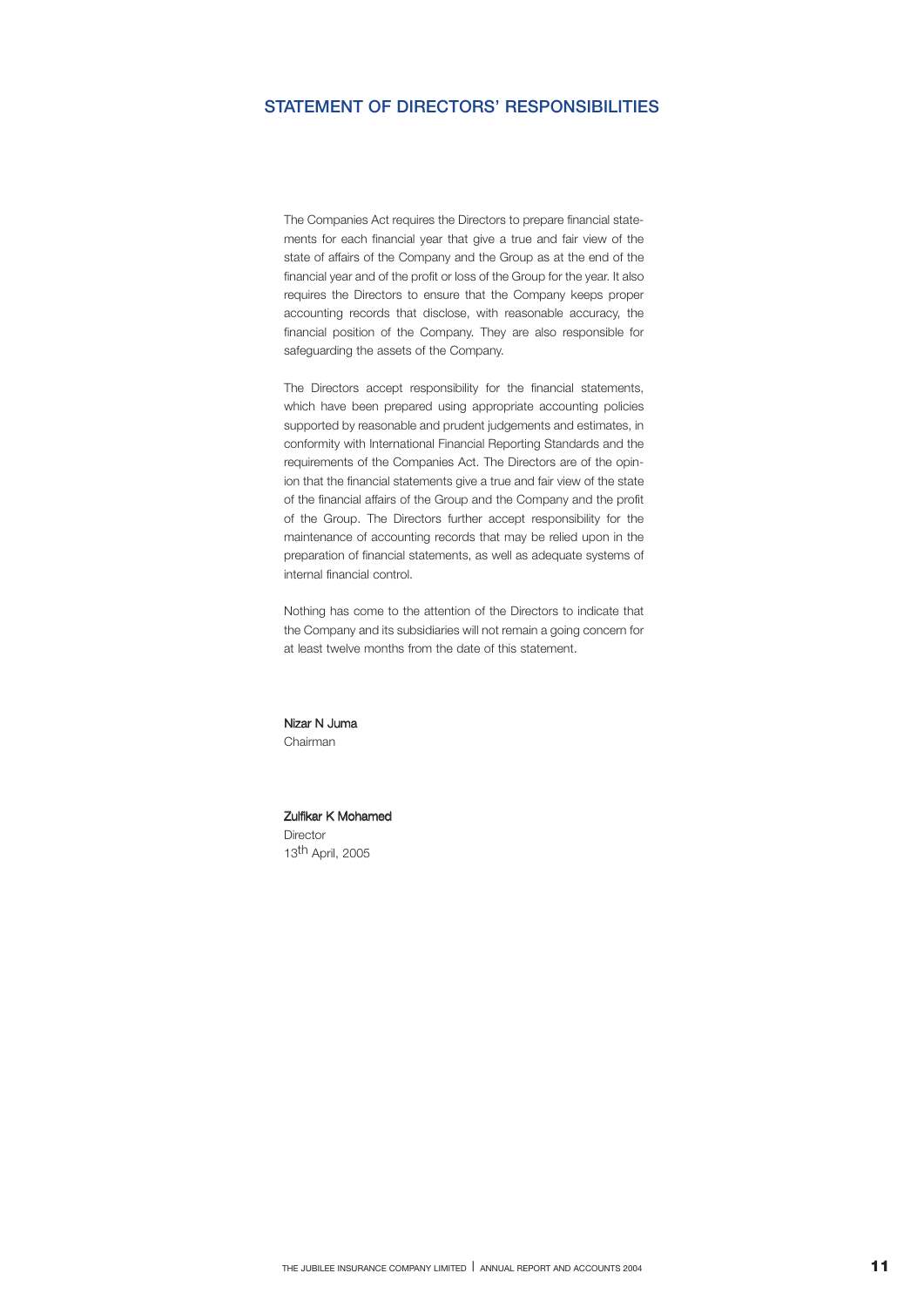## **CORPORATE GOVERNANCE STATEMENT**

Jubilee remains committed to achieving the highest standards of corporate governance in the recognition that the ethical running of corporations and the integrity of their systems and processes, are a key component in enhancing the financial performance and sustainability of those corporations as well as the economy in general. The Board of Directors therefore takes a keen interest in the implementation and reinforcement of corporate governance practices for the benefit of all stakeholders.

## **BOARD OF DIRECTORS**

The Board of Directors comprises of 9 directors, of whom 2 are executive, Mr Zulfikar K Mohamed who is the Managing Director & CEO and Mr Amin M Datoo, the Technical Director & General Manager, Kenya. In 2004, the Board appointed a new Chairman, Mr Nizar N Juma, who is an independent non-executive Director. The roles of the Chairman and CEO are clearly defined and espouse the principle of separation of powers. The Board meets at least once every quarter with additional meetings being held as and when the need arises. Appointments to the Board are made on the recommendation of the Nominating & Senior Management Remuneration Committee, which is mandated to vet candidates for directorship and make recommendations to the Board, so as to ensure that all nominations are fair and transparent. New directors are provided with the necessary orientation in the Company's sphere of operations and business environment in order to enhance their effectiveness in strategy formation and the decision making process.

### **SUCCESSION PLANNING**

The Board is cognisant of the critical role that succession planning plays in ensuring that the Company has, and will continue to have, capable and well-trained leadership to guide its growth. To this end, the Nominating & Senior Management Remuneration Committee has been mandated to review succession planning within the Board and strategic management positions, and make recommendations to the Board. The Board is glad to report that succession is continually being addressed.

## **HUMAN RESOURCE DEVELOPMENT PRACTICES**

Jubilee recognises that its prime resource is its employees. It is upon their commitment and effort that the Company depends for its continuity and growth. In this respect, staff are regarded as partners. Jubilee deliberately sets out to develop its staff in planned technical and managerial skills in order to meet the high standards of performance and the rapidly increasing challenges in the insurance sector. In the year under review, through the Company's Employee Development Programme, a total of 18 employees sat and passed examinations in various disciplines including those of the Chartered Insurance Institute and Institute of Actuaries.

## **CORPORATE SOCIAL RESPONSIBILITY**

Corporate Social Responsibility (CSR) is concerned with treating the stakeholders of the Company ethically, or in a socially responsible manner. CSR encompasses responsible business practices and is premised on the fact that companies owe certain ethical, financial and social obligations to the communities within which they operate.

During 2004, Jubilee supported a number of corporate social projects including the Nairobi Hospice, in support of the terminally ill, 'Run for Life' organised by the Rotary Clubs of Nairobi to raise funds to support the activities of the Voluntary Counselling and Testing (VCT) Centre established and run by the Clubs, and the 'Save a Life Fund' coordinated by the Kenya Red Cross.

The Board is reviewing the Company's CSR programme with a view to aligning it to the strategic goals of the Company with deliberate emphasis on self-sustaining and long term development initiatives.

## **DIRECTORS' INTEREST IN THE SHARES OF THE COMPANY AS AT 31ST DECEMBER 2004**

|                |                                          | Number of   |
|----------------|------------------------------------------|-------------|
|                | Name                                     | Shares Held |
| $\mathbf{1}$ . | Mr Zulfikar K Mohamed                    | 6.640       |
| 2.             | Mr Amin M Datoo                          | 1,098       |
| 3.             | Mr Sultan K Khimji                       | 21.591      |
|                | (including shares held by his family     |             |
|                | and company in which he has an interest) |             |

## **DISTRIBUTION OF SHAREHOLDERS AS AT 31ST DECEMBER 2004**

| <b>Number</b>         | <b>Number</b>   | Number of          | % Share- |
|-----------------------|-----------------|--------------------|----------|
| of Shares             | of Shareholders | <b>Shares Held</b> | holding  |
| Less than 500         | 688             | 168,801            | 0.47     |
| $501 - 5,000$         | 4,096           | 6,790,905          | 18.86    |
| $5,001 - 10,000$      | 412             | 2,925,361          | 8.13     |
| $10,001 - 100,000$    | 311             | 7,193,916          | 19.98    |
| $100,001 - 1,000,000$ | 14              | 3,574,350          | 9.93     |
| Over 1,000,000        | 2               | 15.346.667         | 42.63    |
| Total                 | 5,523           | 36,000,000         | 100.00   |

## **LIST OF 10 LARGEST SHAREHOLDERS AS AT 31ST DECEMBER 2004**

|     | Names                         | Number of          | % Share- |
|-----|-------------------------------|--------------------|----------|
|     |                               | <b>Shares Held</b> | holding  |
| 1.  | Aga Khan Fund for             |                    |          |
|     | Economic Development          | 13,674,546         | 37.98    |
| 2.  | Ameerali K Somji &/or         |                    |          |
|     | Gulzar Ameerali K Somji       | 1,672,121          | 4.64     |
| З.  | United Housing Estate Limited | 653,184            | 1.81     |
| 4.  | Adam's Brown and Co Ltd.      | 621,792            | 1.73     |
| 5.  | Ameerali N Esmail             | 510,256            | 1.42     |
| 6.  | Karim Jamal                   | 271,764            | 0.76     |
| 7.  | Estate of Jafferali A Meghii  | 262,440            | 0.73     |
| 8.  | Ameerali K Somji              | 182,688            | 0.51     |
| 9.  | Noorali Rashid Sayani and     |                    |          |
|     | Gulshan Noorali Sayani        | 180,072            | 0.50     |
| 10. | Gulzar K Somji                | 157,096            | 0.43     |
|     | Total                         | 18,185,959         | 50.51    |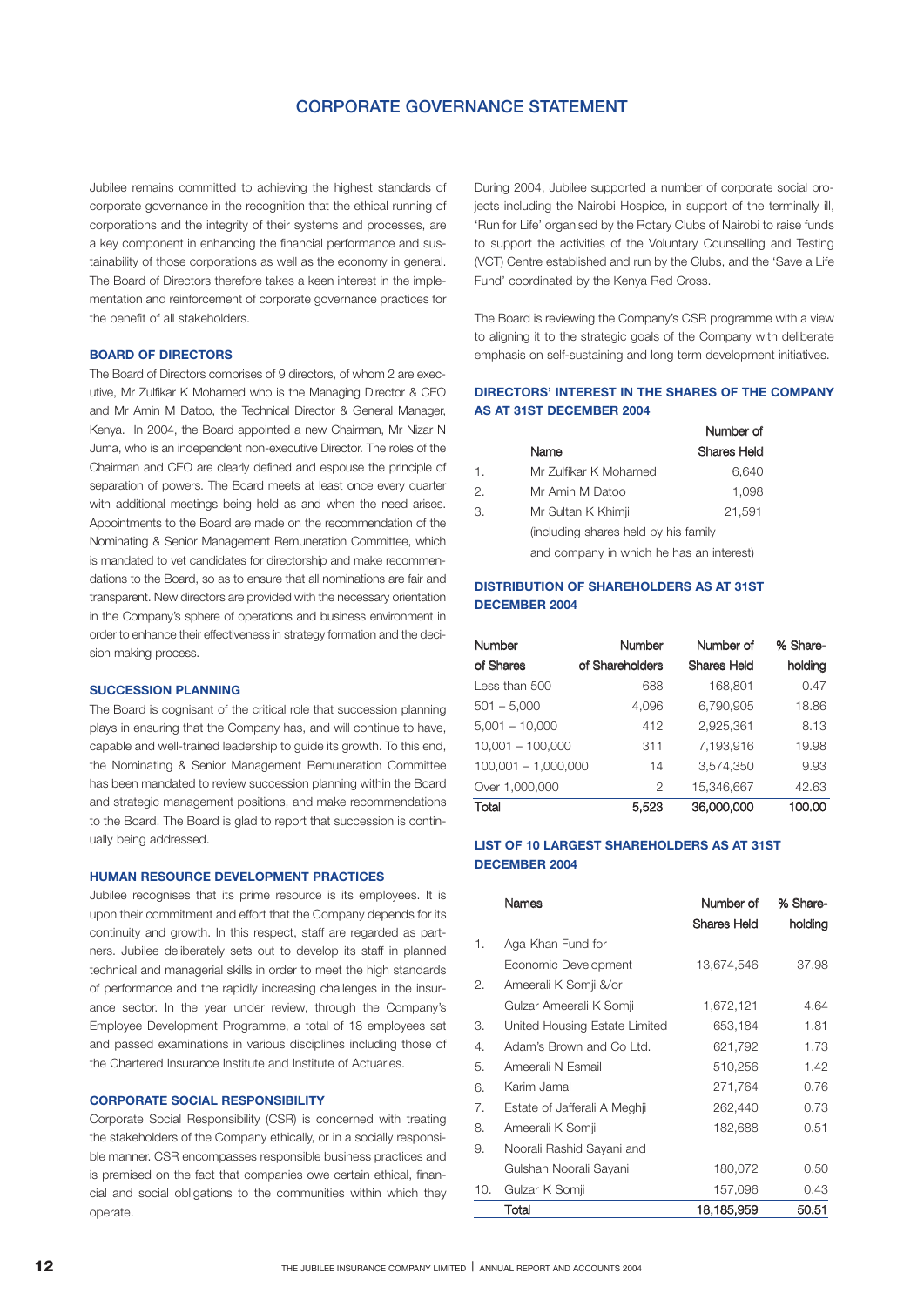## **REPORT OF THE INDEPENDENT AUDITORS**

TO THE MEMBERS OF THE JUBILEE INSURANCE COMPANY LIMITED

We have audited the financial statements of The Jubilee Insurance Company Limited for the year ended 31st December, 2004*,* set out on pages 14 to 42.

### **RESPECTIVE RESPONSIBILITIES OF DIRECTORS AND AUDITORS**

The Directors are responsible for the preparation of financial statements as described on page 11. Our responsibility is to express an independent opinion on the financial statements based on our audit.

### **BASIS OF OPINION**

We conducted our audit in accordance with International Standards on Auditing. Those standards require that we plan and perform our audit to obtain reasonable assurance that the financial statements are free from material misstatement. An audit includes an examination, on a test basis, of evidence supporting the amounts and disclosures in the financial statements. It also includes an assessment of the accounting policies used and significant estimates made by the Directors, as well as an evaluation of the overall presentation of the financial statements.

We have obtained all the information and explanations that to the best of our knowledge and belief were necessary for the purposes of our audit and believe that our audit provides a reasonable basis for our opinion.

### **OPINION**

In our opinion, proper books of account have been kept and the financial statements give a true and fair view of the state of the financial affairs of the Group and of the Company as at 31<sup>st</sup> December, 2004 and of the profit and cash flows of the Group for the year then ended in accordance with International Financial Reporting Standards and the Kenyan Companies Act. The balance sheet of the Company is in agreement with the books of account.

## PRICEWATERHOUSE COPERS **S**

Certified Public Accountants Nairobi, Kenya 13th April, 2005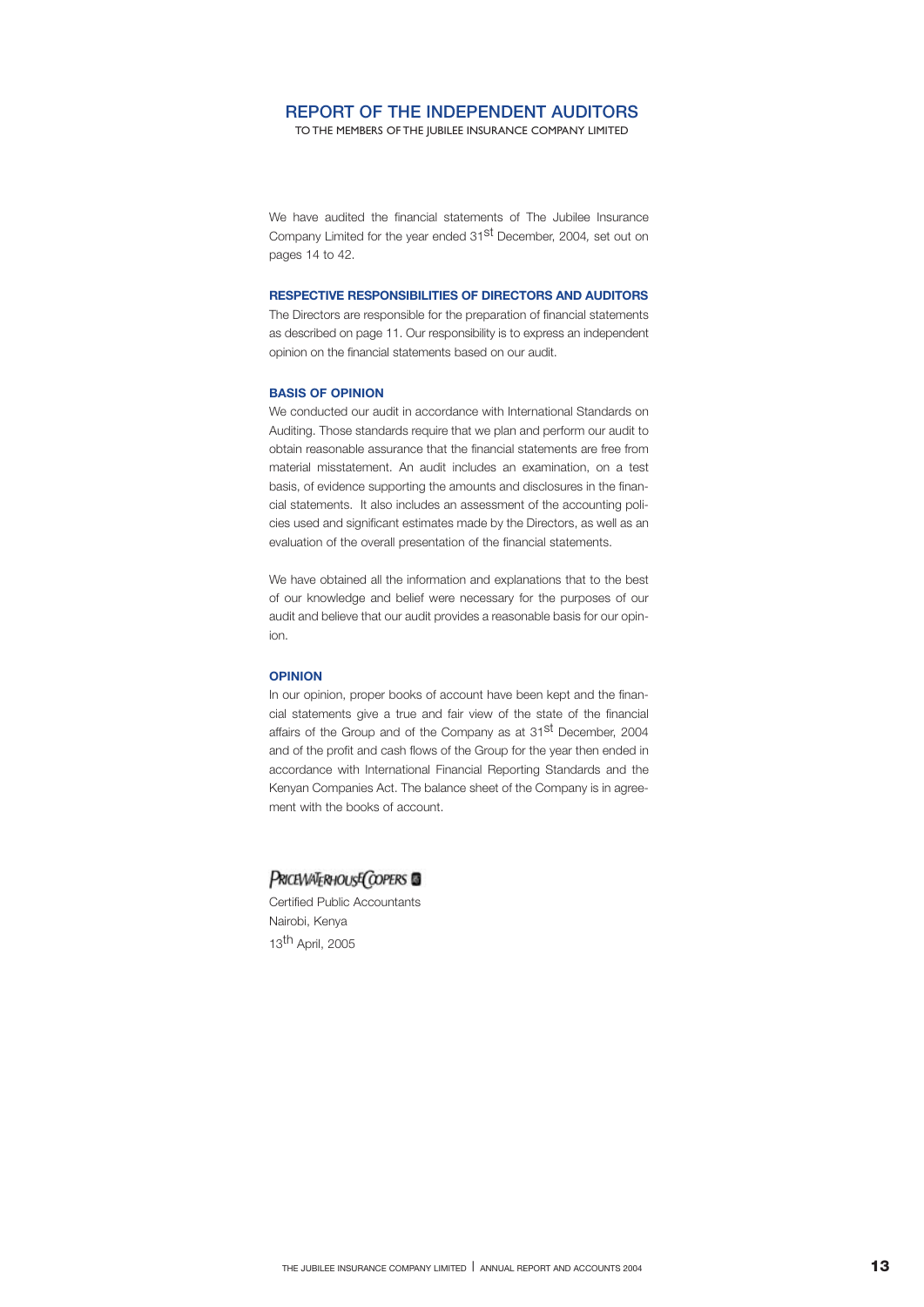## **CONSOLIDATED PROFIT AND LOSS ACCOUNT**

FOR THE YEAR ENDED 31ST DECEMBER 2004

|                                                          | <b>Notes</b>   |                 | Short-Term Long-Term | 2004            | <b>Short-Term</b> | Long-Term       | 2003            |
|----------------------------------------------------------|----------------|-----------------|----------------------|-----------------|-------------------|-----------------|-----------------|
|                                                          |                | <b>Business</b> | <b>Business</b>      | <b>Total</b>    | <b>Business</b>   | <b>Business</b> | <b>Total</b>    |
|                                                          |                | <b>Shs '000</b> | <b>Shs '000</b>      | <b>Shs '000</b> | <b>Shs '000</b>   | <b>Shs '000</b> | <b>Shs '000</b> |
| Gross earned premium                                     |                | 1,756,647       | 541,451              | 2,298,098       | 1,808,169         | 372,660         | 2,180,829       |
| Less: Outward reinsurance                                |                | 521,394         | 51,793               | 573,187         | 756,778           | 36,745          | 793,523         |
| Net insurance premium revenue                            |                | 1,235,253       | 489,658              | 1,724,911       | 1,051,391         | 335,915         | 1,387,306       |
|                                                          |                |                 |                      |                 |                   |                 |                 |
| Investment income                                        | 3              | 278,182         | 279,915              | 558,097         | 224,098           | 327,632         | 551,730         |
| Commission earned                                        |                | 161,902         | 10,755               | 172,657         | 216,124           | 6,003           | 222,127         |
| Total income                                             |                | 1,675,337       | 780,328              | 2,455,665       | 1,491,613         | 669,550         | 2,161,163       |
| Claims and policyholders' benefits payable               |                | 1,173,795       | 533,653              | 1,707,448       | 778,381           | 447,274         | 1,225,655       |
| Insurance claims recoverable from reinsurers             |                | 398,211         | 23,425               | 421,636         | 209,006           | 4,228           | 213,234         |
| Net insurance benefits and claims                        |                | 775,584         | 510,228              | 1,285,812       | 569,375           | 443,046         | 1,012,421       |
|                                                          |                |                 |                      |                 |                   |                 |                 |
| Operating and other expenses                             |                | 461,826         | 221,258              | 683,084         | 436,265           | 200,089         | 636,354         |
| Commission payable                                       |                | 232,478         | 34,258               | 266,736         | 274,468           | 26,398          | 300,866         |
| <b>Total expenses</b>                                    |                | 694,304         | 255,516              | 949,820         | 710,733           | 226,487         | 937,220         |
| Result of operating activities                           |                | 205,449         | 14,584               | 220,033         | 211,505           | 17              | 211,522         |
| Share of result of associates before tax                 | 11(d)          | 94,583          | 44,266               | 138,849         | 61,599            | 40,043          | 101,642         |
| Group profit before tax                                  | $\overline{2}$ | 300,032         | 58,850               | 358,882         | 273,104           | 40,060          | 313,164         |
| Tax                                                      | 5              | 67,296          | 15,000               | 82,296          | 62,939            | 7,500           | 70,439          |
| Net profit for the year                                  |                | 232,736         | 43,850               | 276,586         | 210,165           | 32,560          | 242,725         |
| Attributable to:                                         |                |                 |                      |                 |                   |                 |                 |
| Equity holders of the Group                              |                | 196,795         | 43,850               | 240,645         | 180,201           | 32,560          | 212,761         |
| Minority interest                                        | 10             | 35,941          | $\overline{a}$       | 35,941          | 29,964            |                 | 29,964          |
| Total                                                    |                | 232,736         | 43,850               | 276,586         | 210,165           | 32,560          | 242,725         |
|                                                          |                |                 |                      |                 |                   |                 |                 |
| Earnings per share attributable to the<br>equityholders: |                |                 |                      |                 |                   |                 |                 |
| Basic and diluted                                        | 26             |                 |                      | 6.68            |                   |                 | 5.91            |
|                                                          |                |                 |                      |                 |                   |                 |                 |
| Dividends:                                               | 28             |                 |                      | 27,000          |                   |                 | 18,000          |
| Interim - paid<br>Final - proposed                       | 28             |                 |                      | 63,000          |                   |                 | 63,000          |
| Total                                                    |                |                 |                      | 90,000          |                   |                 | 81,000          |
|                                                          |                |                 |                      |                 |                   |                 |                 |

The accounting policies on pages 22 to 25 and the notes on pages 26 to 42 form part of these financial statements.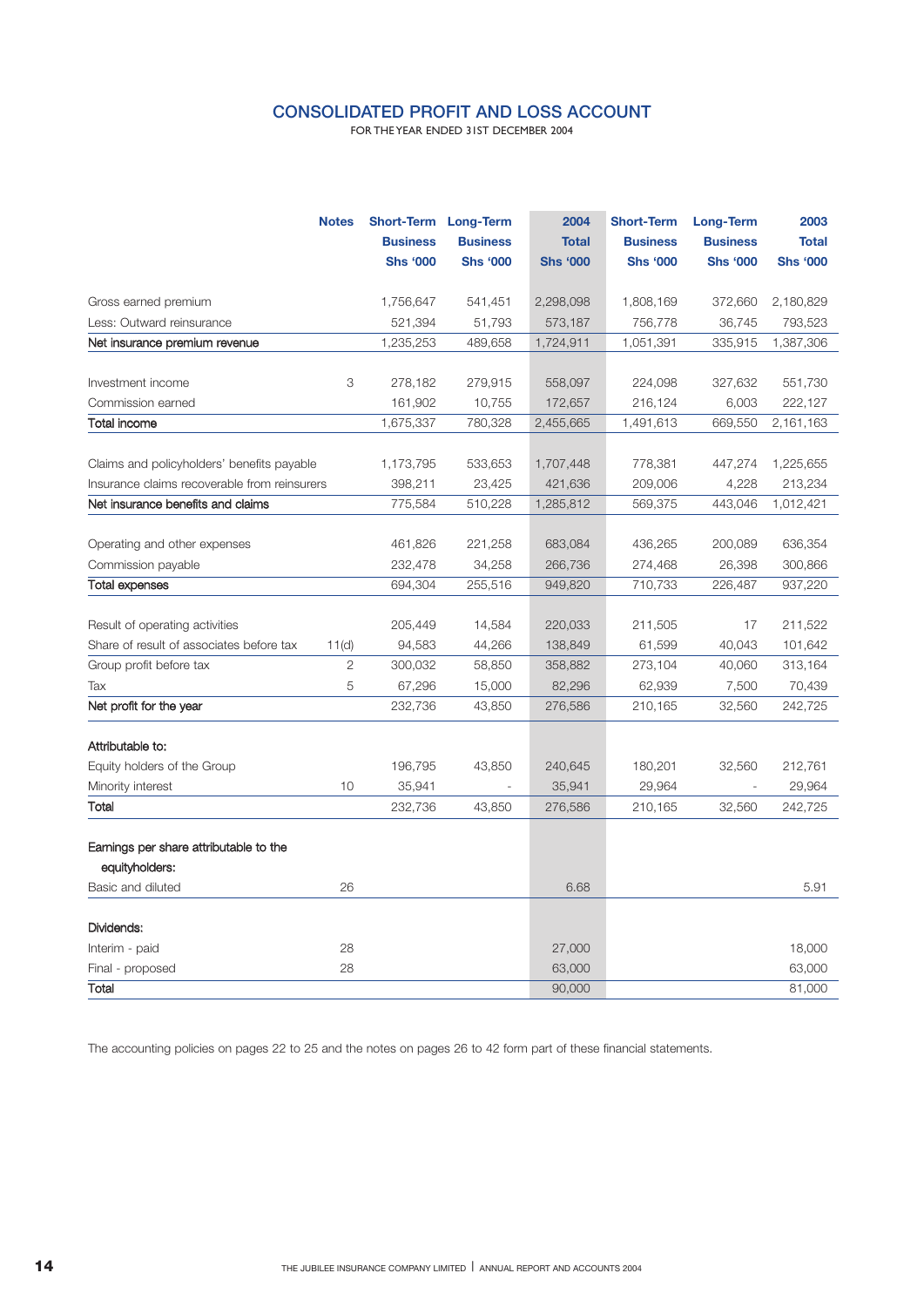## **CONSOLIDATED BALANCE SHEET**

AS AT 31ST DECEMBER 2004

|                                                          |                |                   |                 |                | <b>Restated</b> |  |
|----------------------------------------------------------|----------------|-------------------|-----------------|----------------|-----------------|--|
|                                                          |                | <b>Short-Term</b> | Long-Term       | 2004           | 2003            |  |
|                                                          |                | <b>Business</b>   | <b>Business</b> | <b>Total</b>   | <b>Total</b>    |  |
|                                                          | <b>Notes</b>   | <b>Shs'000</b>    | <b>Shs'000</b>  | <b>Shs'000</b> | <b>Shs'000</b>  |  |
| <b>CAPITAL EMPLOYED</b>                                  |                |                   |                 |                |                 |  |
| Share capital                                            | $\overline{7}$ | 100,000           | 80,000          | 180,000        | 180,000         |  |
| Fair value reserves                                      | 8(a)           | 113,618           | 41,645          | 155,263        | 265,649         |  |
| General reserves                                         | 8 (a)          | 70,000            | 262             | 70,262         | 70,161          |  |
| <b>Translation reserves</b>                              | 8(a)           | 4,886             |                 | 4,886          | (19, 345)       |  |
| Retained earnings                                        | 8(a)           | 1,585,380         | 35,005          | 1,620,385      | 1,469,740       |  |
| Proposed dividends                                       | 28             | 63,000            |                 | 63,000         | 63,000          |  |
| Shareholders' funds                                      |                | 1,936,884         | 156,912         | 2,093,796      | 2,029,205       |  |
| Minority interest                                        | 10             | 245,776           |                 | 245,776        | 214,225         |  |
| <b>Total capital, reserves</b>                           |                |                   |                 |                |                 |  |
| and minority interest                                    |                | 2,182,660         | 156,912         | 2,339,572      | 2,243,430       |  |
| <b>REPRESENTED BY:</b>                                   |                |                   |                 |                |                 |  |
| <b>ASSETS</b>                                            |                |                   |                 |                |                 |  |
| <b>Fixed assets</b>                                      |                |                   |                 |                |                 |  |
| Property and equipment                                   | 13(a)          | 47,907            | 17,249          | 65,156         | 45,490          |  |
| <b>Investments</b>                                       |                |                   |                 |                |                 |  |
| Investment properties                                    | 14(a)          | 1,144,102         | 819,296         | 1,963,398      | 1,931,735       |  |
| Available for sale assets: - Quoted shares               | 15(a)          | 169,286           | 864,439         | 1,033,725      | 456,147         |  |
| - Unquoted shares                                        | 16(a)          | 289,907           | 139,668         | 429,575        | 305,374         |  |
| Investment in associates                                 | 11 $(a)$       | 586,197           | 394,951         | 981,148        | 905,987         |  |
| Mortgage loans                                           | 17(a)          | 18,970            | 57,811          | 76,781         | 116,621         |  |
| Commercial bonds                                         |                | 9,490             |                 | 9,490          | 8,930           |  |
| Loans on life insurance policies                         |                |                   | 166,214         | 166,214        | 164,872         |  |
| Government securities                                    | 19(a)          | 455,795           | 1,690,285       | 2,146,080      | 2,240,072       |  |
| Deposits with financial institutions                     |                | 613,100           | 244,487         | 857,587        | 406,797         |  |
| Other assets                                             |                |                   |                 |                |                 |  |
| Receivables arising out of reinsurance arrangements      | 18(a)          | 136,424           | 8,705           | 145,129        | 127,359         |  |
| Receivables arising out of direct insurance arrangements |                | 419,409           | 11,111          | 430,520        | 400,759         |  |
| Reinsurers' share of technical provisions and reserves   |                | 1,007,389         | 11,009          | 1,018,398      | 713,127         |  |
| Current tax                                              |                | 12,813            | 4,379           | 17,192         | 8,956           |  |
| Deferred tax                                             | 23(a)          |                   | 58              | 58             |                 |  |
| Deferred acquisition costs                               |                | 54,631            |                 | 54,631         | 36,387          |  |
| Other receivables                                        |                | 95,870            | 19,178          | 115,048        | 250,688         |  |
| Cash and bank balances                                   |                | 202,267           | 11,445          | 213,712        | 286,659         |  |
| <b>Total assets</b>                                      |                | 5,263,557         | 4,460,285       | 9,723,842      | 8,405,960       |  |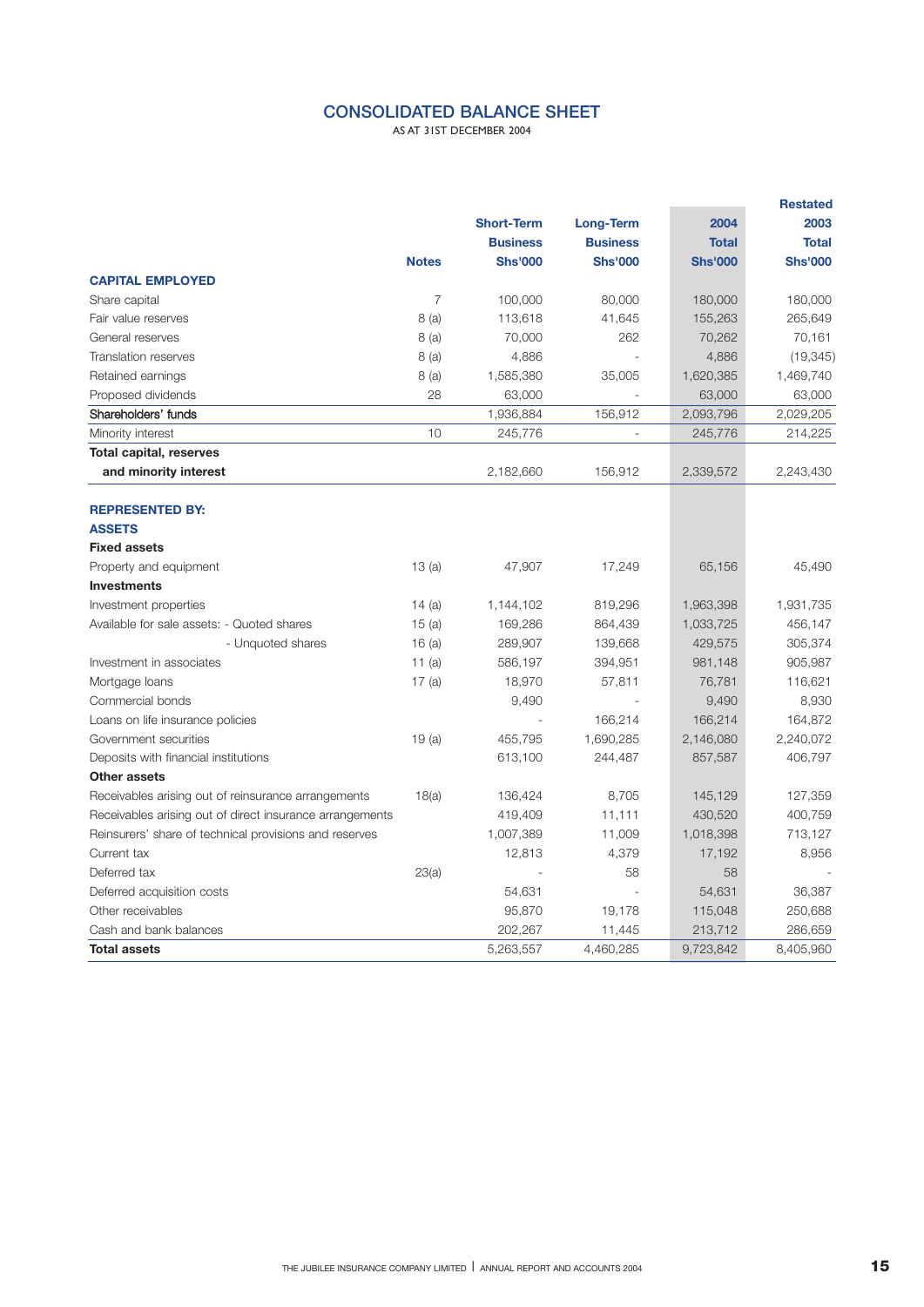## **CONSOLIDATED BALANCE SHEET**

AS AT 31ST DECEMBER 2004 (CONTINUED)

|              |                   |                          |                | <b>Restated</b> |
|--------------|-------------------|--------------------------|----------------|-----------------|
|              | <b>Short-Term</b> | Long-Term                | 2004           | 2003            |
|              | <b>Business</b>   | <b>Business</b>          | <b>Total</b>   | <b>Total</b>    |
| <b>Notes</b> | <b>Shs'000</b>    | <b>Shs'000</b>           | <b>Shs'000</b> | <b>Shs'000</b>  |
|              |                   |                          |                |                 |
|              |                   | 1,851,767                | 1,851,767      | 1,482,456       |
| 9(a)         |                   | 2,228,738                | 2,228,738      | 1,827,869       |
|              | 955,660           |                          | 955,660        | 819,918         |
|              | 1,487,644         | 125,010                  | 1,612,654      | 1,240,089       |
| 21(a)        | 138,390           | 27,810                   | 166,200        | 117,725         |
|              | 209,226           | 70,048                   | 279,274        | 419,628         |
|              |                   |                          |                | 6,058           |
|              | 65,997            | ۰.                       | 65,997         | 58,795          |
|              | 61,200            | -                        | 61,200         | 35,417          |
| 22(a)        |                   | ٠.                       |                | 5,398           |
| 23(a)        | 162,780           | $\overline{\phantom{a}}$ | 162,780        | 149,177         |
|              | 3,080,897         | 4,303,373                | 7,384,270      | 6,162,530       |
|              | 2,182,660         | 156,912                  | 2,339,572      | 2,243,430       |
|              |                   |                          |                |                 |

The financial statements on pages 14 to 42 were approved by the Board of Directors on 13<sup>th</sup> April, 2005 and signed on its behalf by:

Chairman **Director** 

**Nizar N Juma Nizar N Juma Zulfikar K Mohamed**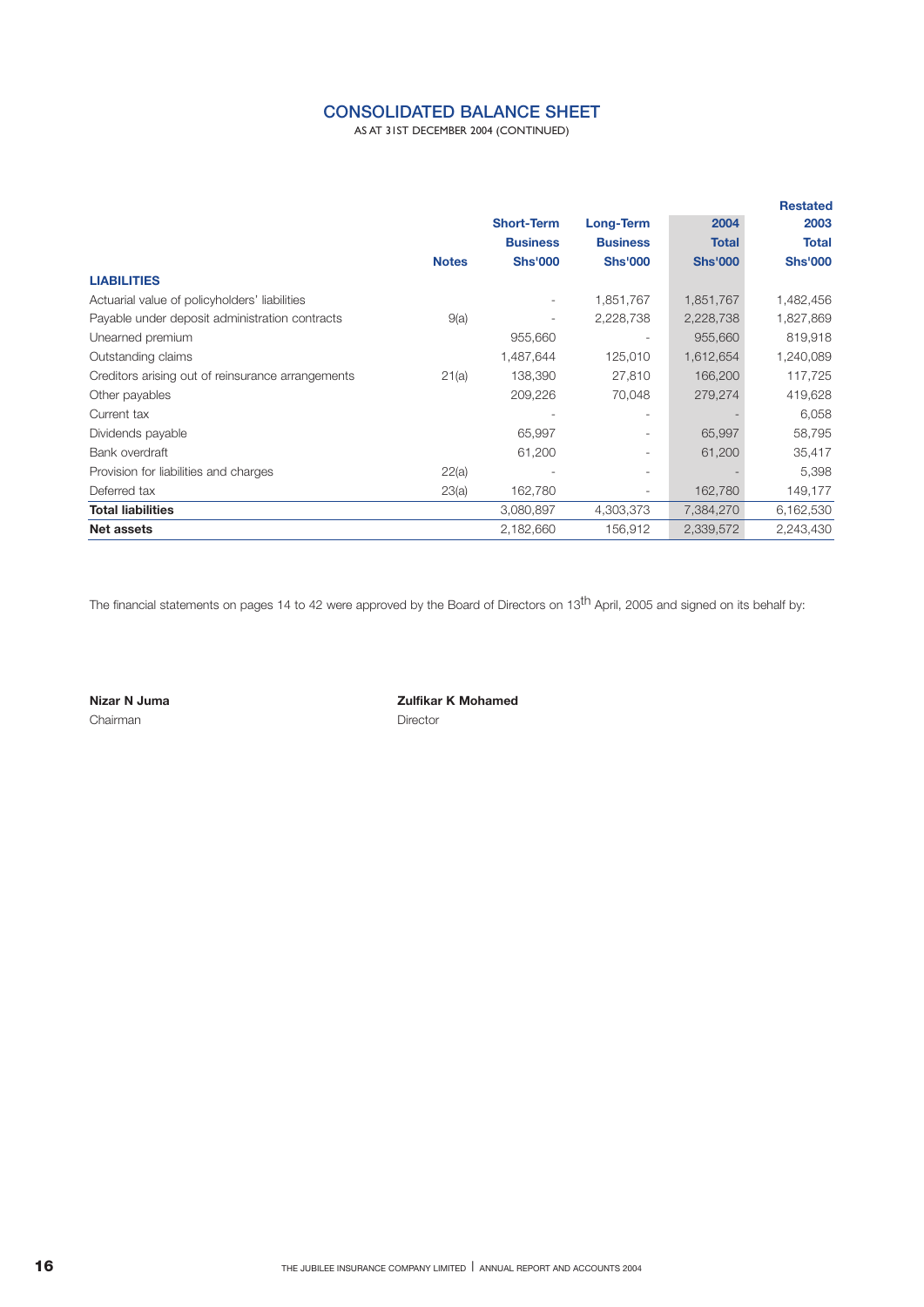## **COMPANY BALANCE SHEET**

AS AT 31ST DECEMBER 2004

|                                                          |                |                   |                 |                | <b>Restated</b> |
|----------------------------------------------------------|----------------|-------------------|-----------------|----------------|-----------------|
|                                                          |                | <b>Short-Term</b> | Long-Term       | 2004           | 2003            |
|                                                          |                | <b>Business</b>   | <b>Business</b> | <b>Total</b>   | <b>Total</b>    |
|                                                          | <b>Notes</b>   | <b>Shs'000</b>    | <b>Shs'000</b>  | <b>Shs'000</b> | <b>Shs'000</b>  |
| <b>CAPITAL EMPLOYED</b>                                  |                |                   |                 |                |                 |
| Share capital                                            | $\overline{7}$ | 100,000           | 80,000          | 180,000        | 180,000         |
| Fair value reserves                                      | 8(b)           | 182,199           |                 | 182,199        | 292,071         |
| General reserves                                         | 8(b)           | 70,000            |                 | 70,000         | 70,000          |
| <b>Translation reserves</b>                              | 8(b)           | 30,156            |                 | 30,156         | 32,266          |
| Retained earnings                                        | 8(b)           | 1,101,560         |                 | 1,101,560      | 1,027,602       |
| Proposed dividends                                       | 28             | 63,000            |                 | 63,000         | 63,000          |
| Shareholders' funds                                      |                | 1,546,915         | 80,000          | 1,626,915      | 1,664,939       |
|                                                          |                |                   |                 |                |                 |
| <b>REPRESENTED BY:</b>                                   |                |                   |                 |                |                 |
| <b>ASSETS</b>                                            |                |                   |                 |                |                 |
| <b>Fixed assets</b>                                      |                |                   |                 |                |                 |
| Property and equipment                                   | 13(b)          | 15,813            | 17,045          | 32,858         | 24,108          |
| <b>Investments</b>                                       |                |                   |                 |                |                 |
| Investment properties                                    | 14(b)          | 1,136,400         | 786,000         | 1,922,400      | 1,897,435       |
| Available for sale assets: - Quoted shares               | 15(b)          | 165,729           | 805,608         | 971,337        | 410,008         |
| - Unquoted shares                                        | 16(b)          | 431,811           | 139,668         | 571,479        | 435,279         |
| Investment in subsidiaries                               | 12             | 331,875           |                 | 331,875        | 162,988         |
| Investment in associates                                 | 11(b)          | 97,600            | 204,763         | 302,363        | 302,363         |
| Mortgage loans                                           | 17(b)          |                   | 57,811          | 57,811         | 90,812          |
| Loans on life insurance policies                         |                |                   | 166,214         | 166,214        | 164,872         |
| Government securities                                    | 19(b)          | 206,234           | 1,627,821       | 1,834,055      | 1,865,511       |
| Deposits with financial institutions                     |                | 113,464           | 162,056         | 275,520        | 131,244         |
| <b>Other assets</b>                                      |                |                   |                 |                |                 |
| Receivables arising out of reinsurance arrangements      | 18(b)          | 146,535           | 16,737          | 163,272        | 104,082         |
| Receivables arising out of direct insurance arrangements |                | 154,964           | 7,700           | 162,664        | 137,928         |
| Reinsurers' share of technical provisions and reserves   |                | 296,170           | 9,676           | 305,846        | 308,482         |
| Current tax                                              |                | 13,596            | 8,250           | 21,846         | 6,946           |
| Deferred acquisition costs                               |                | 51,222            |                 | 51,222         | 36,387          |
| Other receivables                                        |                | 168,155           | 52,744          | 220,899        | 241,482         |
| Cash and bank balances                                   |                | 37,415            | 115,729         | 153,144        | 203,760         |
| <b>Total assets</b>                                      |                | 3,366,983         | 4,177,822       | 7,544,805      | 6,523,687       |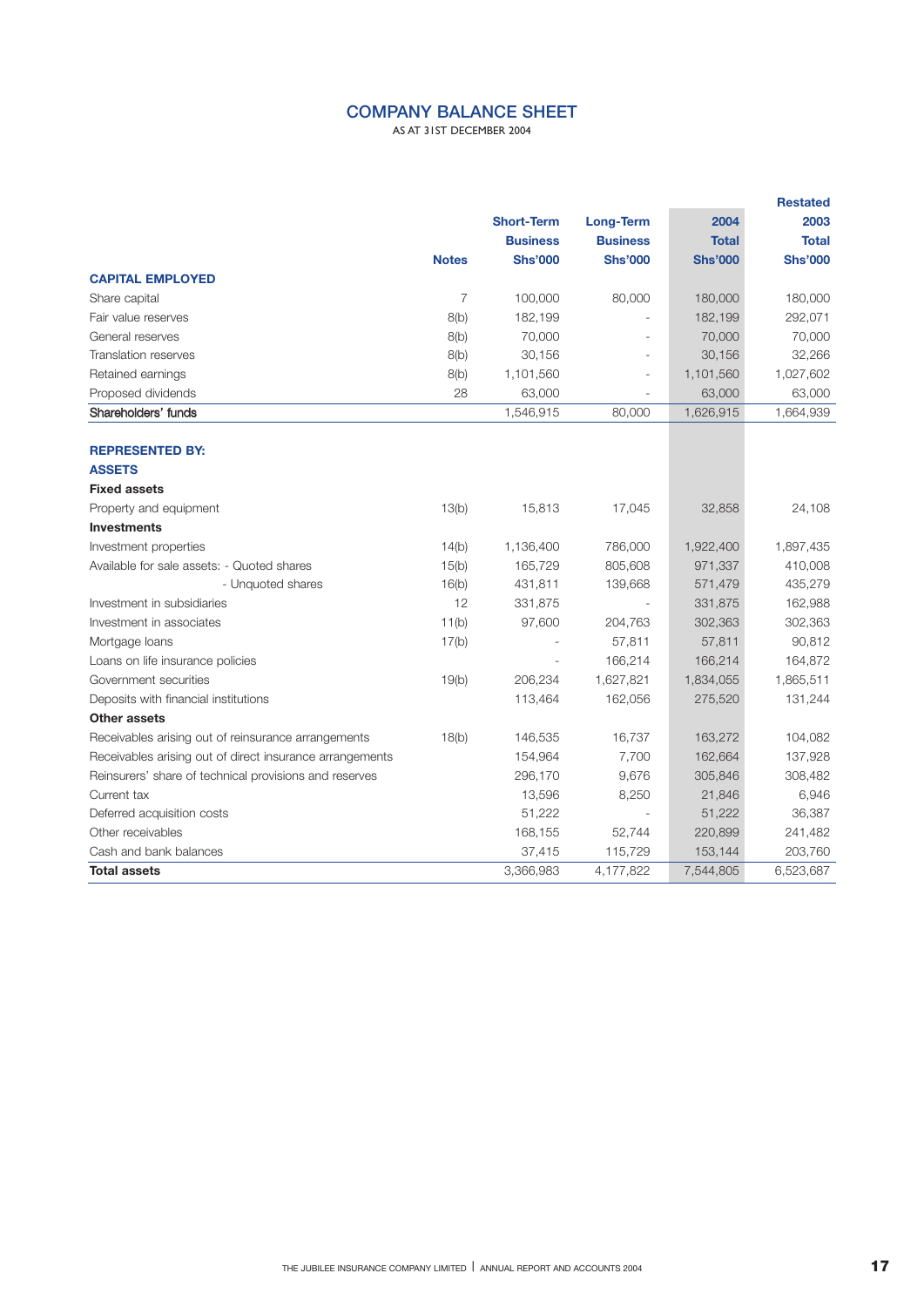## **COMPANY BALANCE SHEET**

AS AT 31ST DECEMBER 2004 (CONTINUED)

|                                                   |              |                   |                 |                | <b>Restated</b> |
|---------------------------------------------------|--------------|-------------------|-----------------|----------------|-----------------|
|                                                   |              | <b>Short-Term</b> | Long-Term       | 2004           | 2003            |
|                                                   |              | <b>Business</b>   | <b>Business</b> | <b>Total</b>   | <b>Total</b>    |
|                                                   | <b>Notes</b> | <b>Shs'000</b>    | <b>Shs'000</b>  | <b>Shs'000</b> | <b>Shs'000</b>  |
| <b>LIABILITIES</b>                                |              |                   |                 |                |                 |
| Actuarial value of policyholders' liabilities     |              |                   | 1,668,311       | 1,668,311      | 1,326,108       |
| Payable under deposit administration contracts    | 9(b)         |                   | 2,178,108       | 2,178,108      | 1,739,025       |
| Unearned premium                                  |              | 445,852           |                 | 445,852        | 343,777         |
| Outstanding claims                                |              | 864,732           | 122,558         | 987,290        | 889,673         |
| Creditors arising out of reinsurance arrangements | 21(b)        | 75,586            | 11,854          | 87,440         | 55,481          |
| Other payables                                    |              | 131,061           | 116,991         | 248,052        | 239,527         |
| Current tax                                       |              |                   |                 |                | 1,560           |
| Dividends payable                                 |              | 65,997            |                 | 65,997         | 58,795          |
| Bank overdraft                                    |              | 56,948            |                 | 56,948         | 32,612          |
| Provision for liabilities and charges             | 22(b)        |                   |                 |                | 4,022           |
| Deferred tax                                      | 23(b)        | 179,892           | ۰.              | 179,892        | 168,168         |
| <b>Total liabilities</b>                          |              | 1,820,068         | 4,097,822       | 5,917,890      | 4,858,748       |
| <b>Net assets</b>                                 |              | 1,546,915         | 80,000          | 1,626,915      | 1,664,939       |

The financial statements on pages 14 to 42 were approved by the Board of Directors on 13<sup>th</sup> April, 2005 and signed on its behalf by:

Chairman **Director** 

**Nizar N Juma Zulfikar K Mohamed**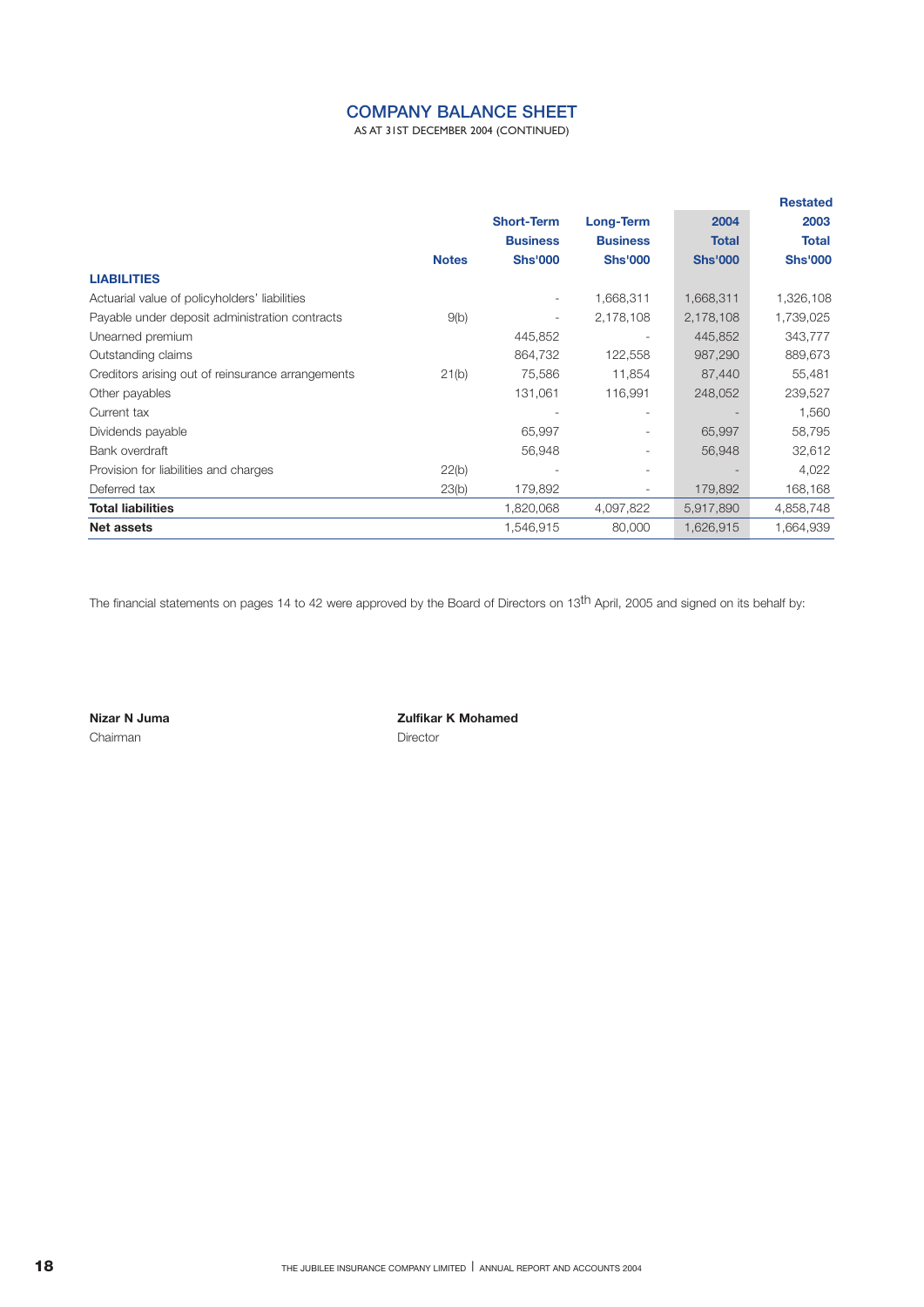|                                                   | <b>Notes</b>  | <b>Share</b><br>Capital<br><b>Shs'000</b> | Fair Value<br>Reserves<br><b>Shs'000</b> | Reserves<br><b>Shs'000</b><br>General | Translation<br>Reserves<br><b>Shs'000</b> | Earnings<br><b>Shs'000</b><br>Retained | Shs'000<br>Proposed<br><b>Dividends</b> | <b>Total</b><br><b>Shs'000</b> |
|---------------------------------------------------|---------------|-------------------------------------------|------------------------------------------|---------------------------------------|-------------------------------------------|----------------------------------------|-----------------------------------------|--------------------------------|
| Year ended 31 <sup>st</sup> December, 2003        |               |                                           |                                          |                                       |                                           |                                        |                                         |                                |
| At start of year (as previously reported)         |               | 180,000                                   | 70,020                                   | 70,000                                | 8,161                                     | 1,111,141                              | 45,000                                  | 1,484,322                      |
| - reclassification of leasehold land - Company    | 8(a)          |                                           |                                          |                                       |                                           | 260,366                                |                                         | 260,366                        |
| - reclassification of leasehold land - associates | 8(a)          |                                           |                                          |                                       |                                           | 51,880                                 |                                         | 51,880                         |
| - deferred tax on fair value gains - Company      | 8(a)          |                                           |                                          |                                       |                                           | (70, 874)                              |                                         | (70, 874)                      |
| - deferred tax on fair value gains - associates   | 8(a)          |                                           |                                          |                                       |                                           | (14,534)                               |                                         | (14,534)                       |
| As restated                                       |               | 180,000                                   | 70,020                                   | 70,000                                | 8,161                                     | 1,337,979                              | 45,000                                  | 1,711,160                      |
| Fair value gain (net)                             | 8(a)          |                                           | 195,629                                  |                                       |                                           |                                        |                                         | 195,629                        |
| Translation loss (net)                            | 8(a)          |                                           |                                          |                                       | (27,506)                                  |                                        |                                         | (27,506)                       |
| General reserves                                  | 8(a)          |                                           |                                          | 161                                   |                                           |                                        |                                         | 161                            |
| Net profit                                        |               |                                           |                                          |                                       |                                           | 212,761                                |                                         | 212,761                        |
| - Final for 2002 paid<br>Dividends:               |               |                                           |                                          |                                       |                                           |                                        | (45,000)                                | (45,000)                       |
| - Interim for 2003 paid                           | $\frac{8}{2}$ |                                           |                                          |                                       |                                           | (18,000)                               |                                         | (18,000)                       |
| - Final for 2003 proposed                         | 28            |                                           |                                          |                                       |                                           | (63,000)                               | 63,000                                  |                                |
| At end of year                                    |               | 180,000                                   | 265,649                                  | 70,161                                | (19, 345)                                 | 1,469,740                              | 63,000                                  | 2,029,205                      |
| Year ended 31 <sup>st</sup> December, 2004        |               |                                           |                                          |                                       |                                           |                                        |                                         |                                |
| At start of year                                  |               | 180,000                                   | 265,649                                  | 70,161                                | (19, 345)                                 | 1,469,740                              | 63,000                                  | 2,029,205                      |
| Fair value loss (net)                             | 8(a)          |                                           | (110, 386)                               |                                       |                                           |                                        |                                         | (110,386)                      |
| Translation gain (net)                            | 8(a)          |                                           |                                          |                                       | 24,231                                    |                                        |                                         | 24,231                         |
| General reserves                                  | 8(a)          |                                           |                                          | $\overline{C}$                        |                                           |                                        |                                         | $\overline{101}$               |
| Net profit                                        |               |                                           |                                          |                                       |                                           | 240,645                                |                                         | 240,645                        |
| - Final for 2003 paid<br>Dividends:               | 28            |                                           |                                          |                                       |                                           |                                        | (63,000)                                | (63,000)                       |
| - Interim for 2004 paid                           | 28            |                                           |                                          |                                       |                                           | (27,000)                               |                                         | (27,000)                       |
| - Final for 2004 proposed                         | 28            |                                           |                                          |                                       |                                           | (63,000)                               | 63,000                                  |                                |
| At end of year                                    |               | 180,000                                   | 155,263                                  | 70,262                                | 4,886                                     | 1,620,385                              | 63,000                                  | 2,093,796                      |

The accounting policies on pages 22 to 25 and the notes on pages 26 to 42 form part of these financial statements. The accounting policies on pages 22 to 25 and the notes on pages 26 to 42 form part of these financial statements.

FOR THE YEAR ENDED 31ST DECEMBER 2004 FOR THE YEAR ENDED 31ST DECEMBER 2004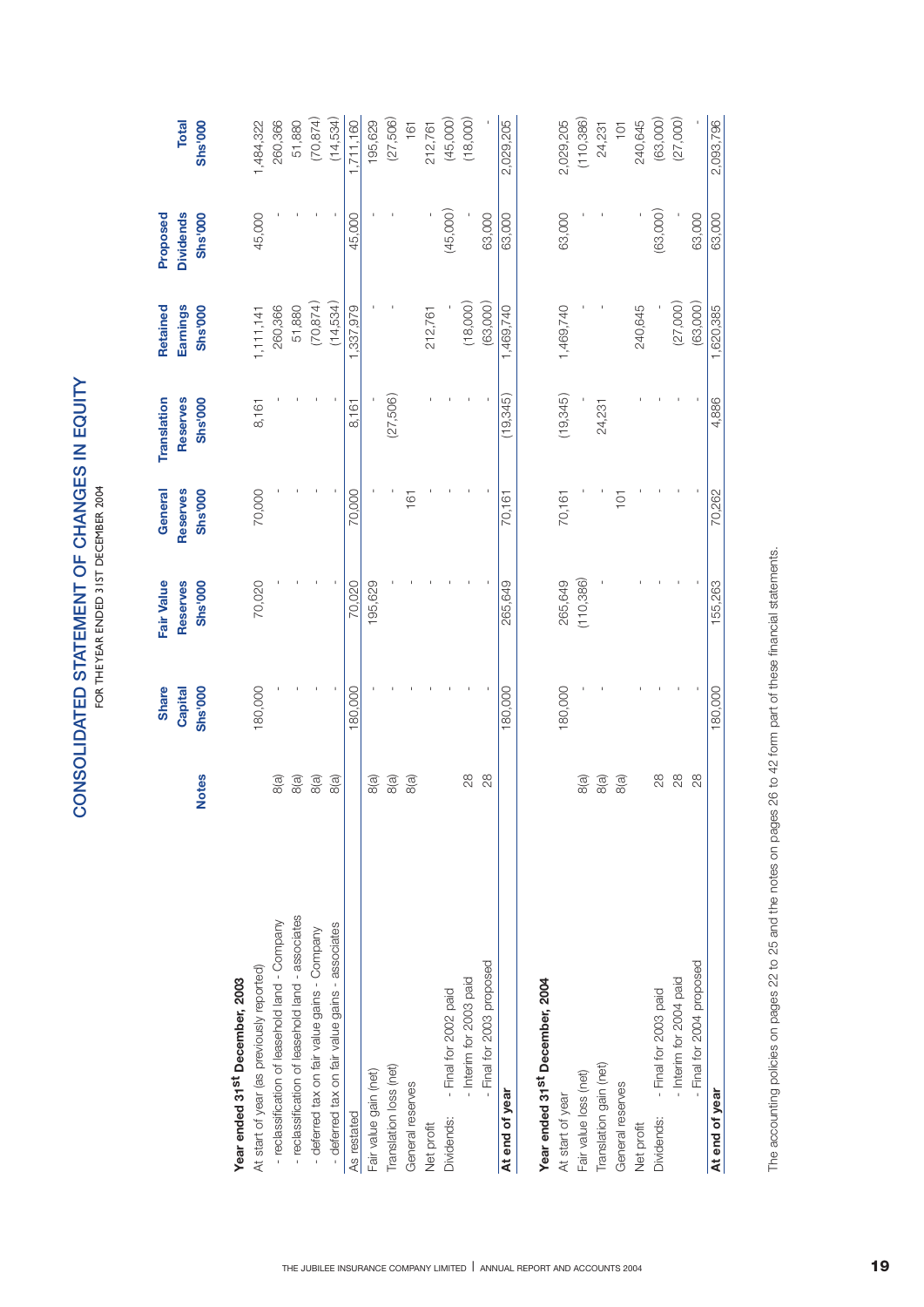|                                            |              | Share<br>Capital | Fair Value<br>Reserves | General<br>Reserves | Translation<br>Reserves | Retained<br>Earnings | <b>Dividends</b><br>Proposed | <b>Total</b> |
|--------------------------------------------|--------------|------------------|------------------------|---------------------|-------------------------|----------------------|------------------------------|--------------|
|                                            | <b>Notes</b> | <b>Shs'000</b>   | <b>Shs'000</b>         | Shs'000             | <b>Shs'000</b>          | <b>Shs'000</b>       | Shs'000                      | Shs'000      |
| Year ended 31st December, 2003             |              |                  |                        |                     |                         |                      |                              |              |
| At start of year (as previously reported)  |              | 180,000          | 79,466                 | 70,000              | 24,075                  | 775,778              | 45,000                       | 1,174,319    |
| - reclassification of leasehold land       | 8(b)         |                  |                        |                     |                         | 260,366              |                              | 260,366      |
| - deferred tax on fair value gains         | 8(b)         |                  |                        |                     |                         | (70, 874)            |                              | (70, 874)    |
| As restated                                |              | 180,000          | 79,466                 | 70,000              | 24,075                  | 965,270              | 45,000                       | 1,363,811    |
| Fair value gain (net)                      | 8(b)         |                  | 212,605                |                     |                         |                      |                              | 212,605      |
| Translation gain (net)                     | 8(b)         |                  |                        |                     | 8,191                   |                      |                              | 8,191        |
| Net profit                                 |              |                  |                        |                     |                         | 143,332              |                              | 143,332      |
| - Final for 2002 paid<br>Dividends:        |              |                  |                        |                     |                         |                      | (45,000)                     | (45,000)     |
| - Interim for 2003 paid                    | 28           |                  |                        |                     |                         | (18,000)             |                              | (18,000)     |
| - Final for 2003 proposed                  | 28           |                  |                        |                     |                         | (63,000)             | 63,000                       |              |
| At end of year                             |              | 180,000          | 292,071                | 70,000              | 32,266                  | 1,027,602            | 63,000                       | 1,664,939    |
| Year ended 31 <sup>St</sup> December, 2004 |              |                  |                        |                     |                         |                      |                              |              |
| At start of year                           |              | 180,000          | 292,071                | 70,000              | 32,266                  | 1,027,602            | 63,000                       | 1,664,939    |
| Fair value loss (net)                      | 8(b)         |                  | (109, 872)             |                     |                         |                      |                              | (109, 872)   |
| Translation loss (net)                     | 8(b)         |                  |                        |                     | (2, 110)                |                      |                              | (2, 110)     |
| Net profit                                 |              |                  |                        |                     |                         | 163,958              |                              | 163,958      |
| - Final for 2003 paid<br>Dividends:        | 28           |                  |                        |                     |                         |                      | (63,000)                     | (63,000)     |
| - Interim for 2004 paid                    | 28           |                  |                        |                     |                         | (27,000)             |                              | (27,000)     |
| - Final for 2004 proposed                  | 28           |                  |                        |                     |                         | (63,000)             | 63,000                       |              |
| At end of year                             |              | 180,000          | 182,199                | 70,000              | 30,156                  | 1,101,560            | 63,000                       | 1,626,915    |
|                                            |              |                  |                        |                     |                         |                      |                              |              |

The accounting policies on pages 22 to 25 and the notes on pages 26 to 42 form part of these financial statements. The accounting policies on pages 22 to 25 and the notes on pages 26 to 42 form part of these financial statements.

**COMPANY STATEMENT OF CHANGES IN EQUITY** FOR THE YEAR ENDED 31ST DECEMBER 2004

COMPANY STATEMENT OF CHANGES IN EQUITY FOR THE YEAR ENDED 31ST DECEMBER 2004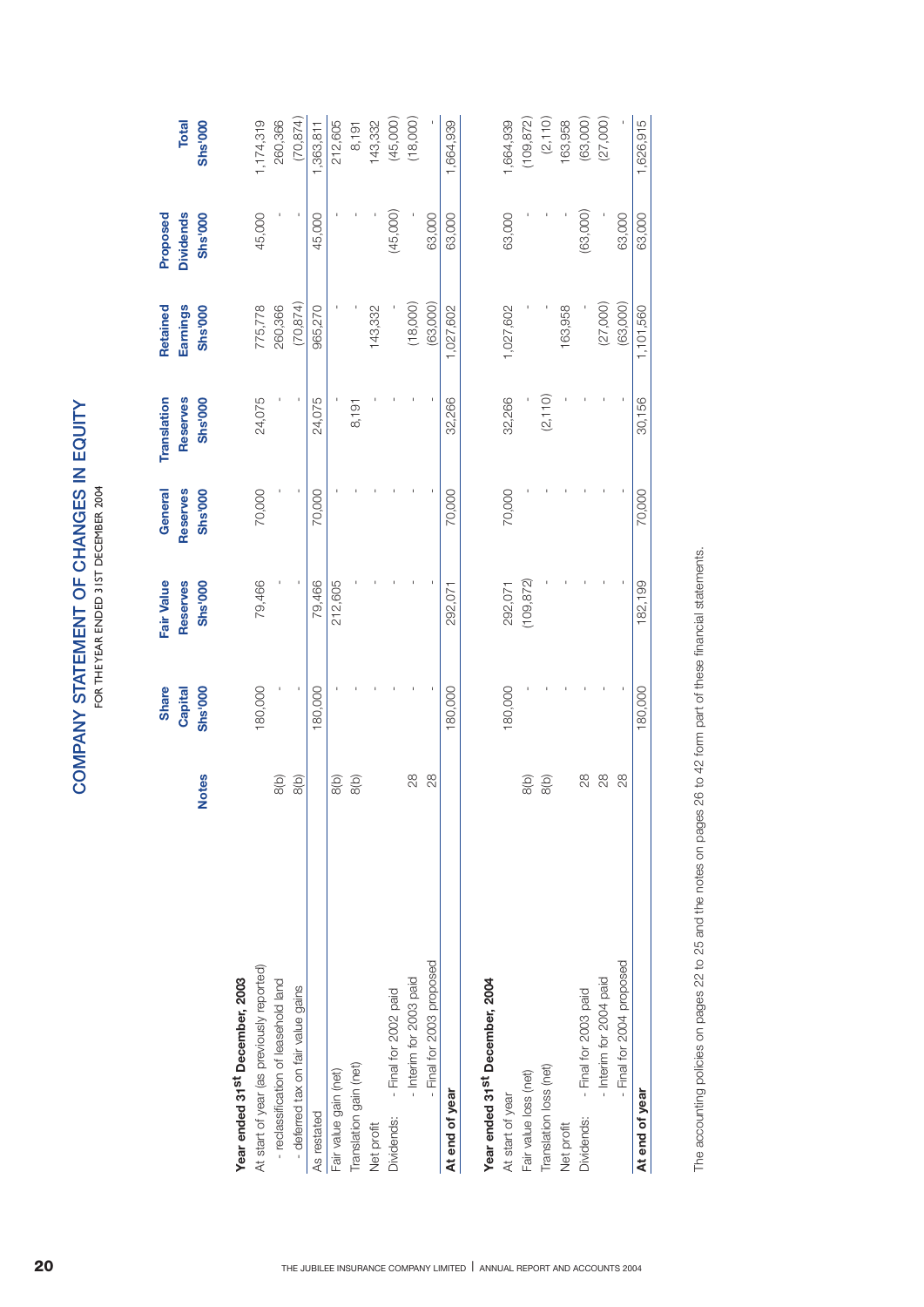## **CONSOLIDATED CASH FLOW STATEMENT**

FOR THE YEAR ENDED 31ST DECEMBER 2004

|                                                                                  |              | 2004           | 2003           |
|----------------------------------------------------------------------------------|--------------|----------------|----------------|
|                                                                                  | <b>Notes</b> | <b>Shs'000</b> | <b>Shs'000</b> |
| <b>CASH FLOW FROM OPERATING ACTIVITIES</b>                                       |              |                |                |
| Profit before tax                                                                |              | 358,882        | 313,164        |
| Adjustments for:                                                                 |              |                |                |
| Depreciation                                                                     | 13(a)        | 29.266         | 25.921         |
| Net inflows from deposit administration contracts                                |              | 359,612        | 287,440        |
| Profit on sale of quoted shares                                                  | 3            | (79, 652)      | (73, 821)      |
| Change in technical provisions                                                   |              | 53,532         | 255,730        |
| Investment income                                                                |              | (468, 253)     | (471, 075)     |
| Increase in fair value of investment properties                                  | 3            | (10, 192)      | (6,834)        |
| Share of result of associates before tax                                         | 11(d)        | (138, 849)     | (101, 642)     |
| Operating profit before working capital changes                                  |              | 104,346        | 228,883        |
| Decrease/(increase) in premium, reinsurance and other receivables                |              | 68,930         | (253, 972)     |
| Increase in reinsurance and other payables/provision for liabilities and charges |              | 222,090        | 212,095        |
| Cash generated from operations                                                   |              | 395,366        | 187,006        |
| Income tax paid                                                                  |              | (50, 883)      | (78, 787)      |
| Net cash inflow from operating activities                                        |              | 344,483        | 108,219        |
|                                                                                  |              |                |                |
| <b>CASH FLOW FROM INVESTING ACTIVITIES</b>                                       |              |                |                |
| Investment income received                                                       |              | 468,253        | 471,075        |
| Dividends received from associates                                               | 11(d)        | 49,284         | 21,165         |
| Proceeds from sale of quoted shares                                              |              | 178,188        | 166,286        |
| Proceeds from disposal of fixed assets                                           |              | 1,231          | 6,134          |
| Purchase of fixed assets                                                         | 13(a)        | (47, 825)      | (22,982)       |
| Addition to investment properties (net of disposal)                              | 14(a)        | (16, 041)      | (13,598)       |
| Purchase of quoted shares                                                        | 15(a)        | (661, 535)     | (94, 280)      |
| Purchase of unquoted ordinary shares                                             |              | (42,083)       | (105, 355)     |
| Purchase of additional shares in associates                                      |              |                | (25, 105)      |
| Additional investment in subsidiary                                              |              | (18, 887)      |                |
| Net mortgage loans redeemed/(advanced)                                           |              | 43,125         | (9,596)        |
| Net loans on life insurance policies advanced                                    |              | (1, 342)       | (21,058)       |
| Net addition of government securities maturing                                   |              |                |                |
| after 91 days of the date of acquisition                                         |              | (34, 370)      | (298, 484)     |
| Net cash outflow/inflow from investing activities                                |              | (82,002)       | 74,202         |
|                                                                                  |              |                |                |
| <b>CASH FLOW FROM FINANCING ACTIVITIES</b>                                       |              |                |                |
| Dividends paid                                                                   |              | (82, 798)      | (57, 132)      |
| Dividends paid to minority in subsidiaries                                       |              | (6, 279)       |                |
| Net cash outflow from financing activities                                       |              | (89,077)       | (57, 132)      |
|                                                                                  |              |                |                |
| Increase in cash and cash equivalents                                            |              | 173,404        | 125,289        |
| Cash and cash equivalents at start of year                                       | 20           | 976,077        | 870,049        |
| Exchange gain/(loss) on translation of cash and cash                             |              |                |                |
| equivalents in foreign currencies                                                |              | 29,864         | (19, 261)      |
| Cash and cash equivalents at end of year                                         | 20           | 1,179,345      | 976,077        |
|                                                                                  |              |                |                |

The accounting policies on pages 22 to 25 and the notes on pages 26 to 42 form part of these financial statements.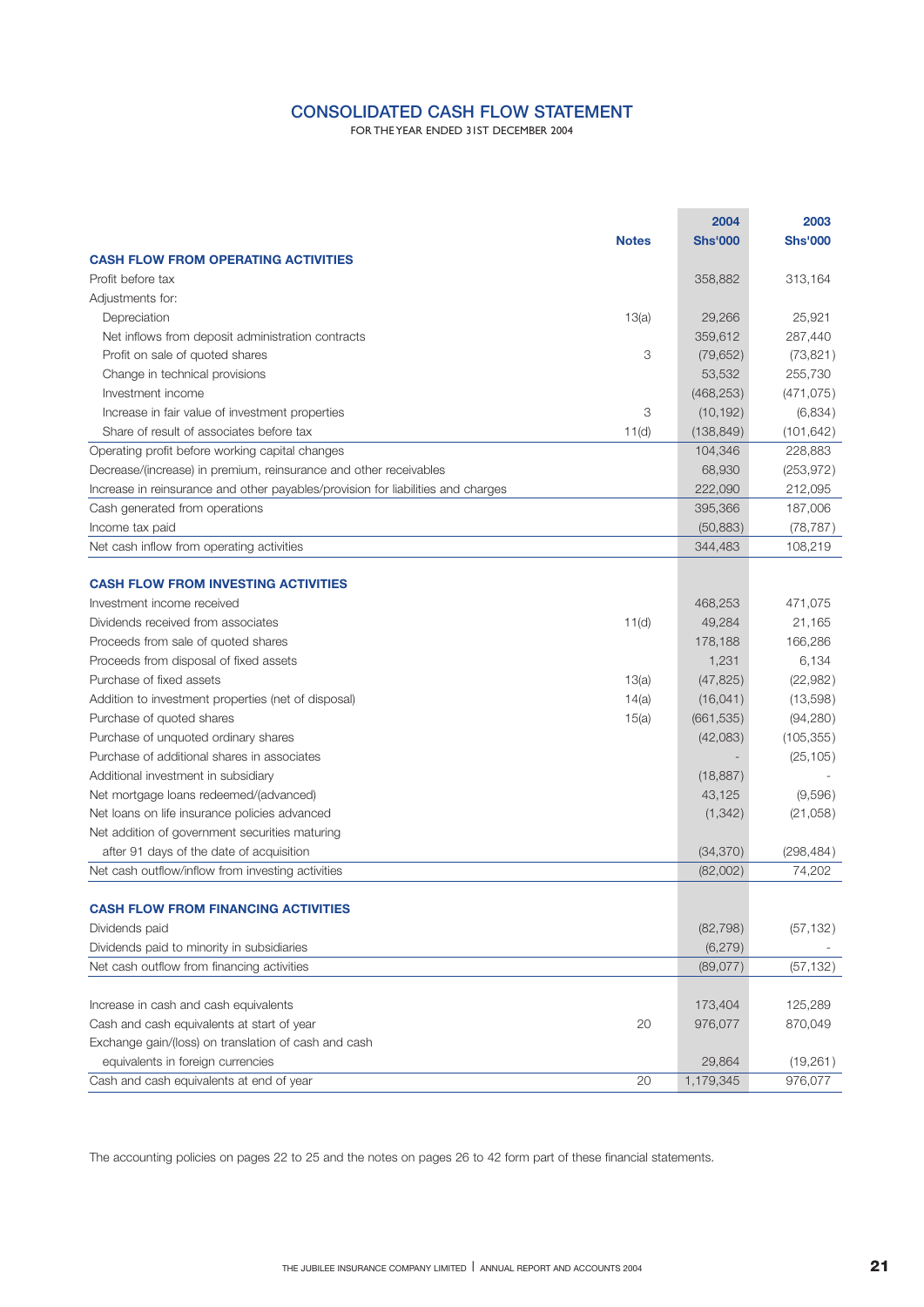31ST DECEMBER 2004

The principal accounting policies adopted in the preparation of these financial statements are set out below. These policies have been consistently applied to all the years presented, unless otherwise stated: -

#### **BASIS OF PREPARATION a)**

The financial statements are prepared in accordance with and comply with International Financial Reporting Standards (IFRS). The financial statements are presented in the functional currency, Kenya Shillings (Shs), rounded to the nearest thousand and prepared under the historical cost convention as modified by the revaluation of available for sale assets and investment properties.

The preparation of financial statements in conformity with International Financial Reporting Standards requires the use of estimates and assumptions that affect the reported amounts of assets and liabilities and disclosure of contingent assets and liabilities at the date of financial statements and the reported amounts of revenues and expenses during the reporting period. Although these estimates are based on the Directors' best knowledge of current events and actions, the actual results may differ from those estimates.

#### **CONSOLIDATION b)**

The Group accounts incorporate the accounts of subsidiary companies made up to 31<sup>st</sup> December of each year. All inter-company transactions, balances and unrealised surpluses and deficits on transactions between the Company and the subsidiaries have been eliminated. The accounting policies for the subsidiaries are consistent with the policies adopted by the holding Company. A listing of subsidiaries is shown on note 12.

#### **INVESTMENT IN ASSOCIATES c)**

Associates are undertakings in which the group has between 20% and 50% of voting rights. Investments in associated undertakings are accounted for in the consolidated financial statements by the equity method of accounting, based on the most recent financial statements, and at cost in the Company's financial statements. Provisions are recorded for any long-term impairment in value.

Equity accounting involves recognising in the income statement, the Group's share of the associate's profit or loss for the year. The Group's interest in the associates is carried in the balance sheet at an amount that reflects its share of the net assets of the associates. A listing of the Group's associated undertakings is shown on note 11.

#### **FOREIGN CURRENCIES d)**

Transactions in foreign currencies during the year are converted into Kenya Shillings at rates ruling at the transaction dates. Income statements of foreign entities are translated into the Group's reporting currency at average exchange rates for the year and the balance sheets are translated at the year-end exchange rates. Exchange differences arising from the translation of the net investment in foreign enterprises and associated undertakings are taken to the translation reserves in Shareholders' equity.

#### **UNDERWRITING RESULTS e)**

## **Short-Term Insurance Business**

- The underwriting results for the Short-Term insurance business are determined on an annual basis whereby the incurred cost of claims commission and related expenses are charged against the earned proportion of premium, net of reinsurance. (i)
- Unearned premium represents the portion of premium written (net of reinsurance) in periods up to the balance sheet date which relate to the unexpired terms of the policies in force at the balance sheet date, calculated using the 1/24<sup>th</sup> method. (ii)
- Claims incurred comprise claims paid in the year and changes in the provision for outstanding claims. Claims paid represent all payments made during the year, whether arising from events during that or earlier years. Outstanding claims represent the estimated ultimate cost of settling all claims arising from incidents occurring prior to the balance sheet date, but not settled at that date. Outstanding claims are computed on the basis of the best information available at the time the records for the year are closed, and include provisions for claims incurred but not reported (IBNR). (iii)
- Acquisition costs representing commissions (net of commission recoverable) are allocated to the revenue account as incurred in the (iv)management of each class of business. Acquisition costs are deferred over the period in which the related premium written is earned.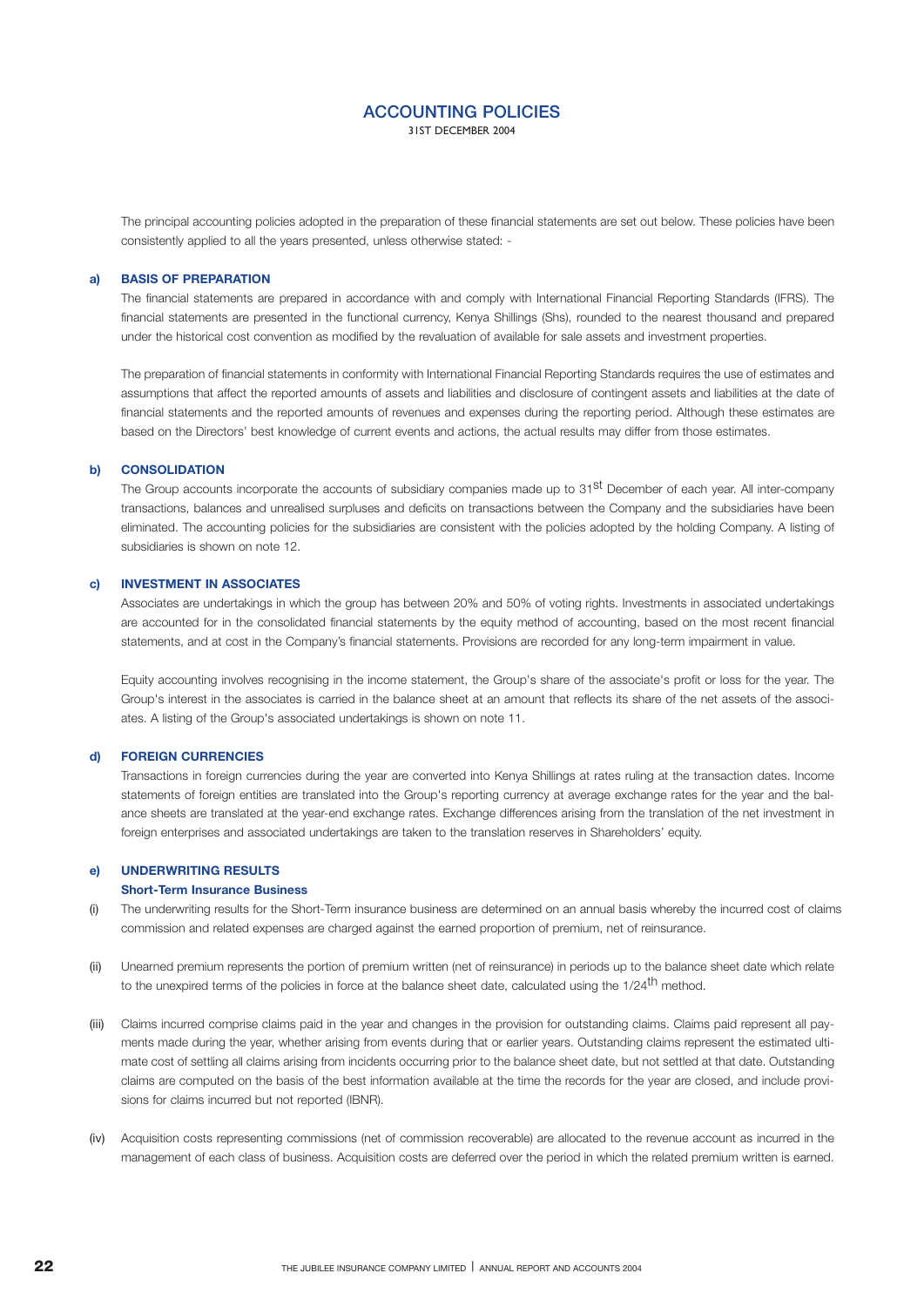31ST DECEMBER 2004 (CONTINUED)

#### **UNDERWRITING RESULTS (CONTINUED) e)**

- Management expenses relating to direct business are allocated to the revenue account as incurred in the management of each class. Management expenses for reinsurance accepted are allocated on the basis of the reinsurance premium written in each class of business. (v)
- (vi) Results of the Company's share of the two Kenya Motor Insurance Pools are accounted for in the revenue accounts in accordance with the Pool's accounting year that runs from October to September of the following year. As a result, the Pools' results for the 4<sup>th</sup> quarter of the Company's accounting year are accounted for in the subsequent year.

### **Long-Term Insurance Business**

- Premium for Long-Term business is accounted for on a basis that approximates to a pre-debit method of accounting as adjusted for estimated lapses. (i)
- Claims arising on maturity are recognised on the maturity date. Death claims are recorded on notification. Surrenders and annuities are accounted for on payment. (ii)
- Expenses and commissions are allocated as incurred in the management of each class of business. Commissions are shown net of reinsurance commission earned. (iii)
- An annual investigation is carried out by an actuary into the financial condition of the Long-Term business funds. Surpluses arising, if (iv) any, are allocated to policyholders' bonuses and to the Shareholders' profit by the Directors with the advice of the actuary, in accordance with the Articles of Association and the provisions of the Insurance Act. Any balance remaining is carried forward in the Long-Term business funds.

#### **INVESTMENT INCOME f)**

Investment income is stated net of investment expenses and includes fair value gains/losses on investment properties. Interest and rent are recognized as income in the period in which they are earned. Dividends are recognized as income in the period in which they are declared.

#### **INVESTMENT PROPERTIES g)**

Investment properties comprise land and buildings held to earn rentals and/or for capital appreciation. They are carried at market value determined annually, based on valuations by external independent valuers. Investment properties are not subject to depreciation. Fair value gains/(losses) are recorded in the profit and loss account.

On disposal of an investment property, the difference between the net disposal proceeds and the carrying amount is charged or credited to the profit and loss account.

#### **OTHER INVESTMENTS h)**

All purchase and sale of investments are recognised on trade date which is the date the Group commits to purchase or sell the asset. The cost of purchase includes transaction costs.

Management subsequently determines the appropriate classification of each investment and re-evaluates such designation on a regular basis as follows:

Investments with fixed maturity that the Group has the intent and ability to hold to maturity are classified as held-to-maturity and are carried at amortized cost.

Non-equity investments purchased in the primary market (i.e. directly from the issuer) are classified as originated loans, and are carried at amortized cost.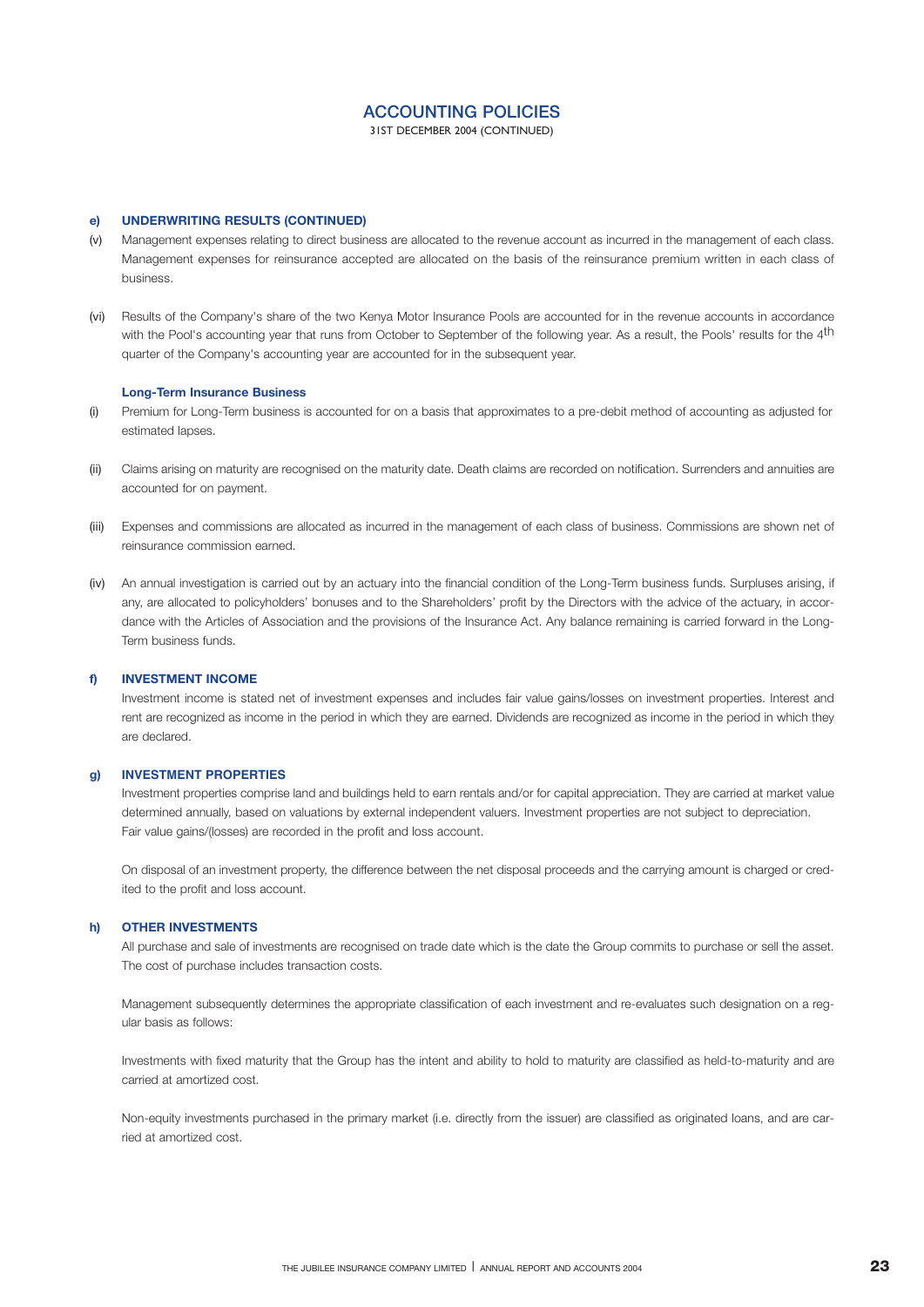31ST DECEMBER 2004 (CONTINUED)

#### **h) OTHER INVESTMENTS (CONTINUED)**

Investments intended to be held for an indefinite period of time, which may be sold in response to needs for liquidity or changes in interest rates, are classified as available-for-sale and are carried at fair value.

Investments are classified and carried at values as follows:

- Quoted shares are classified as available-for-sale investments and are carried at fair value. Their fair value is calculated by reference to the stock exchange quoted bid prices at the close of business on the balance sheet date. **i)**
- Unquoted ordinary shares are classified as available-for-sale investments. They are shown at fair value unless their value cannot be reliably measured, when they are carried at cost less provision for impairment. **ii)**
- Government securities are classified as originated loans. They are carried at amortized cost (i.e. cost plus accrued discount or interest) and any premium or discount is amortized through income, using the effective yield method. **iii)**
- Fixed deposits, commercial paper and other commercial bonds are classified as originated loans. These are carried at amortized cost (i.e. cost plus accrued income), using the effective yield method. **iv)**
- Mortgage loans are classified as originated loans and are carried at redemption values, after provision for non-performing loans. **(v)** Instalments due on loans remaining unpaid for more than three months are not recognized and are fully provided for in the income statement.
- Loans on life insurance policies are carried within their surrender values at redemption values. **(vi)**

#### **i) FIXED ASSETS**

Fixed assets are stated at historical cost less depreciation, calculated to write off the cost of the assets to their residual values over the expected useful lives as follows:

| Computers                        | 3 years  |
|----------------------------------|----------|
| Office equipment                 | 4 vears  |
| Motor vehicles                   | 5 years  |
| Furniture, fixtures and fittings | 10 years |

Where the carrying amount of an asset is greater than its estimated recoverable amount, it is written down immediately to its recoverable amount.

#### **j) OTHER RECEIVABLES**

Premium and other receivables are carried at anticipated realizable value. A review of all outstanding amounts is carried out at yearend to identify and provide for doubtful receivables.

#### **k) CASH AND CASH EQUIVALENTS**

Cash and cash equivalents comprise cash and cheques on hand, deposits held at banks, including call deposits and short-term government securities, net of bank overdrafts. In the balance sheet, bank overdrafts are included under other liabilities.

#### **l) EMPLOYEE ENTITLEMENTS**

Employee entitlements to annual leave are recognized when they accrue to employees. The estimated monetary liability for employees' annual leave entitlement at the balance sheet date is recognized as an expense accrual.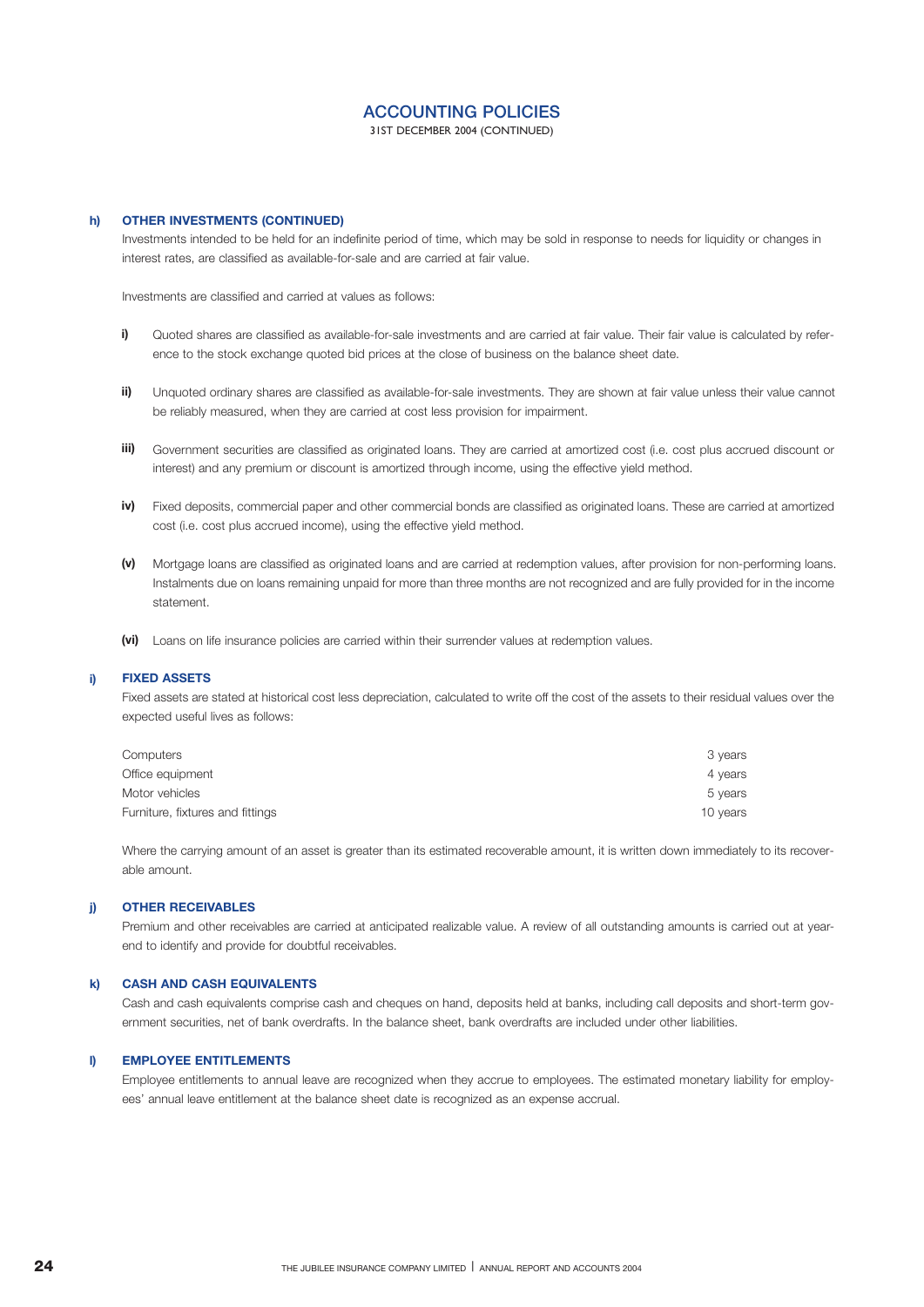31ST DECEMBER 2004 (CONTINUED)

### **PENSION OBLIGATIONS m)**

The Company operates a defined contribution pension scheme for its employees. The contributions to the pension scheme are charged to the revenue accounts in the year to which they relate.

#### **DEFERRED TAX n)**

Deferred tax is provided for temporary differences arising between the tax bases of assets and liabilities and their carrying values for financial reporting purposes using the liability method. Currently enacted or substantively enacted tax rates are used to determine deferred tax.

Deferred tax assets are recognized only to the extent that it is probable that future taxable profits will be available against which the temporary differences can be utilized.

#### **DIVIDENDS o)**

Dividends on ordinary shares are charged to equity in the period in which they are declared. Proposed dividends are shown as a separate component of equity until declared.

#### **COMPARATIVES p)**

Where necessary, comparative figures have been adjusted or extended to conform to changes in presentation in the current year.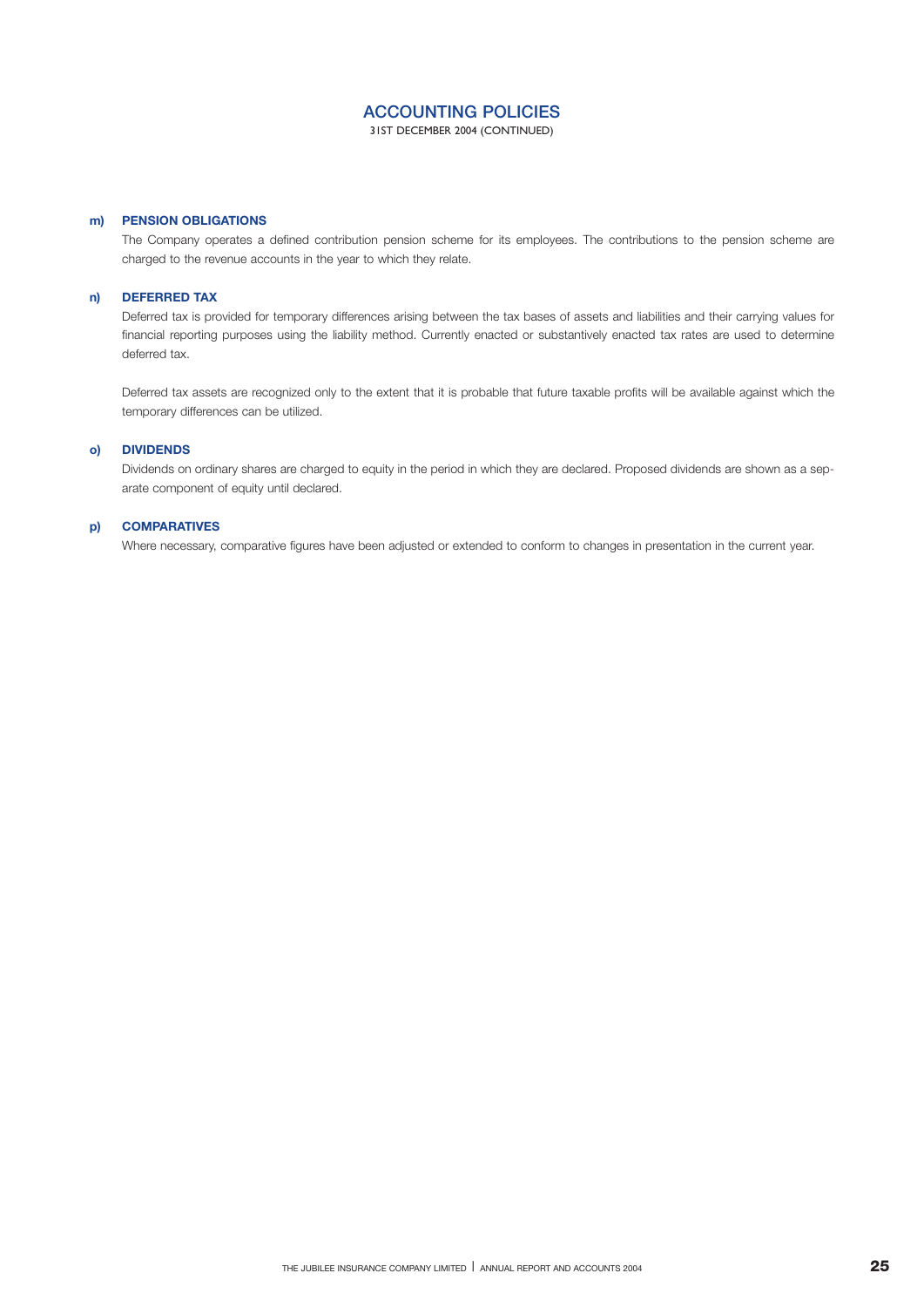31ST DECEMBER 2004

### 1. **SEGMENT INFORMATION**

#### Primary reporting format – business segments **a)**

The Group's operations are from the two main business segments of Short-Term and Long-Term insurance business. The results of these two segments are reported separately in the profit and loss account on page 14. The other major operations of the Group comprise property and other investment activities.

The Short-Term business of the Group may be further segmented into direct insurance and reinsurance accepted. The following segment information is given in respect of these two segments:

|                       |                  | Year ended 31 <sup>st</sup> December, 2004 |                |                  | Year ended 31 <sup>st</sup> December, 2003 |                |
|-----------------------|------------------|--------------------------------------------|----------------|------------------|--------------------------------------------|----------------|
|                       | <b>Direct</b>    | <b>Reinsurance</b>                         |                | <b>Direct</b>    | <b>Reinsurance</b>                         |                |
|                       | <b>Insurance</b> | <b>Accepted</b>                            | <b>Total</b>   | <b>Insurance</b> | <b>Accepted</b>                            | <b>Total</b>   |
|                       | <b>Shs'000</b>   | <b>Shs'000</b>                             | <b>Shs'000</b> | <b>Shs'000</b>   | <b>Shs'000</b>                             | <b>Shs'000</b> |
|                       |                  |                                            |                |                  |                                            |                |
| Gross earned premium  | 1,650,755        | 105.892                                    | 1.756.647      | 1.798.042        | 10.127                                     | 1,808,169      |
| Segment result        | 1.170            | (18,997)                                   | (17, 827)      | 36.428           | (2,892)                                    | 33,536         |
| Segment liabilities : |                  |                                            |                |                  |                                            |                |
| -technical provisions | 2.367.710        | 75.594                                     | 2.443.304      | 1.908.170        | 46.719                                     | 1.954.889      |

#### Secondary reporting format – geographical segments **b)**

The Group's geographical segments of Short-Term business are Kenya, Uganda, Tanzania, Mauritius and India. Kenya is the home country of the parent Company. The Company accepted reinsurance business from its associates and subsidiaries operating in East Africa and Mauritius. The Group has investments in these geographical segments.

The Long-Term business gross earned premium written in Uganda and Tanzania in 2004 was only 3.5% (2003: 5.2%) of the total. The Long-Term business assets are disclosed separately in the balance sheet.

The following is the geographical segment information relating to the Short-Term business and Shareholders funds:

|                  | <b>Gross earned premium</b> |                |                | <b>Investment income</b> | <b>Total assets</b> |                |
|------------------|-----------------------------|----------------|----------------|--------------------------|---------------------|----------------|
|                  | 2004                        | 2003           | 2004           | 2003                     | 2004                | 2003           |
|                  | <b>Shs'000</b>              | <b>Shs'000</b> | <b>Shs'000</b> | <b>Shs'000</b>           | <b>Shs'000</b>      | <b>Shs'000</b> |
|                  |                             |                |                |                          |                     |                |
| Kenya            | 848,897                     | 743.956        | 170.887        | 127,269                  | 2,406,090           | 2,201,409      |
| Uganda           | 394,633                     | 341,563        | 69,701         | 41,743                   | 1,569,959           | 1,554,751      |
| Tanzania         | 409,546                     | 591.672        | 14,538         | 23,605                   | 820,498             | 704,975        |
| <b>Mauritius</b> | 103,571                     | 130.978        | 11,551         | 20,043                   | 446,782             | 328,187        |
| India            | $\overline{\phantom{a}}$    | ۰              | 11,505         | 11,438                   | 20,228              | 8,864          |
| Total            | 1,756,647                   | 1,808,169      | 278,182        | 224,098                  | 5,263,557           | 4,798,186      |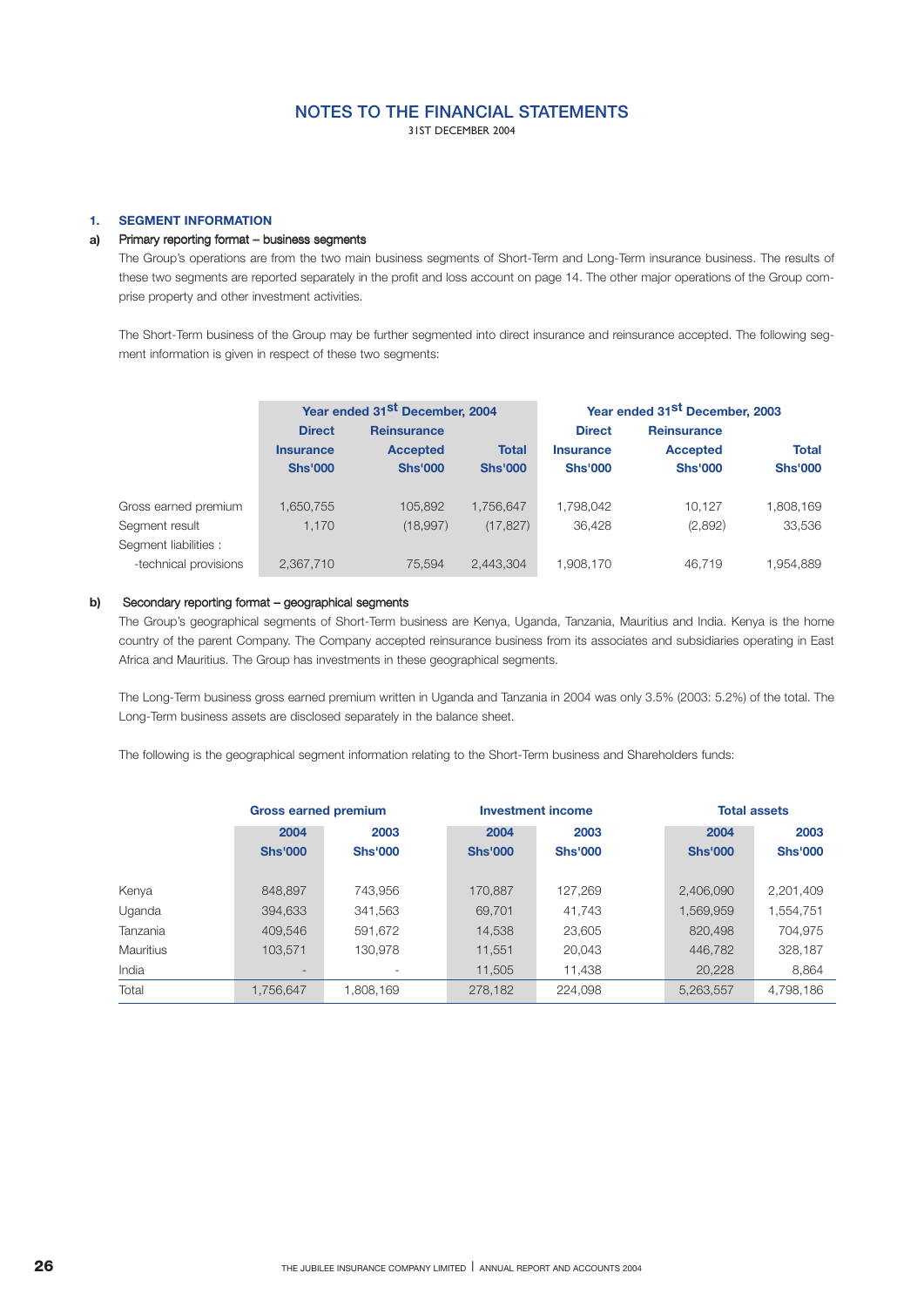31ST DECEMBER 2004 (CONTINUED)

## **2. GROUP PROFIT BEFORE TAX**

|    | The Group profit before tax<br>is arrived at after charging: | <b>Short-Term</b><br><b>Business</b><br><b>Shs'000</b> | <b>Long-Term</b><br><b>Business</b><br><b>Shs'000</b> | 2004<br><b>Total</b><br><b>Shs'000</b> | 2003<br><b>Total</b><br><b>Shs'000</b> |
|----|--------------------------------------------------------------|--------------------------------------------------------|-------------------------------------------------------|----------------------------------------|----------------------------------------|
|    | Depreciation (note 13(a))                                    | 21,767                                                 | 7,499                                                 | 29,266                                 | 25,921                                 |
|    | Auditors' remuneration including VAT                         |                                                        |                                                       |                                        |                                        |
|    | (Company: 2004: Shs 3,837,935                                | 5,703                                                  | 1,587                                                 | 7,290                                  | 6,947                                  |
|    | 2003: Shs 3,712,087)                                         |                                                        |                                                       |                                        |                                        |
|    | Staff costs (note 4)                                         | 224,626                                                | 113,695                                               | 338,321                                | 309,088                                |
|    | Restructuring expenses                                       | 10,071                                                 |                                                       | 10,071                                 | 12,567                                 |
|    | Annual report expenses                                       | 2,443                                                  |                                                       | 2,443                                  | 1,633                                  |
|    | Directors' fees (note 25)                                    | 1,395                                                  |                                                       | 1,395                                  | 1,838                                  |
|    | Board meeting and AGM expenses                               | 1,705                                                  |                                                       | 1,705                                  | 4,016                                  |
|    | Expenses of non - insurance subsidiaries                     | 29,108                                                 |                                                       | 29,108                                 | 14,976                                 |
|    | Professional fees                                            | 7,295                                                  |                                                       | 7,295                                  | 10,764                                 |
| 3. | <b>INVESTMENT INCOME</b>                                     | <b>Short-Term</b>                                      | <b>Long-Term</b>                                      | 2004                                   | 2003                                   |
|    |                                                              | <b>Business</b>                                        | <b>Business</b>                                       | <b>Total</b>                           | <b>Total</b>                           |
|    |                                                              | <b>Shs'000</b>                                         | <b>Shs'000</b>                                        | <b>Shs'000</b>                         | <b>Shs'000</b>                         |
|    | Group                                                        |                                                        |                                                       |                                        |                                        |
|    | Mortgage loan interest                                       | 2,779                                                  | 8,420                                                 | 11,199                                 | 51,058                                 |
|    | Bank deposit interest                                        | 14,142                                                 | 14,832                                                | 28,974                                 | 28,194                                 |
|    | Government securities interest                               | 33,436                                                 | 162,913                                               | 196,349                                | 223,054                                |
|    | Dividend income                                              | 31,999                                                 | 10,179                                                | 42,178                                 | 21,986                                 |
|    | Rental income (net of expenses)                              | 76,244                                                 | 59,274                                                | 135,518                                | 91,774                                 |
|    | Gain on sale of investment                                   | 79,555                                                 | 97                                                    | 79,652                                 | 73,821                                 |
|    | Fair value gains on investment properties (note 14(a))       | 8,749                                                  | 1,443                                                 | 10,192                                 | 6,834                                  |
|    | Exchange gain                                                | 10,810                                                 | 3                                                     | 10,813                                 | 11,839                                 |
|    | Other income                                                 | 20,468                                                 | 22,754                                                | 43,222                                 | 43,170                                 |
|    | Total                                                        | 278,182                                                | 279,915                                               | 558,097                                | 551,730                                |
| 4. | <b>STAFF COSTS</b>                                           | <b>Short-Term</b>                                      | <b>Long-Term</b>                                      | 2004                                   | 2003                                   |
|    |                                                              | <b>Business</b>                                        | <b>Business</b>                                       | <b>Total</b>                           | <b>Total</b>                           |
|    |                                                              | <b>Shs'000</b>                                         | <b>Shs'000</b>                                        | <b>Shs'000</b>                         | <b>Shs'000</b>                         |
|    | Group                                                        |                                                        |                                                       |                                        |                                        |
|    | Wages and salaries                                           | 209,684                                                | 99,962                                                | 309,646                                | 276,375                                |
|    | Pension costs - defined contribution plan                    | 6,873                                                  | 5,042                                                 | 11,915                                 | 7,095                                  |
|    | Other benefits                                               | 8,069                                                  | 8,691                                                 | 16,760                                 | 25,618                                 |
|    | Total                                                        | 224,626                                                | 113,695                                               | 338,321                                | 309,088                                |

The number of persons employed by the Group at year end were 301 (2003: 293).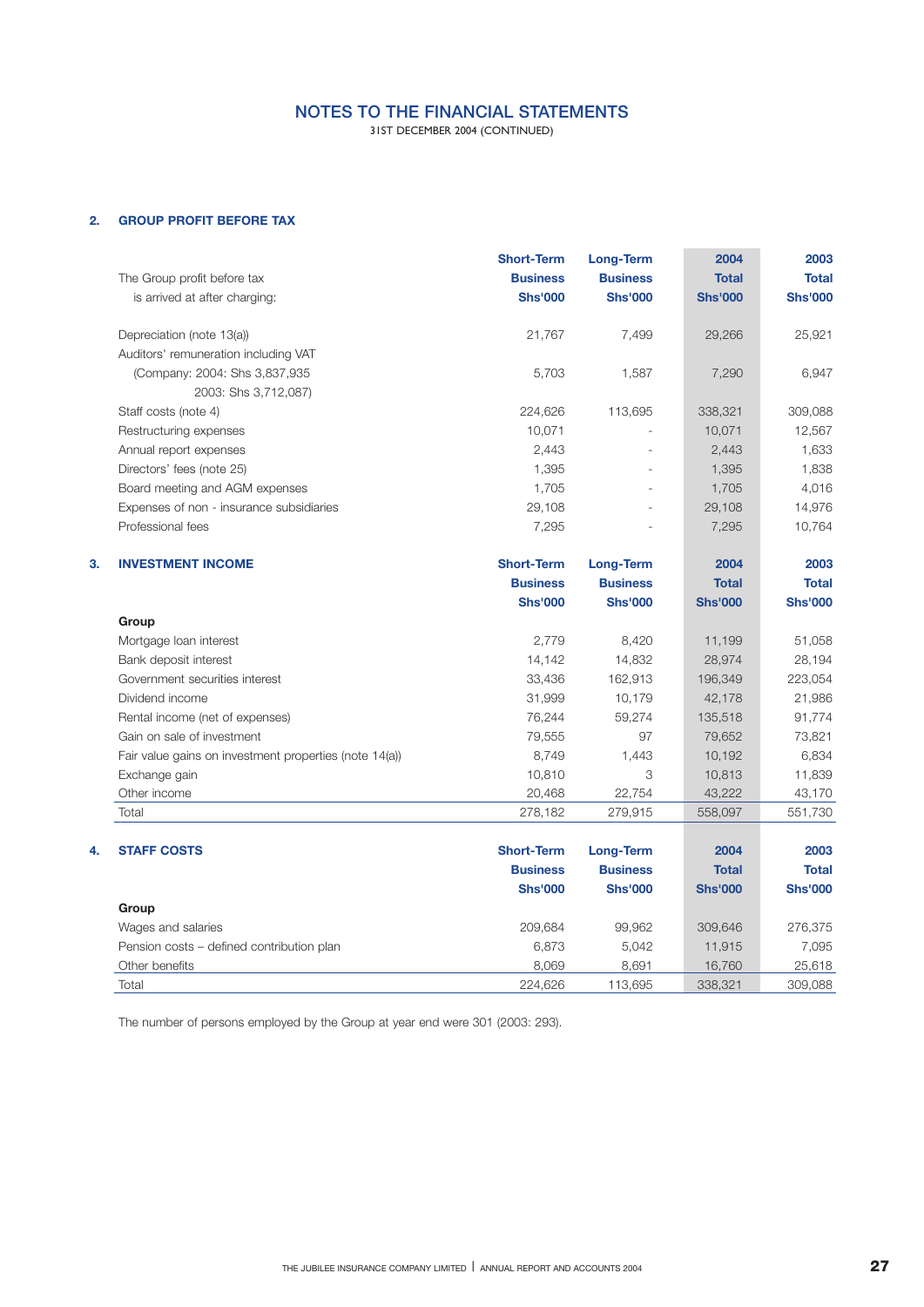31ST DECEMBER 2004 (CONTINUED)

| 5. | <b>TAX</b>                 | <b>Short-Term</b><br><b>Business</b><br><b>Shs'000</b> | Long-Term<br><b>Business</b><br><b>Shs'000</b> | 2004<br><b>Total</b><br><b>Shs'000</b> | 2003<br><b>Total</b><br><b>Shs'000</b> |
|----|----------------------------|--------------------------------------------------------|------------------------------------------------|----------------------------------------|----------------------------------------|
|    | Group                      |                                                        |                                                |                                        |                                        |
|    | Current tax                | 26,518                                                 | 15,000                                         | 41,518                                 | 61,637                                 |
|    | Share of tax of associates | 29,477                                                 | $\overline{\phantom{a}}$                       | 29,477                                 | 17,650                                 |
|    | Deferred tax               | 11,301                                                 | $\overline{\phantom{a}}$                       | 11,301                                 | (8,848)                                |
|    | Total                      | 67,296                                                 | 15.000                                         | 82,296                                 | 70.439                                 |

The tax on the Group's profit before tax differs from the theoretical amount that would arise using the basic tax rate of the home country of the Company as follows: ×. ÷

|                                          | <b>Short-Term</b> | Long-Term                | 2004           | 2003           |
|------------------------------------------|-------------------|--------------------------|----------------|----------------|
|                                          | <b>Business</b>   | <b>Business</b>          | <b>Total</b>   | <b>Total</b>   |
|                                          | <b>Shs'000</b>    | <b>Shs'000</b>           | <b>Shs'000</b> | <b>Shs'000</b> |
|                                          |                   |                          |                |                |
| Profit before tax                        | 300,032           | 58,850                   | 358,882        | 313,164        |
| Tax calculated at 30% (2003: 30%)        | 90,010            | 17,655                   | 107.665        | 93,949         |
| Effect of:                               |                   |                          |                |                |
| Income not subject to tax                | (50, 213)         | $\overline{\phantom{a}}$ | (50, 213)      | (29, 971)      |
| Expenses not deductible for tax purposes | 6,325             | $\overline{\phantom{a}}$ | 6,325          | 7,955          |
| Others                                   | 21,174            | (2,655)                  | 18,519         | (1,494)        |
| Tax charge                               | 67,296            | 15,000                   | 82,296         | 70,439         |

### **ACTUARIAL VALUATION AND TRANSFER FROM LONG-TERM BUSINESS 6.**

### **Group**

The Group's actuaries carried out actuarial valuations of the Long-Term business as at 31<sup>st</sup> December, 2004. On the recommendation of the actuaries, the following amounts were transferred from the actuarial surplus of Long-Term business to the profit and loss account:

|                                                   | 2004           | 2003           |
|---------------------------------------------------|----------------|----------------|
|                                                   | <b>Shs'000</b> | <b>Shs'000</b> |
|                                                   |                |                |
| The Jubilee Insurance Company Limited             | 50,000         | 32,500         |
| The Jubilee Insurance Company of Tanzania Limited | 8.850          | 7.560          |
| Total                                             | 58,850         | 40.060         |

| 7. | <b>SHARE CAPITAL</b>                           |                | <b>Number of shares</b> |                | <b>Share capital</b> |
|----|------------------------------------------------|----------------|-------------------------|----------------|----------------------|
|    | Ordinary shares of Shs 5 each                  | 2004           | 2003                    | 2004           | 2003                 |
|    |                                                | <b>Shs'000</b> | <b>Shs'000</b>          | <b>Shs'000</b> | <b>Shs'000</b>       |
|    |                                                |                |                         |                |                      |
|    | Authorised (Short-Term business)               | 24,000         | 24,000                  | 120,000        | 120,000              |
|    | Authorised (Long-Term business)                | 16,000         | 16,000                  | 80,000         | 80,000               |
|    | Total                                          | 40,000         | 40,000                  | 200,000        | 200,000              |
|    | Issued and fully paid                          |                |                         |                |                      |
|    | At start and end of year (Short-Term business) | 20,000         | 20,000                  | 100,000        | 100,000              |
|    | At start and end of year (Long-Term business)  | 16,000         | 16,000                  | 80,000         | 80,000               |
|    | Total                                          | 36,000         | 36,000                  | 180,000        | 180,000              |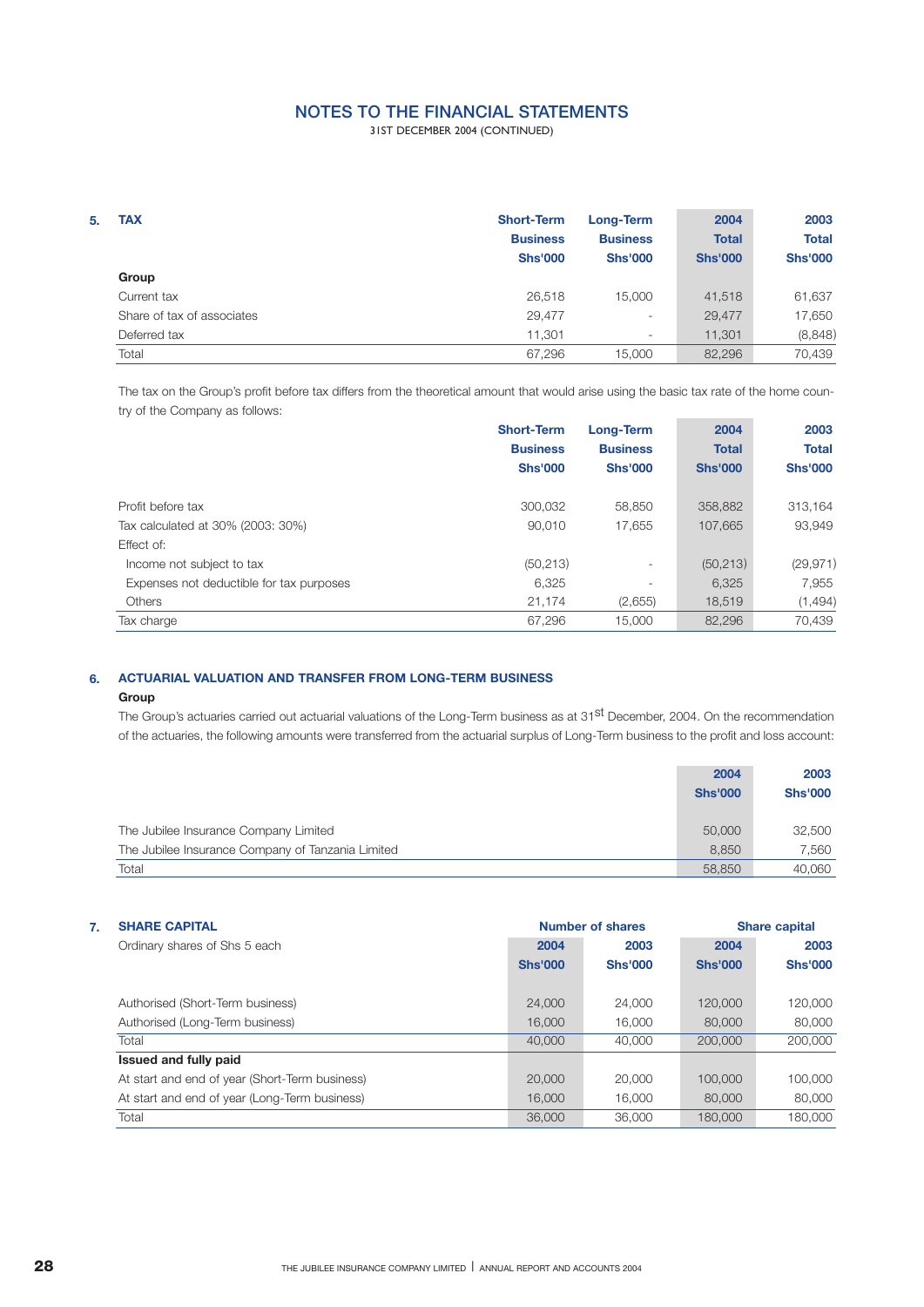31ST DECEMBER 2004 (CONTINUED)

| <b>RESERVES</b>                                                                              | 2004           | 2003           |
|----------------------------------------------------------------------------------------------|----------------|----------------|
| Group                                                                                        | <b>Shs'000</b> | <b>Shs'000</b> |
| <b>Fair value reserves</b>                                                                   |                |                |
| At start of year                                                                             | 265,649        | 70,020         |
| Fair value (loss)/gain on quoted shares (note 15 (a))                                        | (116, 576)     | 206,063        |
| Fair value gain/(loss) on unquoted shares (note 16(a))                                       | 6,537          | (7,077)        |
| Fair value (loss)/gain from subsidiaries                                                     | (3,219)        | 30,060         |
| Fair value gain/(loss) from associates                                                       | 15,598         | (33, 417)      |
| Release of fair value gains on disposal of quoted shares                                     | (12, 726)      |                |
| At end of year                                                                               | 155,263        | 265,649        |
| The fair value reserves are non-distributable.                                               |                |                |
| <b>General reserves</b>                                                                      |                |                |
| At start of year                                                                             | 70,161         | 70,000         |
| Share of subsidiaries' general reserves                                                      | 101            | 161            |
| At end of year                                                                               | 70,262         | 70,161         |
| of retained earnings in 1992, and is therefore distributable.<br><b>Translation reserves</b> |                |                |
| At start of year                                                                             | (19, 345)      | 8,161          |
| Net translation gain/(loss)                                                                  | 4,937          | (39, 188)      |
| Translation gains from associates                                                            | 19,294         | 11,682         |
| At end of year                                                                               | 4,886          | (19, 345)      |
| <b>Retained earnings</b>                                                                     |                |                |
| At start of year (as previously reported)                                                    | 1,469,740      | 1,111,141      |
| -reclassification of leasehold land - Company                                                |                | 260,366        |
| -reclassification of leasehold land - associates                                             |                | 51,880         |
| -deferred tax on fair value gains - Company                                                  |                | (70, 874)      |
| -deferred tax on fair value gains - associates                                               |                | (14, 534)      |
| As restated                                                                                  | 1,469,740      | 1,337,979      |
| Net profit                                                                                   | 240,645        | 212,761        |
| Paid and proposed dividend                                                                   | (90,000)       | (81,000)       |
| At end of year                                                                               | 1,620,385      | 1,469,740      |
|                                                                                              |                |                |

The prior year adjustment relates to the reclassification of leasehold land and deferred tax thereon, following the early adoption of International Accounting Standard 40, Investment Properties (revised 2003), during the year.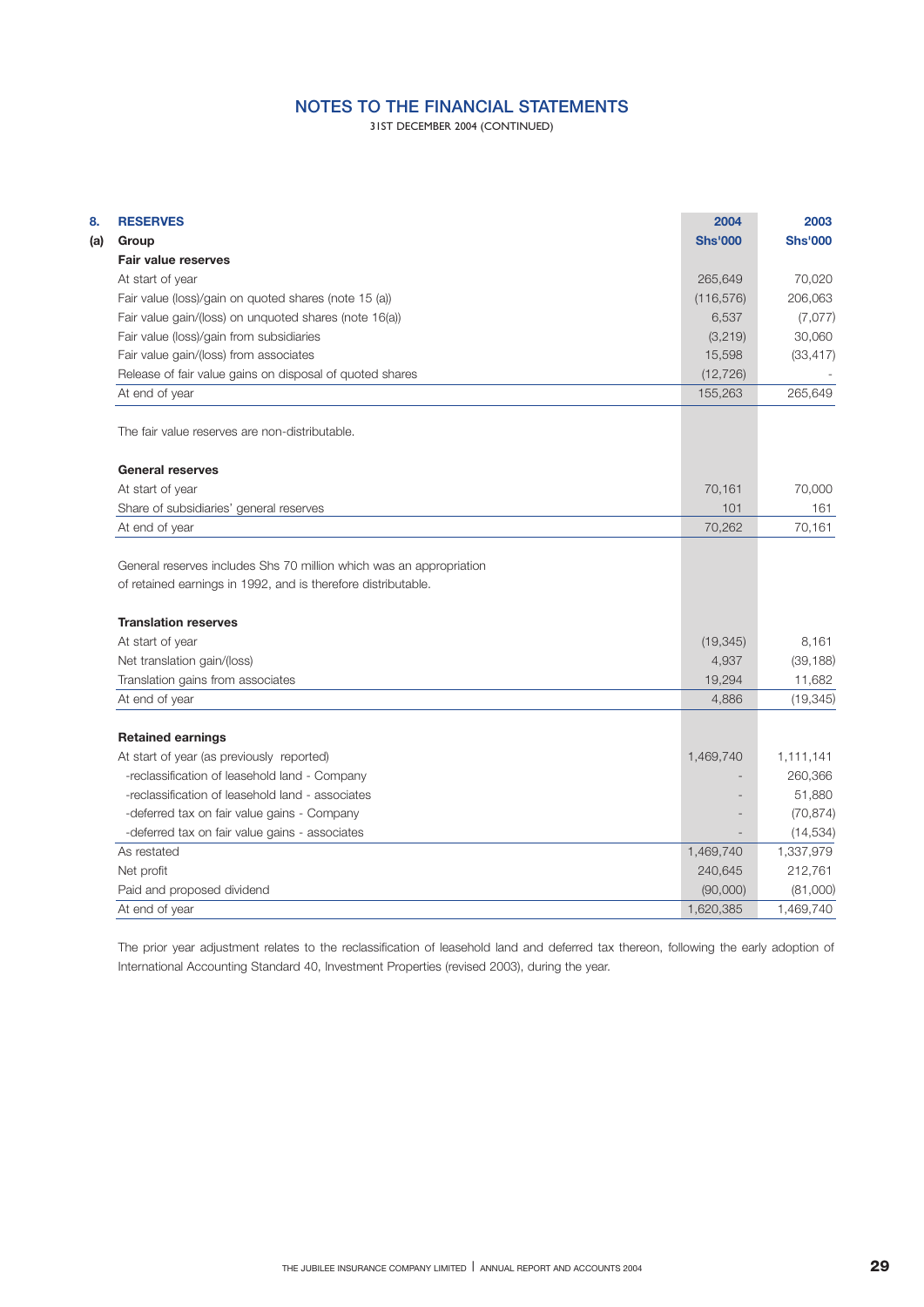31ST DECEMBER 2004 (CONTINUED)

|     |                                                                                                                                                                                                                                                                                                                                                                                                                                                                                                                                                                                                                                                                                                                                                                                       | 2004           | 2003           |
|-----|---------------------------------------------------------------------------------------------------------------------------------------------------------------------------------------------------------------------------------------------------------------------------------------------------------------------------------------------------------------------------------------------------------------------------------------------------------------------------------------------------------------------------------------------------------------------------------------------------------------------------------------------------------------------------------------------------------------------------------------------------------------------------------------|----------------|----------------|
| (b) |                                                                                                                                                                                                                                                                                                                                                                                                                                                                                                                                                                                                                                                                                                                                                                                       | <b>Shs'000</b> | <b>Shs'000</b> |
|     |                                                                                                                                                                                                                                                                                                                                                                                                                                                                                                                                                                                                                                                                                                                                                                                       |                |                |
|     | <b>RESERVES (CONTINUED)</b><br>Company<br><b>Fair value reserves</b><br>At start of year<br>Fair value (loss)/gain on quoted shares (note 15(b))<br>Fair value gain/(loss) on unquoted shares (note 16(b))<br>Release of fair value gains on disposal of quoted shares<br>At end of year<br>The fair value reserves are non-distributable.<br><b>General reserves</b><br>At start and end of year<br>The general reserves were an appropriation of retained earnings in 1992, and are therefore distributable.<br><b>Translation reserves</b><br>At start of year<br>Net translation (loss)/ gain<br>At end of year<br><b>Retained earnings</b><br>At start of year (as previously reported)<br>-reclassification of leasehold land<br>-deferred tax on fair value gains (note 23(b)) | 292,071        | 79,466         |
|     |                                                                                                                                                                                                                                                                                                                                                                                                                                                                                                                                                                                                                                                                                                                                                                                       | (116, 191)     | 220.511        |
|     |                                                                                                                                                                                                                                                                                                                                                                                                                                                                                                                                                                                                                                                                                                                                                                                       | 19,045         | (7,906)        |
|     |                                                                                                                                                                                                                                                                                                                                                                                                                                                                                                                                                                                                                                                                                                                                                                                       | (12, 726)      |                |
|     |                                                                                                                                                                                                                                                                                                                                                                                                                                                                                                                                                                                                                                                                                                                                                                                       | 182,199        | 292,071        |
|     |                                                                                                                                                                                                                                                                                                                                                                                                                                                                                                                                                                                                                                                                                                                                                                                       |                |                |
|     |                                                                                                                                                                                                                                                                                                                                                                                                                                                                                                                                                                                                                                                                                                                                                                                       |                |                |
|     |                                                                                                                                                                                                                                                                                                                                                                                                                                                                                                                                                                                                                                                                                                                                                                                       | 70,000         | 70,000         |
|     |                                                                                                                                                                                                                                                                                                                                                                                                                                                                                                                                                                                                                                                                                                                                                                                       |                |                |
|     |                                                                                                                                                                                                                                                                                                                                                                                                                                                                                                                                                                                                                                                                                                                                                                                       |                |                |
|     |                                                                                                                                                                                                                                                                                                                                                                                                                                                                                                                                                                                                                                                                                                                                                                                       | 32,266         | 24,075         |
|     |                                                                                                                                                                                                                                                                                                                                                                                                                                                                                                                                                                                                                                                                                                                                                                                       | (2, 110)       | 8,191          |
|     |                                                                                                                                                                                                                                                                                                                                                                                                                                                                                                                                                                                                                                                                                                                                                                                       | 30,156         | 32,266         |
|     |                                                                                                                                                                                                                                                                                                                                                                                                                                                                                                                                                                                                                                                                                                                                                                                       |                |                |
|     |                                                                                                                                                                                                                                                                                                                                                                                                                                                                                                                                                                                                                                                                                                                                                                                       | 1,027,602      | 775,778        |
|     |                                                                                                                                                                                                                                                                                                                                                                                                                                                                                                                                                                                                                                                                                                                                                                                       |                | 260,366        |
|     |                                                                                                                                                                                                                                                                                                                                                                                                                                                                                                                                                                                                                                                                                                                                                                                       |                | (70, 874)      |
|     | As restated                                                                                                                                                                                                                                                                                                                                                                                                                                                                                                                                                                                                                                                                                                                                                                           | 1,027,602      | 965,270        |
|     | Net profit                                                                                                                                                                                                                                                                                                                                                                                                                                                                                                                                                                                                                                                                                                                                                                            | 163,958        | 143,332        |
|     | Paid and proposed dividend                                                                                                                                                                                                                                                                                                                                                                                                                                                                                                                                                                                                                                                                                                                                                            | (90,000)       | (81,000)       |

Fair value gains/(losses) arising from the Company's investment properties are credited/(charged) through the profit and loss account. The Commissioner of Insurance has placed restrictions on distribution of these reserves by the Company which amounted to Shs 647,446,830 as at 31st December, 2004 (2003: Shs 642,209,984).

The prior year adjustment relates to the reclassification of leasehold land and deferred tax thereon, following the early adoption of International Accounting Standard 40, Investment Properties (revised 2003), during the year.

## **9. PAYABLE UNDER DEPOSIT ADMINISTRATION CONTRACTS**

Movements in amounts payable under deposit administration contracts during the year are as shown below. The liabilities are shown inclusive of interest accumulated to 31<sup>st</sup> December. Interest by the company was declared and credited to the customer accounts at a weighted average rate of 9.5% for the year (2003: 10.25%).

|     |                                                | 2004           | 2003                     |
|-----|------------------------------------------------|----------------|--------------------------|
|     |                                                | <b>Shs'000</b> | <b>Shs'000</b>           |
| (a) | Group                                          |                |                          |
|     | At start of year                               | 1,827,869      | 1,502,363                |
|     | Pension fund deposits received                 | 465.155        | 313,840                  |
|     | Surrenders and annuities paid                  | (220, 304)     | (157,066)                |
|     | Commissions and expenses charged               | (41,968)       | (34,064)                 |
|     | Investment income (net)                        | 156.729        | 164,730                  |
|     | Fair value gains on quoted and unquoted shares | 37,536         | 38,066                   |
|     | Translation gain                               | 3,721          | $\overline{\phantom{a}}$ |
|     | At end of year                                 | 2,228,738      | 1,827,869                |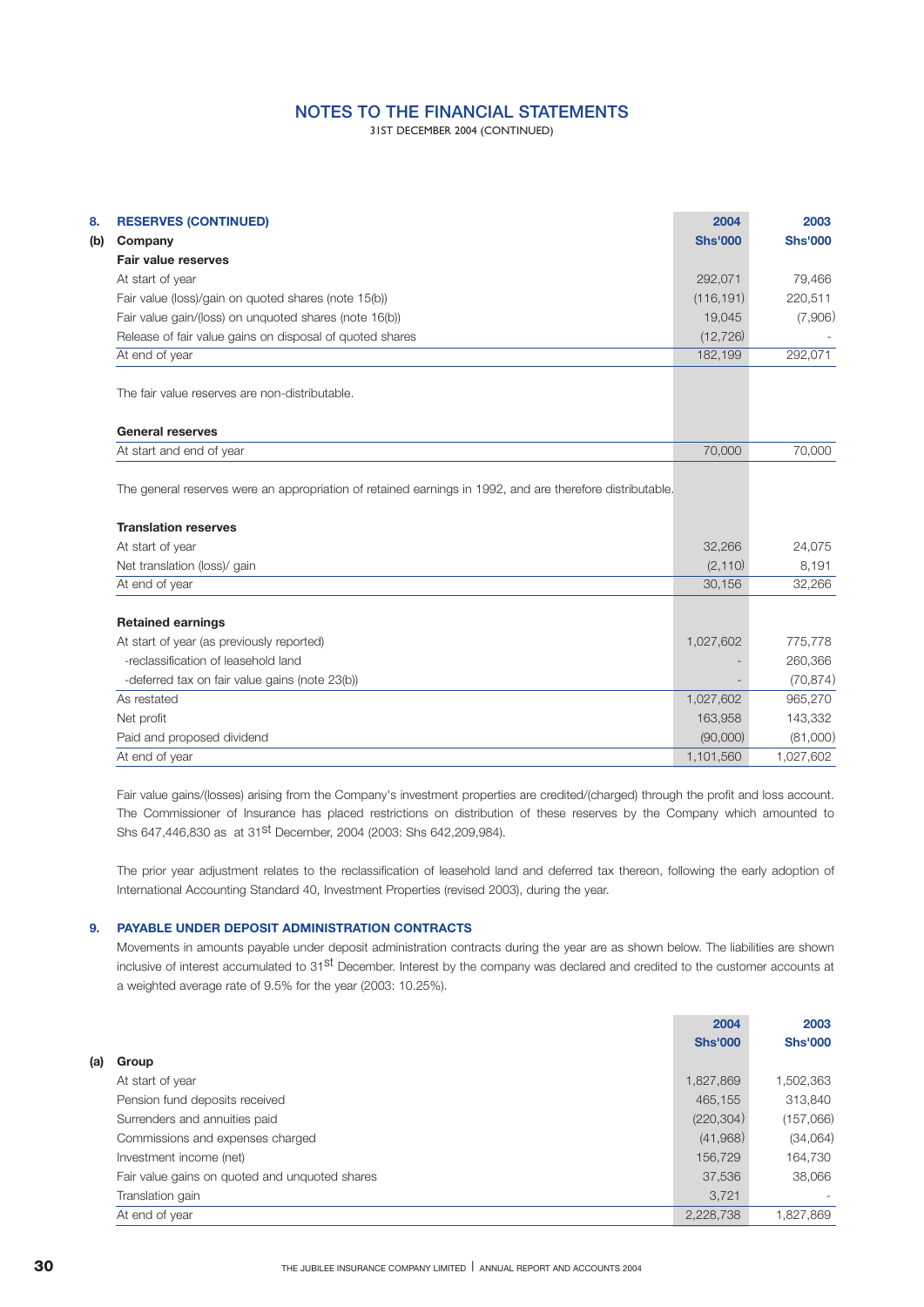31ST DECEMBER 2004 (CONTINUED)

| 9.  | <b>PAYABLE UNDER DEPOSIT ADMINISTRATION CONTRACTS (CONTINUED)</b> | 2004<br><b>Shs'000</b> | 2003<br><b>Shs'000</b> |
|-----|-------------------------------------------------------------------|------------------------|------------------------|
| (b) | Company                                                           |                        |                        |
|     | At start of year                                                  | 1,739,025              | 1,419,106              |
|     | Pension fund deposits received                                    | 451,681                | 304,833                |
|     | Surrenders and annuities paid                                     | (160, 029)             | (145, 454)             |
|     | Commissions and expenses charged                                  | (39,964)               | (32, 223)              |
|     | Investment income (net)                                           | 149,859                | 154,697                |
|     | Fair value gains on guoted and unguoted shares                    | 37,536                 | 38.066                 |
|     | At end of year                                                    | 2,178,108              | 1,739,025              |

| 10. | <b>MINORITY INTEREST</b>      | 2004<br><b>Shs'000</b> | 2003<br><b>Shs'000</b> |
|-----|-------------------------------|------------------------|------------------------|
|     | At start of year<br>Share of: | 214.225                | 207,059                |
|     | - net profit of subsidiaries  | 35,941                 | 29,964                 |
|     | - reserves of subsidiaries    | (4,390)                | (22, 798)              |
|     | At end of year                | 245,776                | 214,225                |

### **11. INVESTMENT IN ASSOCIATED COMPANIES AND SUBSIDIARIES**

|     |                                         | <b>Short-Term</b> | Long - Term     | 2004           | 2003           | 2004        | 2003        |
|-----|-----------------------------------------|-------------------|-----------------|----------------|----------------|-------------|-------------|
|     | Group                                   | <b>Business</b>   | <b>Business</b> | <b>Total</b>   | <b>Total</b>   | % Equity    | % Equity    |
| (a) |                                         |                   |                 |                |                |             |             |
|     | Share of net assets in:                 | <b>Shs'000</b>    | <b>Shs'000</b>  | <b>Shs'000</b> | <b>Shs'000</b> | <b>Held</b> | <b>Held</b> |
|     | Property Development and                |                   |                 |                |                |             |             |
|     | Management Limited                      | 364.643           | 127,204         | 491,847        | 448,495        | 34.76       | 34.76       |
|     | <b>IPS Power Investment Limited</b>     |                   | 130,638         | 130,638        | 119,400        | 27.00       | 27.00       |
|     | <b>TPS Holdings Limited</b>             | 167,779           | 6,306           | 174,085        | 158,422        | 21.52       | 21.52       |
|     | East Africa Reinsurance Company Limited | 53,775            | 130,803         | 184,578        | 179,670        | 25.83       | 25.83       |
|     | Total                                   | 586,197           | 394,951         | 981,148        | 905,987        |             |             |
|     |                                         |                   |                 |                |                |             |             |
| (b) | Company                                 |                   |                 |                |                |             |             |
|     | Investment at cost in:                  |                   |                 |                |                |             |             |
|     | Property Development and                |                   |                 |                |                |             |             |
|     | Management Limited                      | 64,710            | 33,190          | 97,900         | 97,900         | 27.75       | 27.75       |
|     | <b>IPS Power Investment Limited</b>     | ٠                 | 91,573          | 91,573         | 91,573         | 27.00       | 27.00       |
|     | East Africa Reinsurance Company Limited | 32,890            | 80,000          | 112,890        | 112,890        | 25.83       | 25.83       |
|     | Total                                   | 97,600            | 204,763         | 302,363        | 302,363        |             |             |

Property Development and Management Limited conducts property investment, development and management. IPS Power Investment **(c)** Limited is an investment vehicle company, which through its subsidiary has invested in the equity of Tsavo Power Company Limited that generates electricity for sale. TPS Holdings Limited has invested in the equity of Tourism Promotion Services Limited, the owner and operator of hotel and lodge facilities in Kenya. East Africa Reinsurance Company Limited is a private reinsurance company. All the associated companies are incorporated in Kenya.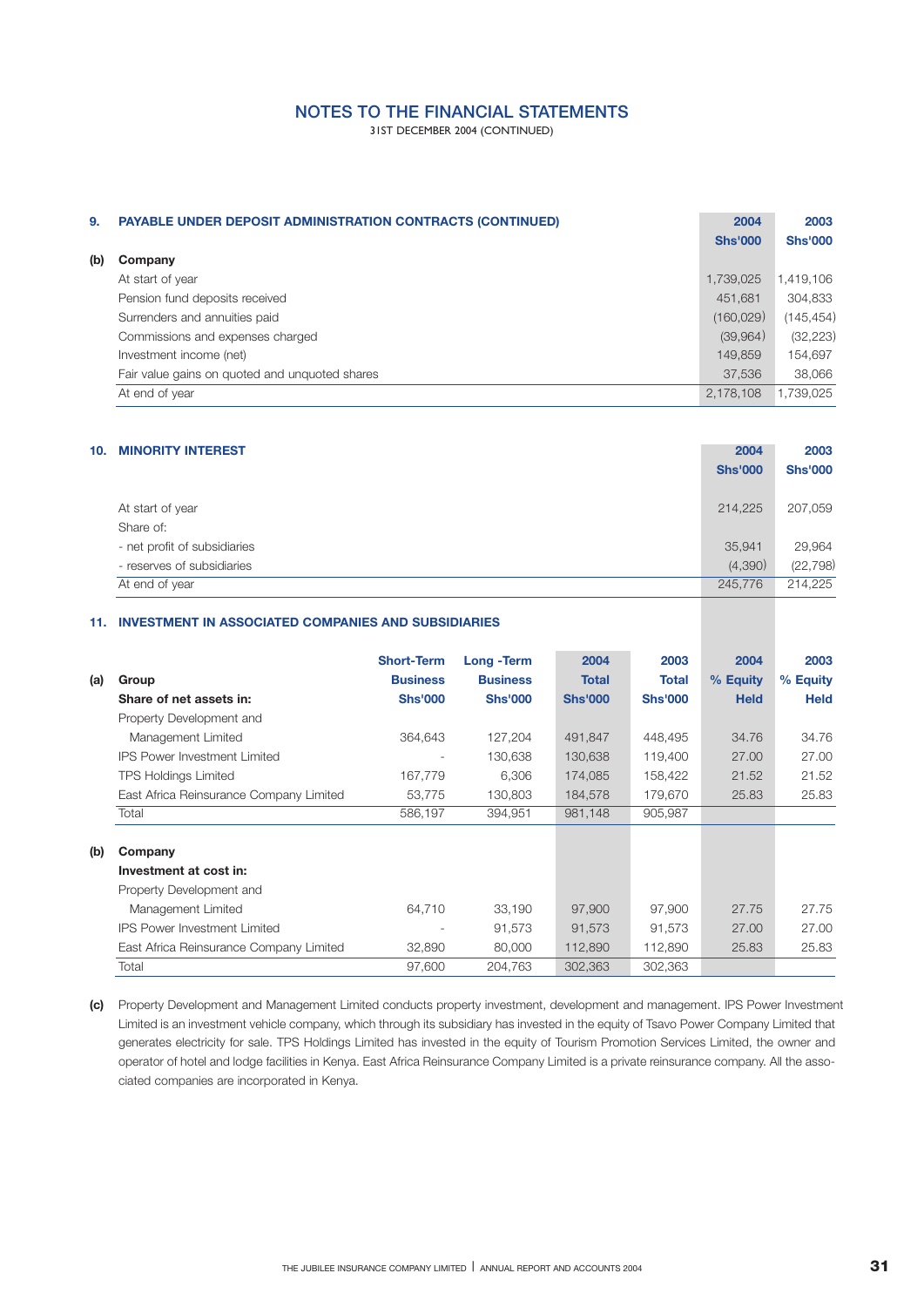31ST DECEMBER 2004 (CONTINUED)

## **11. INVESTMENT IN ASSOCIATED COMPANIES AND SUBSIDIARIES (CONTINUED)**

|                                                | <b>Short-Term</b><br><b>Business</b> | <b>Long-Term</b><br><b>Business</b> | 2004<br><b>Total</b> | 2003<br>Total  |
|------------------------------------------------|--------------------------------------|-------------------------------------|----------------------|----------------|
| (d)<br>Movement of net assets during the year: | <b>Shs'000</b>                       | <b>Shs'000</b>                      | <b>Shs'000</b>       | <b>Shs'000</b> |
| Group                                          |                                      |                                     |                      |                |
| At start of year (as previously reported)      | 538,338                              | 367,649                             | 905,987              | 816,145        |
| -reclassification of leasehold land            |                                      |                                     |                      | 71,128         |
| -deferred tax on fair value gains              |                                      |                                     |                      | (19, 927)      |
| As restated                                    | 538,338                              | 367,649                             | 905,987              | 867,346        |
| Transfers to unquoted investments              |                                      |                                     |                      | (33, 540)      |
| <b>Disposals</b>                               |                                      |                                     |                      | (2,278)        |
| Share of result before tax                     | 94,583                               | 44,266                              | 138,849              | 101,642        |
| Share of tax (note 5)                          | (29, 477)                            | (6,366)                             | (35, 843)            | (29,084)       |
| Dividends received                             | (28, 859)                            | (20, 425)                           | (49, 284)            | (21, 165)      |
| Revaluation surplus                            | 15,091                               | 6,348                               | 21,439               | 23,066         |
| Transfer of reserves to Long-Term business     | (3,479)                              | 3,479                               |                      |                |
| At end of year                                 | 586,197                              | 394,951                             | 981,148              | 905,987        |

### **(e) Reinsurance business**

The Company accepted reinsurance business from the following associated companies and subsidiaries in the year:

| <b>Premium income</b>                           | <b>Short-Term</b><br><b>Business</b><br><b>Shs'000</b> | <b>Long-Term</b><br><b>Business</b><br><b>Shs'000</b> | 2004<br><b>Total</b><br><b>Shs'000</b> | 2003<br><b>Total</b><br><b>Shs'000</b> |
|-------------------------------------------------|--------------------------------------------------------|-------------------------------------------------------|----------------------------------------|----------------------------------------|
| The Jubilee Insurance Company of Uganda Limited | 154.554                                                | 8.803                                                 | 163.357                                | 71.763                                 |
| East Africa Reinsurance Company Limited         | 88.179                                                 | 592                                                   | 88.771                                 | 92.183                                 |
| Total                                           | 242.733                                                | 9.395                                                 | 252.128                                | 163.946                                |

| Incurred claims and commissions payable           | <b>Short-Term</b><br><b>Business</b><br><b>Shs'000</b> | Long-Term<br><b>Business</b><br><b>Shs'000</b> | 2004<br><b>Total</b><br><b>Shs'000</b> | 2003<br><b>Total</b><br><b>Shs'000</b> |
|---------------------------------------------------|--------------------------------------------------------|------------------------------------------------|----------------------------------------|----------------------------------------|
| The Jubilee Insurance Company of Uganda Limited   | 82.403                                                 | 2,838                                          | 85.241                                 | 55.495                                 |
| Jubilee Insurance (Mauritius) Ltd                 | 10.064                                                 | $\sim$                                         | 10.064                                 | 35,963                                 |
| The Jubilee Insurance Company of Tanzania Limited | (775)                                                  | $\overline{\phantom{a}}$                       | (775)                                  | 20,422                                 |
| East Africa Reinsurance Company Limited           | 64.698                                                 | 1.665                                          | 66.363                                 | 41.836                                 |
| Total                                             | 156.390                                                | 4.503                                          | 160.893                                | 153.716                                |

## **Amount due from/to related parties**

The following were the outstanding balances on the reinsurance arrangement as at 31<sup>st</sup> December. The debit balances are included under receivables arising out of reinsurance arrangements while the credit balances are included under creditors arising out of reinsurance arrangements in the Company balance sheet.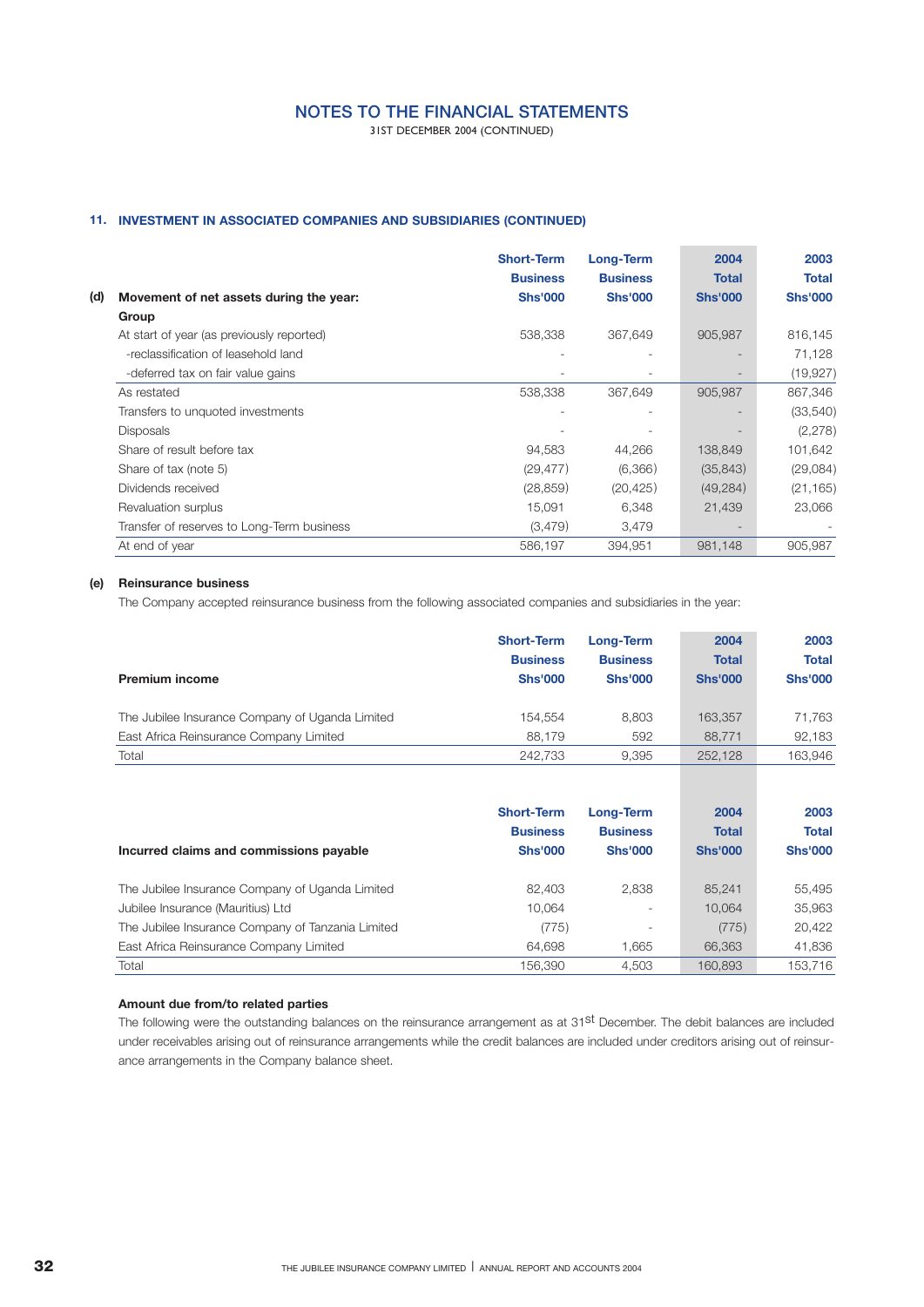31ST DECEMBER 2004 (CONTINUED)

| 11. | <b>INVESTMENT IN ASSOCIATED COMPANIES AND SUBSIDIARIES (CONTINUED)</b> | 2004           | 2003           |
|-----|------------------------------------------------------------------------|----------------|----------------|
| (e) | Reinsurance business (continued)                                       | <b>Shs'000</b> | <b>Shs'000</b> |
|     | Amount due from:                                                       |                |                |
|     | The Jubilee Insurance Company of Uganda Limited                        | 45.279         | 5.941          |
|     | East Africa Reinsurance Company Limited                                | 8.495          | 17.625         |
|     | Total                                                                  | 53,774         | 23,566         |
|     |                                                                        |                |                |
|     | Amount due to:                                                         |                |                |
|     | The Jubilee Insurance (Mauritius) Ltd                                  | 22.323         | 13.422         |
|     | The Jubilee Insurance Company of Tanzania Limited                      | 19.946         | 13.247         |
|     | Total                                                                  | 42.269         | 26,669         |

### **(f) Transactions with Property Development and Management Limited**

During the year, the Company charged premium of Shs 5,485,111 (2003: Shs 6,581,032) under various insurance contracts to Property Development and Management Limited (PDML) out of which Shs 38,568 was outstanding at year-end, which is included under receivables arising out of direct insurance arrangements in the balance sheet. PDML charged Shs 1,542,811 (2003: Shs 2,381,484) for the various services rendered to the Company during the year and there were no outstanding amounts at year-end. All the transactions were at arms length. The terms and conditions of all the transactions are the same as those offered to major clients.

**(g)** The ultimate parent of the Group is Aga Khan Fund for Economic Development S.A., a company incorporated in Switzerland. There are various other companies related to The Jubilee Insurance Company Limited through common shareholdings or common directorships.

### **12. INVESTMENT IN SUBSIDIARIES**

| Investment at cost at year-end:                   | <b>Country of</b><br>incorporation | Company<br><b>Shs'000</b> | 2004<br>% Equity<br><b>Held by</b><br><b>Group</b> | 2003<br>% Equity<br><b>Held by</b><br><b>Group</b> |
|---------------------------------------------------|------------------------------------|---------------------------|----------------------------------------------------|----------------------------------------------------|
| The Jubilee Investments Company Limited           | Uganda                             | 14.278                    | 75.00                                              | 75.00                                              |
| Jubilee Financial Services Limited                | Kenya                              | 10,000                    | 100.00                                             | 100.00                                             |
| Jubilee Insurance (Mauritius) Ltd                 | Mauritius                          | 59,491                    | 75.63                                              | 53.30                                              |
| The Jubilee Insurance Company of Uganda Limited   | Uganda                             | 25,195                    | 56.25                                              | 56.25                                              |
| The Jubilee Insurance Company of Tanzania Limited | Tanzania                           | 72.911                    | 51.00                                              | 51.00                                              |
| Thillai Software Private Limited                  | India                              |                           | 100.00                                             | 100.00                                             |
| The Jubilee Insurance Company of Kenya Limited    | Kenya                              | 150,000                   | 100.00                                             |                                                    |
| Total                                             |                                    | 331,875                   |                                                    |                                                    |

The Jubilee Investments Company Limited owns 35% equity of The Jubilee Insurance Company of Uganda Limited. Jubilee Financial Services Limited owns 100% equity of Thillai Software Private Limited. The Jubilee Insurance Company of Uganda Limited owns 10% equity of Jubilee Insurance (Mauritius) Ltd.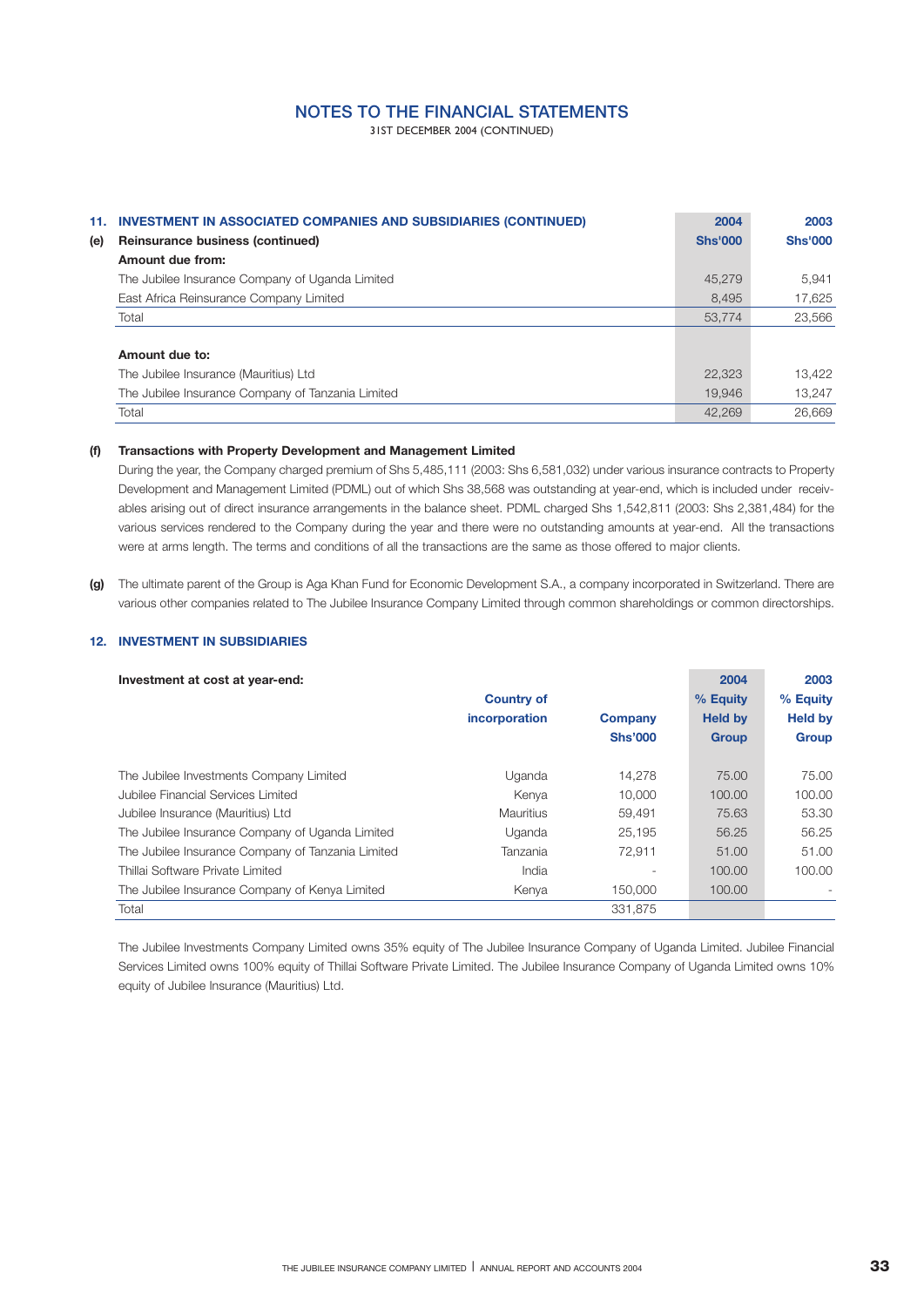31ST DECEMBER 2004 (CONTINUED)

## **13. PROPERTY AND EQUIPMENT**

| (a) | Group                                                |                  |                 | Furniture,<br><b>Fixtures,</b><br><b>Fittings &amp;</b>                  |                |
|-----|------------------------------------------------------|------------------|-----------------|--------------------------------------------------------------------------|----------------|
|     |                                                      | <b>Computer</b>  | <b>Motor</b>    | <b>Office</b>                                                            |                |
|     |                                                      | <b>Equipment</b> | <b>Vehicles</b> | <b>Equipment</b>                                                         | <b>Total</b>   |
|     |                                                      | <b>Shs'000</b>   | <b>Shs'000</b>  | <b>Shs'000</b>                                                           | <b>Shs'000</b> |
|     | Cost                                                 |                  |                 |                                                                          |                |
|     | At start of year                                     | 111,542          | 38,040          | 87,015                                                                   | 236,597        |
|     | <b>Additions</b>                                     | 17,773           | 1,189           | 28,863                                                                   | 47,825         |
|     | <b>Disposals</b>                                     | (5,601)          | (1, 478)        | (2,369)                                                                  | (9,448)        |
|     | Exchange adjustment                                  | 3,539            | 1,294           | 1,220                                                                    | 6,053          |
|     | At end of year                                       | 127,253          | 39,045          | 114,729                                                                  | 281,027        |
|     | Depreciation                                         |                  |                 |                                                                          |                |
|     | At start of year                                     | 99,427           | 31,506          | 60,174                                                                   | 191,107        |
|     | Charge for the year                                  | 14,701           | 3,079           | 11,486                                                                   | 29,266         |
|     | On disposals                                         | (5,598)          | (891)           | (1,728)                                                                  | (8,217)        |
|     | Exchange adjustment                                  | 1,973            | 815             | 927                                                                      | 3,715          |
|     | At end of year                                       | 110,503          | 34,509          | 70,859                                                                   | 215,871        |
|     | Net book value<br>At 31 <sup>st</sup> December, 2004 | 16,750           | 4,536           | 43,870                                                                   | 65,156         |
|     | At 31 <sup>st</sup> December, 2003                   |                  | 6,534           | 26,841                                                                   |                |
|     |                                                      | 12,115           |                 |                                                                          | 45,490         |
| (b) | Company                                              | <b>Computer</b>  | <b>Motor</b>    | Furniture,<br><b>Fixtures,</b><br><b>Fittings &amp;</b><br><b>Office</b> |                |
|     |                                                      | <b>Equipment</b> | <b>Vehicles</b> | <b>Equipment</b>                                                         | <b>Total</b>   |
|     |                                                      | <b>Shs'000</b>   | <b>Shs'000</b>  | <b>Shs'000</b>                                                           | <b>Shs'000</b> |
|     | Cost                                                 |                  |                 |                                                                          |                |
|     | At start of year                                     | 76,107           | 16,883          | 65,900                                                                   | 158,890        |
|     | Additions                                            | 9,590            | 735             | 13,362                                                                   | 23,687         |
|     | <b>Disposals</b>                                     |                  | (2)             | (1,637)                                                                  | (1,639)        |
|     | At end of year                                       | 85,697           | 17,616          | 77,625                                                                   | 180,938        |
|     | Depreciation                                         |                  |                 |                                                                          |                |
|     | At start of year                                     | 72,193           | 15,567          | 47,022                                                                   | 134,782        |
|     | Charge for the year                                  | 5,579            | 865             | 7,970                                                                    | 14,414         |
|     | On disposals                                         |                  |                 | (1, 116)                                                                 | (1, 116)       |
|     |                                                      |                  |                 |                                                                          |                |

| Net book value                     |       |      |        |        |
|------------------------------------|-------|------|--------|--------|
| At 31 <sup>st</sup> December, 2004 | 7.925 | .184 | 23,749 | 32.858 |
| At 31 $st$<br>December, 2003       | 3.914 | .316 | 18.878 | 24,108 |

No depreciation has been charged in arriving at the results for the year in respect of certain property and equipment which originally cost Shs 113,101,605 (2003: Shs 92,090,872) and are still in use but fully depreciated. If depreciation had been charged during the year on the cost of these assets at normal rates, it would have amounted to Shs 31,031,317 (2003: Shs 25,035,386).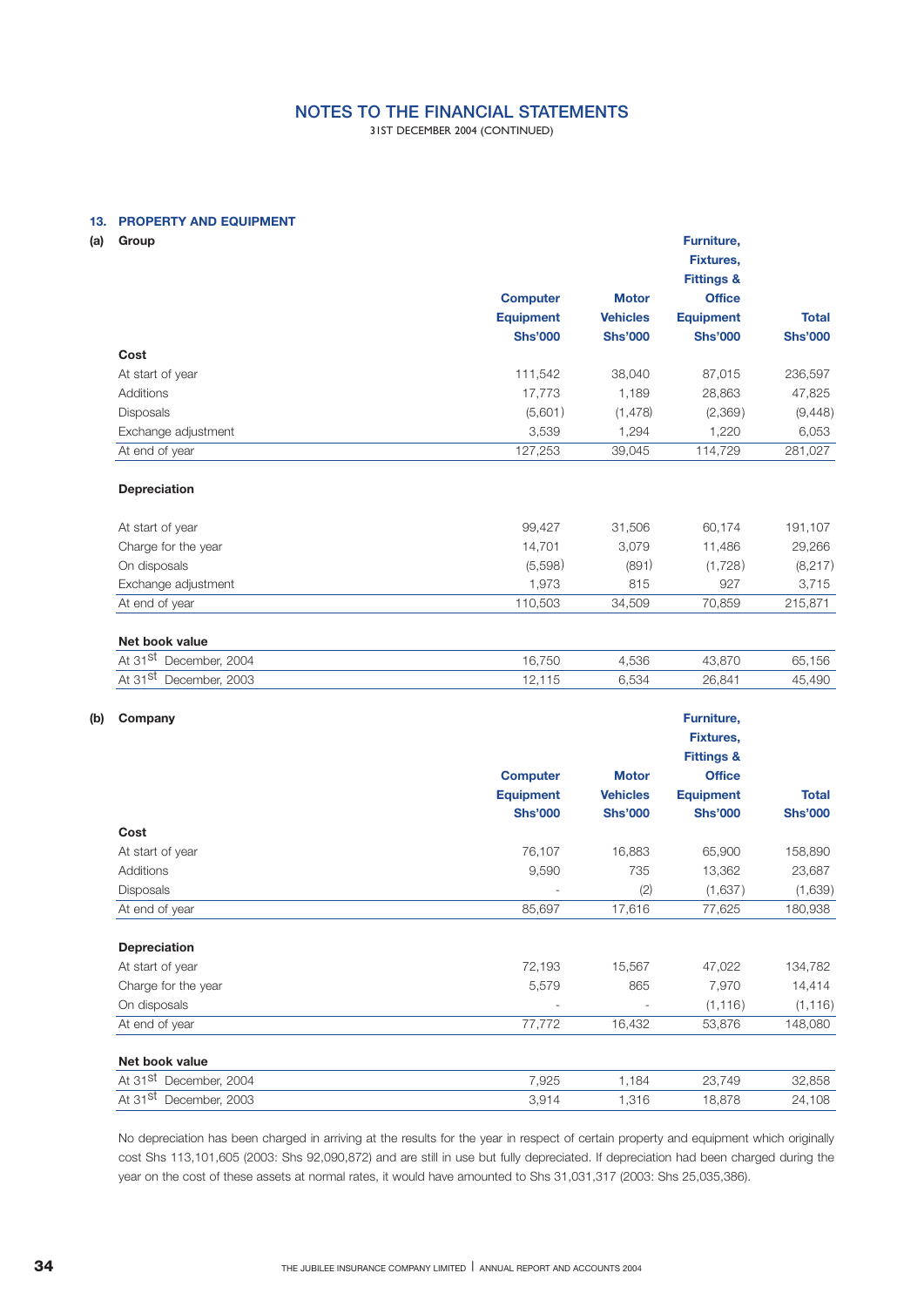31ST DECEMBER 2004 (CONTINUED)

## **14. INVESTMENT PROPERTIES**

The valuation of freehold and leasehold properties as at 31<sup>st</sup> December, 2003 and 31<sup>st</sup> December, 2004 was carried out by Knight Frank Kenya Ltd on the basis of open market value. Investment properties include properties situated outside Kenya valued at Shs 756,000,000 (2003: Shs 746,000,000), which are included under Short-Term business.

|     |                                                    | <b>Short-Term</b> | Long-Term       | 2004           | 2003           |
|-----|----------------------------------------------------|-------------------|-----------------|----------------|----------------|
|     |                                                    | <b>Business</b>   | <b>Business</b> | <b>Total</b>   | <b>Total</b>   |
|     |                                                    | <b>Shs'000</b>    | <b>Shs'000</b>  | <b>Shs'000</b> | <b>Shs'000</b> |
| (a) | Group                                              |                   |                 |                |                |
|     | At start of year (as previously reported)          | 1,157,699         | 774,036         | 1,931,735      | 1,616,501      |
|     | -reclassification of leasehold land                |                   |                 |                | 319,803        |
|     | As restated                                        | 1,157,699         | 774,036         | 1,931,735      | 1,936,304      |
|     | Transfer between Short-Term and Long-Term business | (27, 866)         | 27,866          |                |                |
|     | Additions                                          | 5,520             | 10,521          | 16,041         | 28,498         |
|     | <b>Disposals</b>                                   |                   |                 |                | (39,000)       |
|     | Exchange Difference                                |                   | 5,430           | 5,430          | (901)          |
|     | Fair value gains (note 3)                          | 8,749             | 1,443           | 10,192         | 6,834          |
|     | At end of year                                     | 1,144,102         | 819,296         | 1,963,398      | 1,931,735      |
| (b) | Company                                            |                   |                 |                |                |
|     | At start of year (as previously reported)          | 1,123,399         | 774,036         | 1,897,435      | 1,591,898      |
|     | -reclassification of leasehold land                |                   |                 |                | 319,803        |
|     | As restated                                        | 1,123,399         | 774,036         | 1,897,435      | 1,911,701      |
|     | Additions                                          | 5,520             | 10,521          | 16,041         | 21,621         |
|     | Disposals                                          |                   |                 |                | (39,000)       |
|     | Fair value gains                                   | 7,481             | 1,443           | 8,924          | 3,113          |
|     | At end of year                                     | 1,136,400         | 786,000         | 1,922,400      | 1,897,435      |
|     |                                                    |                   |                 |                |                |

| 15. | <b>QUOTED SHARES</b>                               | <b>Short-Term</b> | Long-Term       | 2004           | 2003           |
|-----|----------------------------------------------------|-------------------|-----------------|----------------|----------------|
|     |                                                    | <b>Business</b>   | <b>Business</b> | <b>Total</b>   | <b>Total</b>   |
|     |                                                    | <b>Shs'000</b>    | <b>Shs'000</b>  | <b>Shs'000</b> | <b>Shs'000</b> |
| (a) | Group                                              |                   |                 |                |                |
|     | At start of year                                   | 455,880           | 267             | 456,147        | 265,195        |
|     | Transfer between Short-Term and Long-Term business | (274, 107)        | 274,107         |                |                |
|     | Additions                                          | 213,828           | 447,707         | 661,535        | 94,280         |
|     | <b>Disposals</b>                                   | (112, 103)        | (216)           | (112, 319)     | (92, 465)      |
|     | Exchange difference                                | 2,364             | 3,284           | 5,648          | (3,093)        |
|     | Fair value gains (note 8 (a))                      | (116, 576)        | 139,290         | 22,714         | 192,230        |
|     | At end of year                                     | 169,286           | 864,439         | 1,033,725      | 456,147        |
| (b) | Company                                            |                   |                 |                |                |
|     | At start of year                                   | 409,741           | 267             | 410,008        | 180,543        |
|     | Transfer between Short-Term and Long-Term business | (229, 546)        | 229,546         |                |                |
|     | Additions                                          | 213,828           | 436,721         | 650,549        | 78,105         |
|     | <b>Disposals</b>                                   | (112, 103)        | (216)           | (112, 319)     | (71, 296)      |
|     | Exchange difference                                |                   |                 |                | 2,097          |
|     | Fair value gains (note 8 (b))                      | (116, 191)        | 139,290         | 23,099         | 220,559        |
|     | At end of year                                     | 165,729           | 805,608         | 971,337        | 410,008        |

The quoted shares are revalued annually at the close of business on 31<sup>st</sup> December by reference to the stock exchange quoted prices. The market value of the above shares as at 13<sup>th</sup> April, 2005 was Shs 1,067,642,003 and Shs 1,005,252,725 for Group and Company respectively.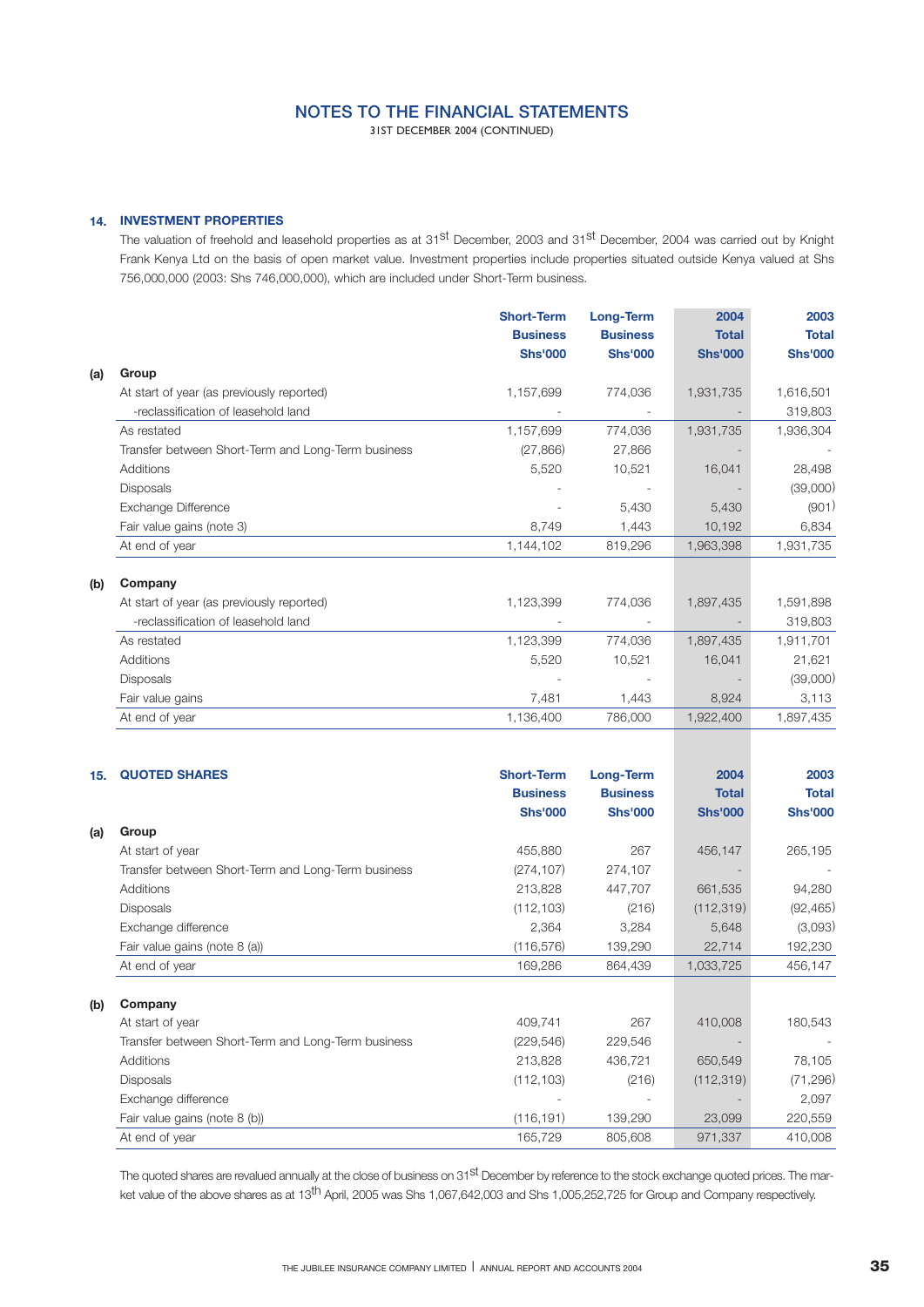31ST DECEMBER 2004 (CONTINUED)

| 16. | <b>UNQUOTED ORDINARY SHARES</b>                    | <b>Short-Term</b><br><b>Business</b><br><b>Shs'000</b> | Long-Term<br><b>Business</b><br><b>Shs'000</b> | 2004<br><b>Total</b><br><b>Shs'000</b> | 2003<br><b>Total</b><br><b>Shs'000</b> |
|-----|----------------------------------------------------|--------------------------------------------------------|------------------------------------------------|----------------------------------------|----------------------------------------|
| (a) | Group                                              |                                                        |                                                |                                        |                                        |
|     | At start of year                                   | 120,861                                                | 184,513                                        | 305,374                                | 107,942                                |
|     | Transfer between Short-Term and Long-Term business | 162,000                                                | (162,000)                                      |                                        |                                        |
|     | Additions                                          |                                                        | 42,083                                         | 42,083                                 | 110,124                                |
|     | Transfer from investments in associates            |                                                        |                                                |                                        | 18,777                                 |
|     | Exchange difference                                | 509                                                    |                                                | 509                                    | (427)                                  |
|     | Fair value gain (note 8 (a))                       | 6,537                                                  | 75,072                                         | 81,609                                 | 68,958                                 |
|     | At end of year                                     | 289,907                                                | 139,668                                        | 429,575                                | 305,374                                |
| (b) | Company                                            |                                                        |                                                |                                        |                                        |
|     | At start of year                                   | 250,766                                                | 184,513                                        | 435,279                                | 233,310                                |
|     | Transfer between Short-Term and Long-Term business | 162,000                                                | (162,000)                                      |                                        |                                        |
|     | Additions                                          |                                                        | 42,083                                         | 42,083                                 | 108,478                                |
|     | Transfer from investments in associates            |                                                        |                                                |                                        | 25,362                                 |
|     | Fair value gain (note 8 (b))                       | 19,045                                                 | 75,072                                         | 94,117                                 | 68,129                                 |
|     | At end of year                                     | 431,811                                                | 139,668                                        | 571,479                                | 435,279                                |

| 17. | <b>MORTGAGE LOANS</b>                                          | <b>Short-Term</b><br><b>Business</b><br><b>Shs'000</b> | <b>Long-Term</b><br><b>Business</b><br><b>Shs'000</b> | 2004<br><b>Total</b><br><b>Shs'000</b> | 2003<br><b>Total</b><br><b>Shs'000</b> |
|-----|----------------------------------------------------------------|--------------------------------------------------------|-------------------------------------------------------|----------------------------------------|----------------------------------------|
| (a) | Group                                                          |                                                        |                                                       |                                        |                                        |
|     | At start of year                                               | 25,809                                                 | 90,812                                                | 116,621                                | 108,849                                |
|     | Loans advanced                                                 |                                                        | 26,000                                                | 26,000                                 | 54,465                                 |
|     | Interest and penalties (net of impairment provisions) (note 3) | 2,779                                                  | 8,420                                                 | 11,199                                 | 51,058                                 |
|     | Redemptions/repayments                                         | (12,903)                                               | (67, 421)                                             | (80, 324)                              | (95, 928)                              |
|     | Exchange difference                                            | 3,285                                                  |                                                       | 3,285                                  | (1,823)                                |
|     | At end of year                                                 | 18,970                                                 | 57,811                                                | 76,781                                 | 116,621                                |
| (b) | Company                                                        |                                                        |                                                       |                                        |                                        |
|     | At start of year                                               |                                                        | 90,812                                                | 90,812                                 | 75,465                                 |
|     | Loans advanced                                                 |                                                        | 26,000                                                | 26,000                                 | 50,800                                 |
|     | Interest and penalties (net of impairment provisions)          |                                                        | 8,420                                                 | 8,420                                  | 48,356                                 |
|     | Redemptions/repayments                                         |                                                        | (67, 421)                                             | (67, 421)                              | (83,809)                               |
|     | At end of year                                                 |                                                        | 57,811                                                | 57,811                                 | 90,812                                 |

### **18. RECEIVABLES ARISING OUT OF REINSURANCE ARRANGEMENTS**

|     |             | <b>Short-Term</b><br><b>Business</b><br><b>Shs'000</b> | Long-Term<br><b>Business</b><br><b>Shs'000</b> | 2004<br><b>Total</b><br><b>Shs'000</b> | 2003<br><b>Total</b><br><b>Shs'000</b> |
|-----|-------------|--------------------------------------------------------|------------------------------------------------|----------------------------------------|----------------------------------------|
| (a) | Group       |                                                        |                                                |                                        |                                        |
|     | Due from:   |                                                        |                                                |                                        |                                        |
|     | -associates | 8,495                                                  | $\overline{\phantom{a}}$                       | 8,495                                  | 17,625                                 |
|     | -others     | 127.929                                                | 8.705                                          | 136,634                                | 109,734                                |
|     | Total       | 136.424                                                | 8,705                                          | 145,129                                | 127,359                                |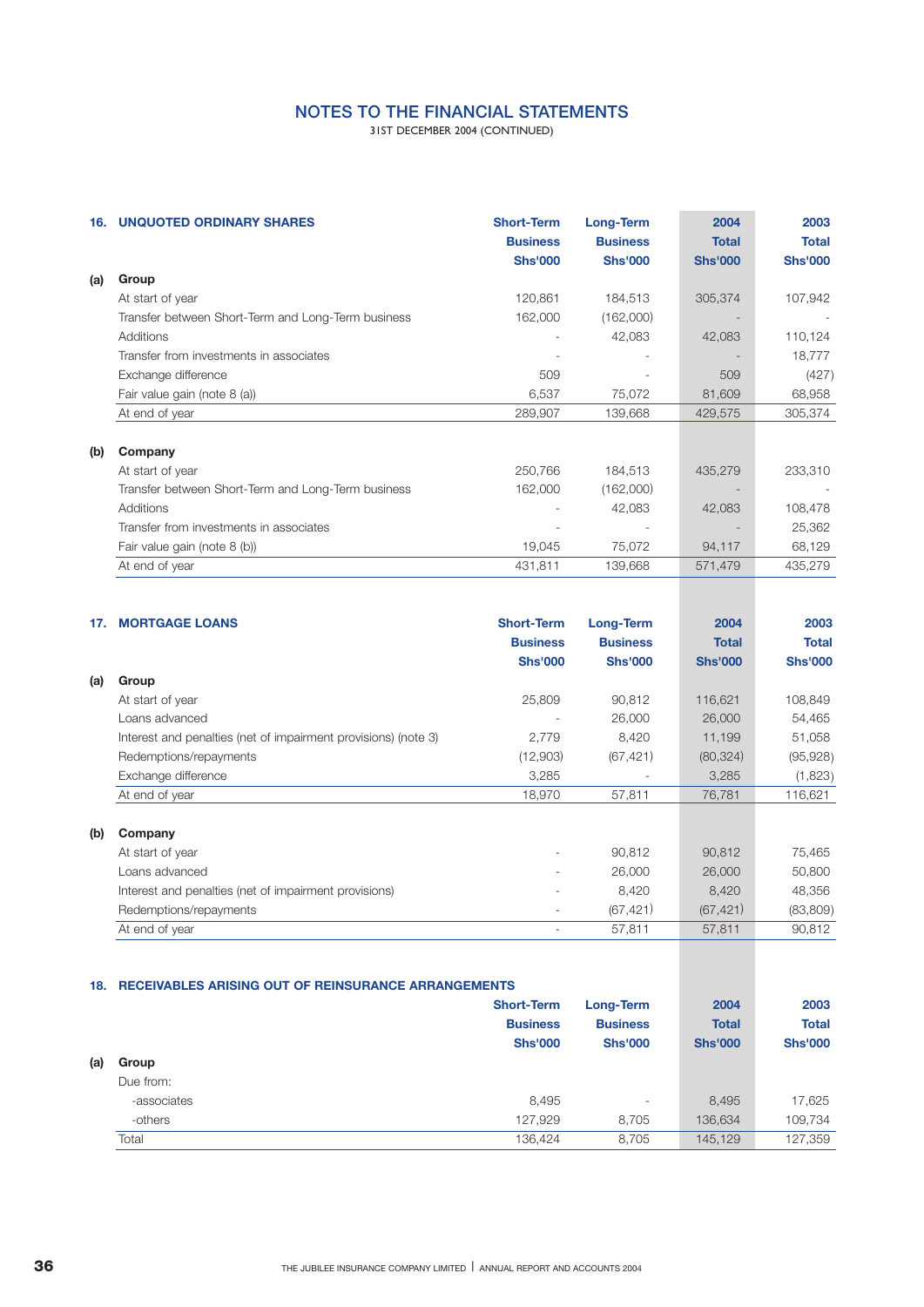31ST DECEMBER 2004 (CONTINUED)

## **18. RECEIVABLES ARISING OUT OF REINSURANCE ARRANGEMENTS (CONTINUED)**

|     |               | <b>Short-Term</b><br><b>Business</b><br><b>Shs'000</b> | Long-Term<br><b>Business</b><br><b>Shs'000</b> | 2004<br><b>Total</b><br><b>Shs'000</b> | 2003<br><b>Total</b><br><b>Shs'000</b> |
|-----|---------------|--------------------------------------------------------|------------------------------------------------|----------------------------------------|----------------------------------------|
| (b) | Company       |                                                        |                                                |                                        |                                        |
|     | Due from:     |                                                        |                                                |                                        |                                        |
|     | -associates   | 8,495                                                  | $\overline{\phantom{a}}$                       | 8,495                                  | 17,625                                 |
|     | -subsidiaries | 36,691                                                 | 8,588                                          | 45,279                                 | 5,941                                  |
|     | -others       | 101,349                                                | 8,149                                          | 109,498                                | 80,516                                 |
|     | Total         | 146,535                                                | 16,737                                         | 163,272                                | 104,082                                |

| 19.<br>(a) | <b>GOVERNMENT SECURITIES</b><br>Group                             | <b>Short-Term</b><br><b>Business</b><br><b>Shs'000</b> | Long-Term<br><b>Business</b><br><b>Shs'000</b> | 2004<br><b>Total</b><br><b>Shs'000</b> | 2003<br><b>Total</b><br><b>Shs'000</b> |
|------------|-------------------------------------------------------------------|--------------------------------------------------------|------------------------------------------------|----------------------------------------|----------------------------------------|
|            | Kenya:                                                            |                                                        |                                                |                                        |                                        |
|            | Treasury bills maturing within 91 days of the date of acquisition | 30,077                                                 | 129,679                                        | 159,756                                | 222,258                                |
|            | Treasury bills maturing after 91 days of the date of acquisition  | 176,157                                                | 604.321                                        | 780,478                                | 367,413                                |
|            | Treasury bonds maturing after 91 days of the date of acquisition  | 8,417                                                  | 893,821                                        | 902,238                                | 1,187,068                              |
|            | <b>Outside Kenya:</b>                                             |                                                        |                                                |                                        |                                        |
|            | Treasury bills maturing within 91 days of the date of acquisition |                                                        |                                                |                                        | 86,850                                 |
|            | Treasury bills maturing after 91 days of the date of acquisition  | 241,144                                                | 62,464                                         | 303,608                                | 376,483                                |
|            | Total                                                             | 455,795                                                | 1,690,285                                      | 2,146,080                              | 2,240,072                              |
| (b)        | Company                                                           |                                                        |                                                |                                        |                                        |
|            | Kenya:                                                            |                                                        |                                                |                                        |                                        |
|            | Treasury bills maturing within 91 days of the date of acquisition | 30,077                                                 | 129,679                                        | 159,756                                | 222,258                                |
|            | Treasury bills maturing after 91 days of the date of acquisition  | 176.157                                                | 604.321                                        | 780,478                                | 354,284                                |
|            | Treasury bonds maturing after 91 days of the date of acquisition  |                                                        | 893,821                                        | 893,821                                | 1,187,068                              |
|            | <b>Outside Kenya:</b>                                             |                                                        |                                                |                                        |                                        |
|            | Treasury bills maturing after 91 days of the date of acquisition  |                                                        |                                                |                                        | 101,901                                |
|            | Total                                                             | 206,234                                                | 1,627,821                                      | 1,834,055                              | 1,865,511                              |
|            |                                                                   |                                                        |                                                |                                        |                                        |
| 20.        | <b>CASH AND CASH EQUIVALENTS</b>                                  | <b>Short-Term</b>                                      | <b>Long-Term</b>                               | 2004                                   | 2003                                   |

| <u> YAYII AINY YAYII LWYIIALUI Y</u>                              | <u>UNURISHIN</u> | ------          | $-00T$         | ----           |
|-------------------------------------------------------------------|------------------|-----------------|----------------|----------------|
|                                                                   | <b>Business</b>  | <b>Business</b> | <b>Total</b>   | <b>Total</b>   |
|                                                                   | <b>Shs'000</b>   | <b>Shs'000</b>  | <b>Shs'000</b> | <b>Shs'000</b> |
| The year-end cash and cash equivalents comprise the following:    |                  |                 |                |                |
| Cash and bank balances                                            | 202.267          | 11.445          | 213.712        | 286.659        |
| Short-term deposits with banks                                    | 613,100          | 244.487         | 857,587        | 406.797        |
| Bank overdraft                                                    | (61,200)         |                 | (61, 200)      | (35, 417)      |
| Treasury bills maturing within 91 days of the date of acquisition | 30.077           | 129.679         | 159.756        | 309,108        |
| Other commercial bonds                                            | 9,490            |                 | 9,490          | 8.930          |
| Total                                                             | 793.734          | 385.611         | 1.179.345      | 976.077        |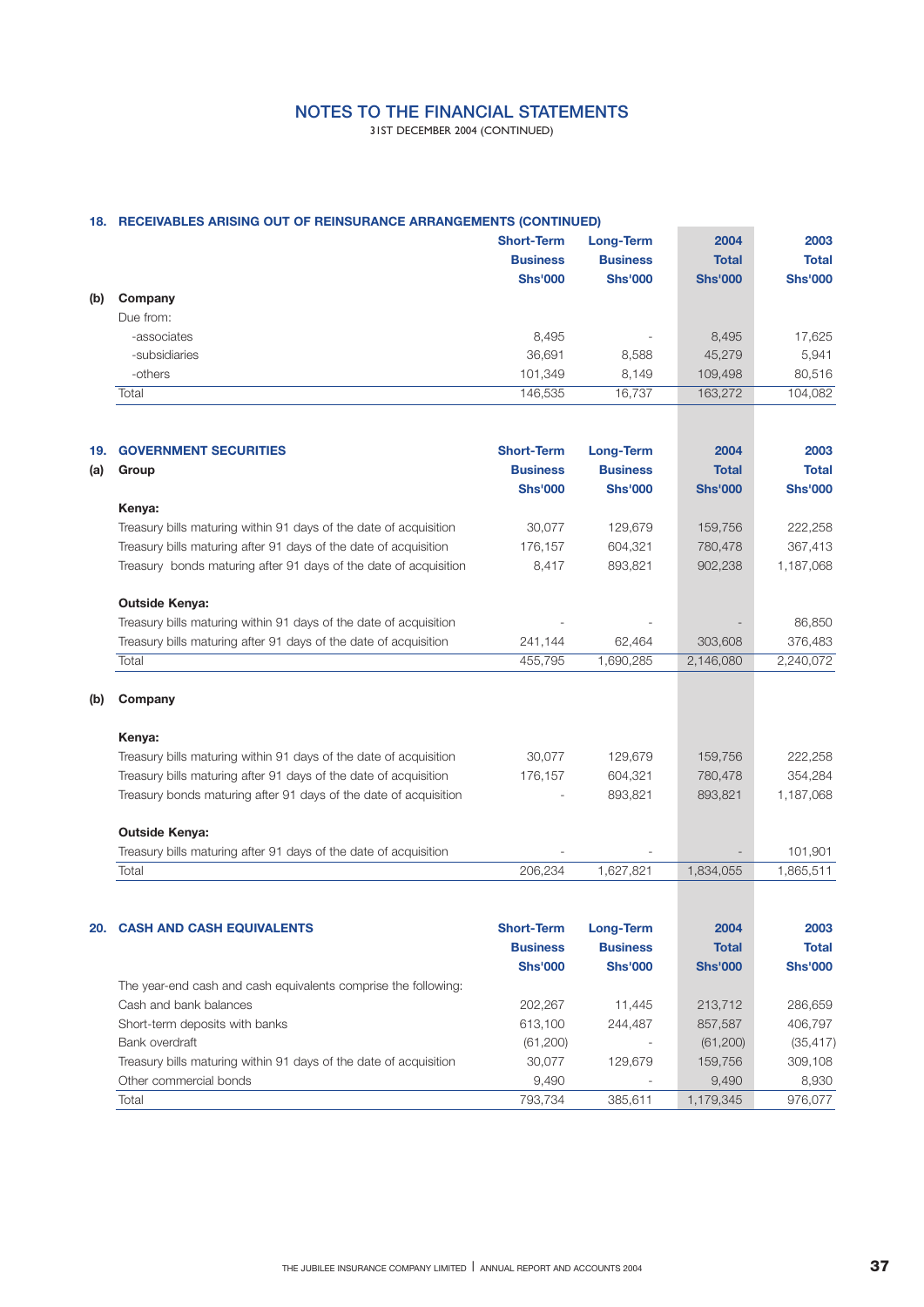31ST DECEMBER 2004 (CONTINUED)

## **21. CREDITORS ARISING OUT OF REINSURANCE ARRANGEMENTS**

|     |                              | <b>Short-Term</b><br><b>Business</b> | Long-Term<br><b>Business</b> | 2004<br><b>Total</b> | 2003<br><b>Total</b> |
|-----|------------------------------|--------------------------------------|------------------------------|----------------------|----------------------|
|     |                              | <b>Shs'000</b>                       | <b>Shs'000</b>               | <b>Shs'000</b>       | <b>Shs'000</b>       |
| (a) | Group                        |                                      |                              |                      |                      |
|     | Amount payable to reinsurers | 138,390                              | 27,810                       | 166,200              | 117,725              |
|     |                              |                                      |                              |                      |                      |
| (b) | Company                      |                                      |                              |                      |                      |
|     | Payable to:                  |                                      |                              |                      |                      |
|     | -subsidiaries                | 42,269                               |                              | 42,269               | 26,669               |
|     | -others                      | 33,317                               | 11,854                       | 45,171               | 28,812               |
|     | Total                        | 75,586                               | 11,854                       | 87,440               | 55,481               |

| 22. | <b>PROVISION FOR LIABILITIES AND CHARGES</b> | <b>Short-Term</b><br><b>Business</b><br><b>Shs'000</b> | Long-Term<br><b>Business</b><br><b>Shs'000</b> | 2004<br><b>Total</b><br><b>Shs'000</b> | 2003<br><b>Total</b><br><b>Shs'000</b> |
|-----|----------------------------------------------|--------------------------------------------------------|------------------------------------------------|----------------------------------------|----------------------------------------|
| (a) | Group                                        |                                                        |                                                |                                        |                                        |
|     | At start of year                             | 1,659                                                  | 3.739                                          | 5,398                                  | 4,022                                  |
|     | Additional provisions                        | ۰                                                      | $\overline{\phantom{a}}$                       |                                        | 1,376                                  |
|     | Utilised during the year                     | (1,659)                                                | (3,739)                                        | (5,398)                                | $\overline{\phantom{a}}$               |
|     | At end of year                               | ۰                                                      | $\overline{\phantom{a}}$                       |                                        | 5,398                                  |
| (b) | Company                                      |                                                        |                                                |                                        |                                        |
|     | At start of year                             | 283                                                    | 3,739                                          | 4,022                                  | 4,022                                  |
|     | Utilised during the year                     | (283)                                                  | (3,739)                                        | (4,022)                                |                                        |
|     | At end of year                               | ۰                                                      | $\sim$                                         |                                        | 4,022                                  |

Provision for liabilities and charges is in respect of termination benefits and business process re-engineering costs.

### **23. DEFERRED TAX**

Deferred tax is calculated, in full, on all temporary differences under the liability method using a principal tax rate of 30% (2003: 30%). The movement in the deferred income tax account is as follows: 

|     |                                           | <b>Short-Term</b> | Long-Term                | 2004           | 2003           |
|-----|-------------------------------------------|-------------------|--------------------------|----------------|----------------|
|     |                                           | <b>Business</b>   | <b>Business</b>          | <b>Total</b>   | <b>Total</b>   |
|     |                                           | <b>Shs'000</b>    | <b>Shs'000</b>           | <b>Shs'000</b> | <b>Shs'000</b> |
| (a) | Group                                     |                   |                          |                |                |
|     | At start of year (as previously reported) | 149.216           | (39)                     | 149.177        | 93,213         |
|     | -deferred tax on fair value gains         | ۰                 | -                        |                | 70.874         |
|     | As restated                               | 149,216           | (39)                     | 149,177        | 164,087        |
|     | Income statement charge/(credit)          | 11,301            | (19)                     | 11,282         | (16, 155)      |
|     | Exchange adjustment                       | 2,263             | $\overline{\phantom{a}}$ | 2,263          | 1.245          |
|     | At end of year                            | 162,780           | (58)                     | 162,722        | 149,177        |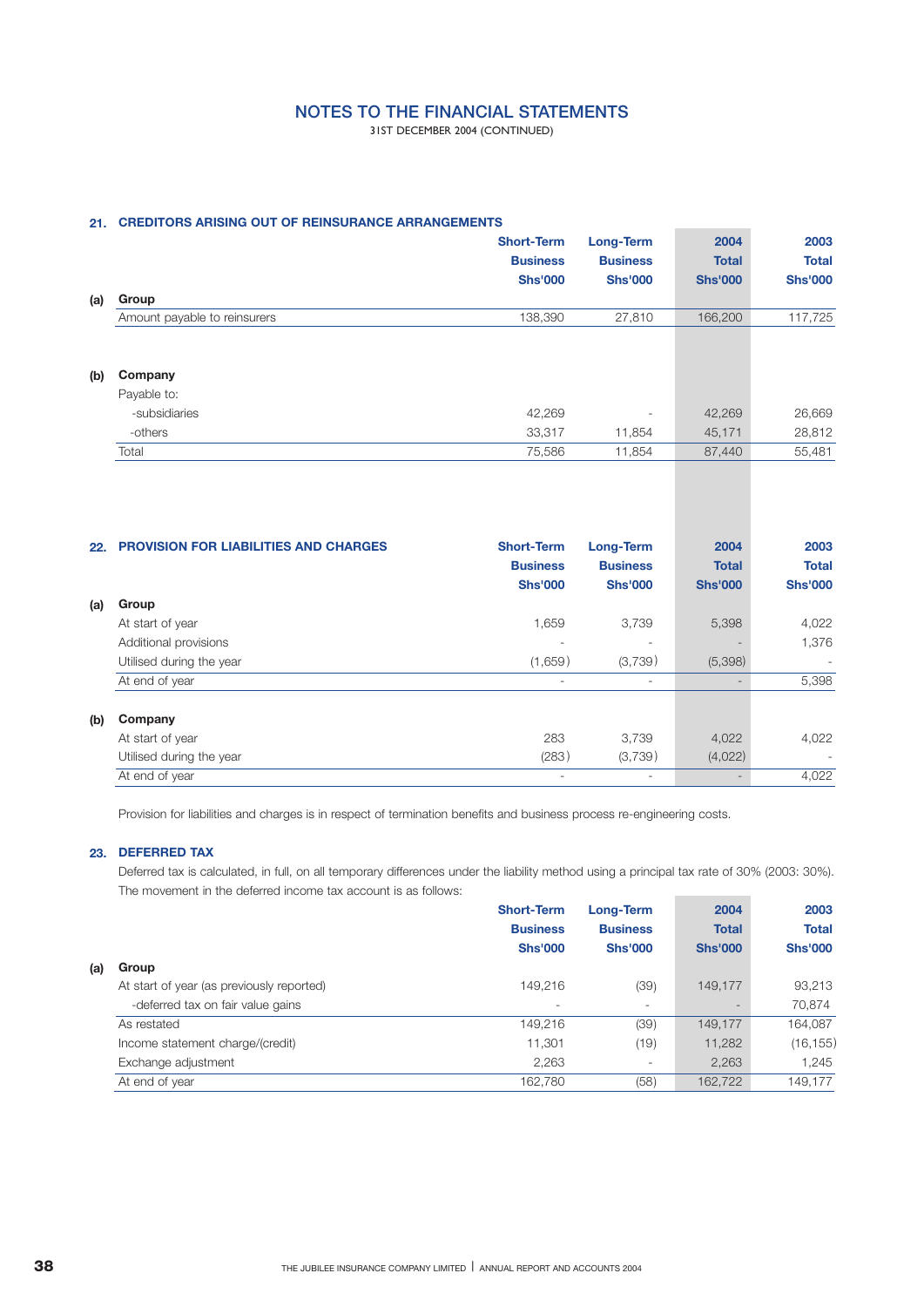31ST DECEMBER 2004 (CONTINUED)

### **23. DEFERRED TAX (CONTINUED)**

Deferred tax assets and liabilities, deferred tax charge/(credit) in the profit and loss account and to the equity is attributable to the following items:

|                                          |                | Charged/<br>(Credited)                  |                                                 |                |
|------------------------------------------|----------------|-----------------------------------------|-------------------------------------------------|----------------|
|                                          | 1.1.2004       | to Profit<br>and Loss<br><b>Shs'000</b> | <b>Exchange</b><br>adjustment<br><b>Shs'000</b> | 31.12.2004     |
|                                          | <b>Shs'000</b> |                                         |                                                 | <b>Shs'000</b> |
| Fair value gains - investment properties | 186,231        | 2,244                                   |                                                 | 188,475        |
| Accelerated depreciation                 | (8,373)        | (206)                                   |                                                 | (8,579)        |
| Provisions                               | (28, 286)      | 1,949                                   | 2,263                                           | (24, 074)      |
| Other deductible temporary differences   | (395)          | 7,295                                   |                                                 | 6,900          |
| Net deferred tax liability               | 149,177        | 11,282                                  | 2,263                                           | 162,722        |
|                                          |                |                                         |                                                 |                |

|     |                                           | <b>Short-Term</b><br><b>Business</b><br><b>Shs'000</b> | <b>Long-Term</b><br><b>Business</b><br><b>Shs'000</b> | 2004<br><b>Total</b><br><b>Shs'000</b> | 2003<br><b>Total</b><br><b>Shs'000</b> |
|-----|-------------------------------------------|--------------------------------------------------------|-------------------------------------------------------|----------------------------------------|----------------------------------------|
| (b) | Company                                   |                                                        |                                                       |                                        |                                        |
|     | At start of year (as previously reported) | 168.168                                                | $\overline{\phantom{a}}$                              | 168.168                                | 109,895                                |
|     | -deferred tax on fair value gains         | -                                                      |                                                       | -                                      | 70.874                                 |
|     | As restated                               | 168,168                                                | -                                                     | 168,168                                | 180,769                                |
|     | Income statement charge/(credit)          | 11.724                                                 | $\overline{\phantom{a}}$                              | 11.724                                 | (12,601)                               |
|     | At end of year                            | 179,892                                                | $\overline{\phantom{a}}$                              | 179,892                                | 168,168                                |

Deferred tax assets and liabilities, deferred tax charge/(credit) in the profit and loss account and to the equity is attributable to the following items:

|                                          |                | Charged/       |                |  |
|------------------------------------------|----------------|----------------|----------------|--|
|                                          |                | (Credited)     |                |  |
|                                          |                | to Profit      |                |  |
|                                          | 1.1.2004       | and Loss       | 31.12.2004     |  |
|                                          | <b>Shs'000</b> | <b>Shs'000</b> | <b>Shs'000</b> |  |
| Fair value gains - investment properties | 186,231        | 2.244          | 188,475        |  |
| Accelerated depreciation                 | (11, 373)      | (206)          | (11, 579)      |  |
| Provisions                               | (5,844)        | 2,391          | (3,453)        |  |
| Other deductible temporary differences   | (846)          | 7,295          | 6,449          |  |
| Net deferred tax liability               | 168,168        | 11.724         | 179,892        |  |

The prior year adjustment relates to reclassification of deferred tax on leasehold land following the early adoption of International Accounting Standard 40, Investment Properties (revised 2003), during the year.

| <b>24. LOANS TO DIRECTORS</b>                                        | 2004           | 2003           |
|----------------------------------------------------------------------|----------------|----------------|
| <b>Group and Company</b>                                             | <b>Shs'000</b> | <b>Shs'000</b> |
| Loans to Directors of the Company and their families are as follows: |                |                |
| At start of year                                                     |                | 15             |
| Repayments                                                           |                | (15)           |
| At end of year                                                       |                |                |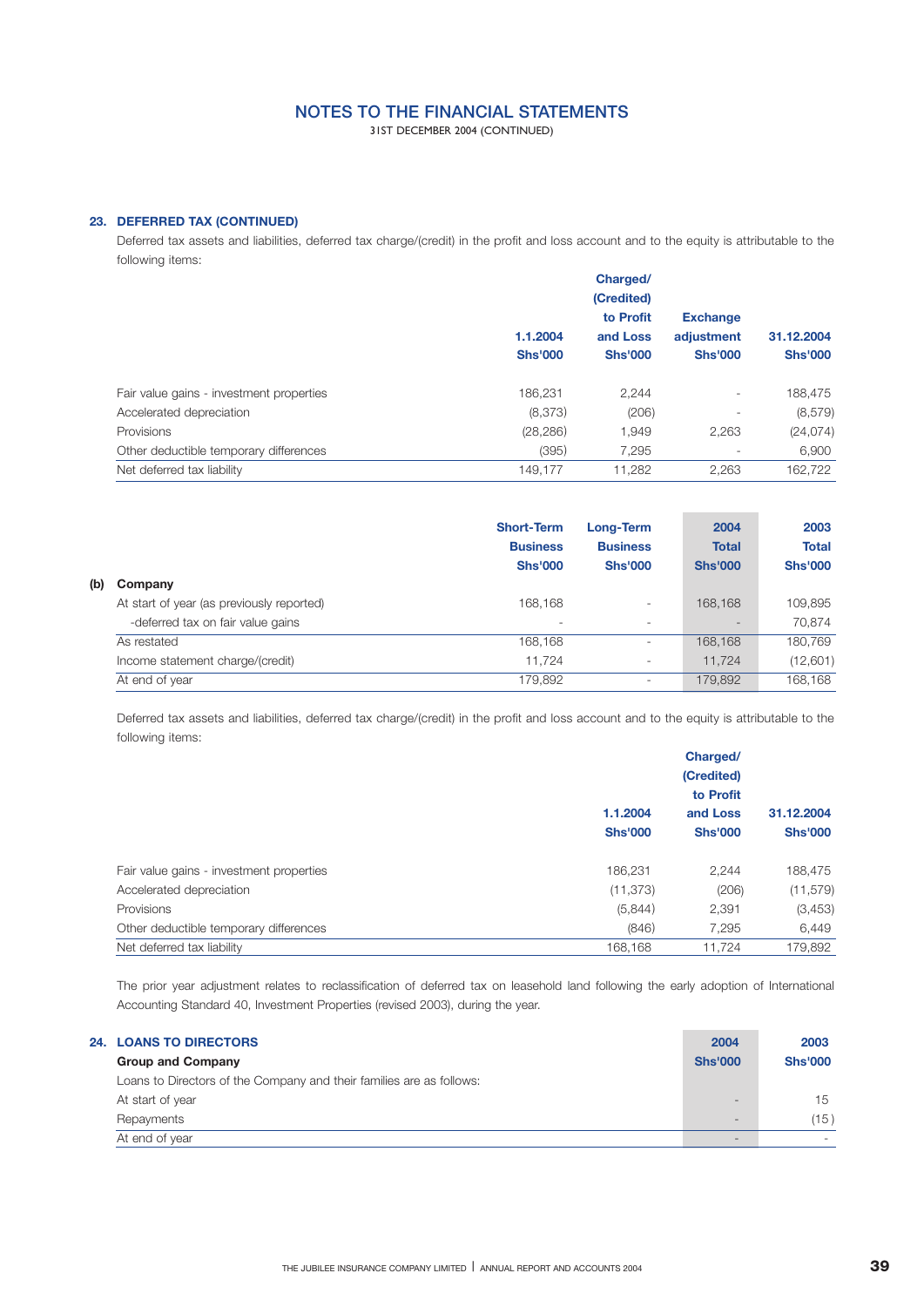31ST DECEMBER 2004 (CONTINUED)

| <b>25. DIRECTORS' EMOLUMENTS</b> |                  | <b>As</b>      | As               |                |  |
|----------------------------------|------------------|----------------|------------------|----------------|--|
|                                  | As               | Manage-        | As               | Manage-        |  |
|                                  | <b>Directors</b> | ment           | <b>Directors</b> | ment           |  |
|                                  | 2004             | 2004           | 2003             | 2003           |  |
|                                  | <b>Shs'000</b>   | <b>Shs'000</b> | <b>Shs'000</b>   | <b>Shs'000</b> |  |
| Group                            |                  |                |                  |                |  |
| <b>Emoluments</b>                | 1.395            | 30.549         | .838             | 28,051         |  |
|                                  |                  |                |                  |                |  |

### **EARNINGS PER SHARE 26.**

Earnings per ordinary share of Shs 5 each are calculated by dividing the net profit attributable to Shareholders by 36 million shares.

|                                                   | 2004    | 2003    |
|---------------------------------------------------|---------|---------|
| Group                                             |         |         |
| Net profit attributable to Shareholders (Shs'000) | 240.645 | 212.761 |
| Number of ordinary shares in issue (thousands)    | 36,000  | 36,000  |
| Earnings per share (Shs)-basic and diluted        | 6.68    | 5.91    |

There was no potentially dilutive shares in issue at 31<sup>st</sup> December, 2004 and 31<sup>st</sup> December, 2003.

### **WEIGHTED AVERAGE EFFECTIVE INTEREST RATES 27.**

## **Company**

In the opinion of the Directors, the carrying amounts of financial assets and liabilities approximate their fair values. The following table summarises the effective interest rates on the principal interest bearing financial assets and liabilities at 31<sup>st</sup> December:

|                                                       | 2004          | 2003          |
|-------------------------------------------------------|---------------|---------------|
|                                                       | $\frac{0}{0}$ | $\frac{0}{0}$ |
| Government securities                                 | 5.53          | 5.92          |
| Bank deposits                                         | 5.71          | 6.34          |
| Mortgage loans (upto 30 <sup>th</sup> November, 2003) |               | $20$ to $24$  |
| Mortgage loans (from 1 <sup>st</sup> December, 2003)  | 14 to $16$    | 14 to 16      |
| Loans on life insurance policies                      | $10$ to $16$  | 10 to 16      |
| Payable under deposit administration contracts        | 9.50          | 10.25         |

### **DIVIDENDS PER SHARE 28.**

During the year, an interim dividend of Shs 27 million (2003: Shs 18 million) was paid. At the Annual General Meeting on 21<sup>st</sup> June, 2005, a final dividend of Shs 63 million (2003: Shs 63 million) is to be proposed bringing the total dividend to Shs 90 million for 2004 (2003: Shs 81 million), which is Shs 2.50 per share (2003: Shs 2.25 per share).

### **LIQUIDITY RISK 29.**

The Group is exposed to daily calls on its available cash for claims settlement and other administration expenses. The Group does not maintain cash resources to meet all of these needs as experience shows that a minimum level of reinvestment of maturing funds can be predicted with a high level of certainty. The Board sets limits on the minimum level of bank overdraft facilities that should be in place to cover expenditure at unexpected levels of demand.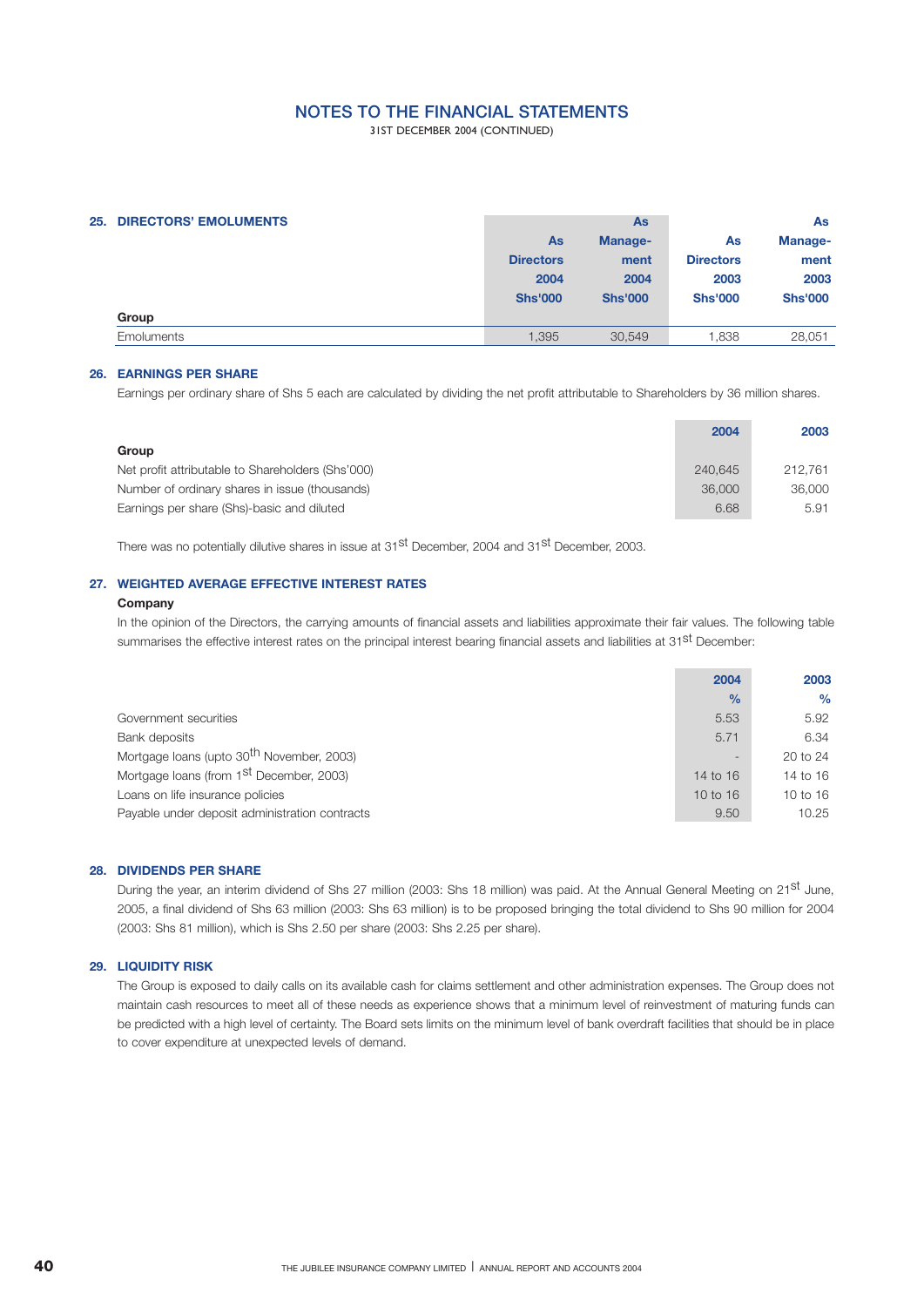31ST DECEMBER 2004 (CONTINUED)

## **29. LIQUIDITY RISK (CONTINUED)**

The following table analyses assets and liabilities into relevant maturity groupings based on the remaining period at 31<sup>st</sup> December, 2004 to the contractual maturity date:

|                                                | Up to 1         | $1 - 3$        | $3 - 12$       | $1 - 5$        | Over <sub>5</sub> |                |
|------------------------------------------------|-----------------|----------------|----------------|----------------|-------------------|----------------|
|                                                | month           | months         | months         | years          | <b>vears</b>      | <b>Total</b>   |
| At 31 <sup>st</sup> December, 2004 :           | <b>Shs '000</b> | <b>Shs'000</b> | <b>Shs'000</b> | <b>Shs'000</b> | <b>Shs'000</b>    | <b>Shs'000</b> |
| <b>ASSETS</b>                                  |                 |                |                |                |                   |                |
| Property and equipment                         |                 |                |                |                | 65,156            | 65,156         |
| Investment properties                          |                 |                |                |                | 1,963,398         | 1,963,398      |
| Quoted shares                                  |                 |                |                |                | 1,033,725         | 1,033,725      |
| Unquoted shares                                |                 |                |                |                | 429,575           | 429,575        |
| Investment in associates                       |                 |                |                |                | 981,148           | 981,148        |
| Mortgage loans                                 | 973             | 801            | 26,596         | 23,129         | 25,282            | 76,781         |
| Commercial bonds                               |                 | 9,490          |                |                |                   | 9,490          |
| Loans on life insurance policies               | 224             | 3,164          | 14,787         | 93,718         | 54,321            | 166,214        |
| Government securities                          | 5,392           | 491,961        | 840,932        | 177,728        | 630,067           | 2,146,080      |
| Deposits with financial institutions           | 245,433         | 175,621        | 225,254        | 194,111        | 17,168            | 857,587        |
| Receivables arising out of reinsurance         |                 |                |                |                |                   |                |
| arrangements                                   | 12,478          | 132,651        |                |                |                   | 145,129        |
| Receivables arising out of direct              |                 |                |                |                |                   |                |
| insurance arrangements                         | 376,472         | 54,048         |                |                |                   | 430,520        |
| Reinsurers' share of technical                 |                 |                |                |                |                   |                |
| provisions and reserves                        | 6,232           | 10,463         | 1,001,703      |                |                   | 1,018,398      |
| Current tax                                    |                 |                | 17,192         |                |                   | 17,192         |
| Deferred tax                                   |                 |                | 58             |                |                   | 58             |
| Deferred acquisition costs                     | 888             | 1,876          | 51,867         |                |                   | 54,631         |
| Other receivables                              | 115,048         |                |                |                |                   | 115,048        |
| Cash and bank balances                         | 213,712         |                |                |                |                   | 213,712        |
| Total assets                                   | 976,852         | 880,075        | 2,178,389      | 488,686        | 5,199,840         | 9,723,842      |
| <b>LIABILITIES AND SHAREHOLDERS' FUNDS</b>     |                 |                |                |                |                   |                |
| Shareholders' funds                            |                 |                |                |                | 2,093,796         | 2,093,796      |
| Minority interest                              |                 |                |                |                | 245,776           | 245,776        |
| Actuarial value of policyholders' liabilities  |                 |                |                |                | 1,851,767         | 1,851,767      |
| Payable under deposit administration           |                 |                |                |                |                   |                |
| contracts                                      |                 |                |                |                | 2,228,738         | 2,228,738      |
| Unearned premium                               | 8,925           | 20,945         | 925,790        |                |                   | 955,660        |
|                                                | 40,577          |                |                |                |                   |                |
| Outstanding claims<br>Creditors arising out of |                 | 59,000         | 1,513,077      |                |                   | 1,612,654      |
| reinsurance arrangements                       |                 | 166,200        |                |                |                   | 166,200        |
| Other payables                                 | 279,274         |                |                |                |                   | 279,274        |
| Dividends payable                              | 65,997          |                |                |                |                   | 65,997         |
| Bank overdraft                                 | 61,200          |                |                |                |                   | 61,200         |
| Deferred tax                                   |                 |                |                |                | 162,780           |                |
| Total liabilities and                          |                 |                |                |                |                   | 162,780        |
| Shareholders' funds                            | 455,973         | 246,145        | 2,438,867      |                | 6,582,857         | 9,723,842      |
| Net liquidity gap                              | 520,879         | 633,930        | (260, 478)     | 488,686        | (1,383,017)       |                |
|                                                |                 |                |                |                |                   |                |
| At 31 <sup>st</sup> December, 2003:            |                 |                |                |                |                   |                |
| <b>Total assets</b>                            | 1,184,730       | 437,929        | 2,040,251      | 653,702        | 4,089,348         | 8,405,960      |
| Total liabilities and                          |                 |                |                |                |                   |                |
| Shareholders' funds                            | 685,435         | 75,812         | 1,941,781      |                | 5,702,932         | 8,405,960      |
| Net liquidity gap                              | 499,295         | 362,117        | 98,470         | 653,702        | (1,613,584)       |                |

The matching and controlled mismatching of the maturities of assets and liabilities is fundamental to the management of the Group. It is unusual for insurance companies to always be completely matched since the business transacted is often of uncertain terms and of different types. An unmatched position potentially enhances profitability, but can also increase the risk of losses.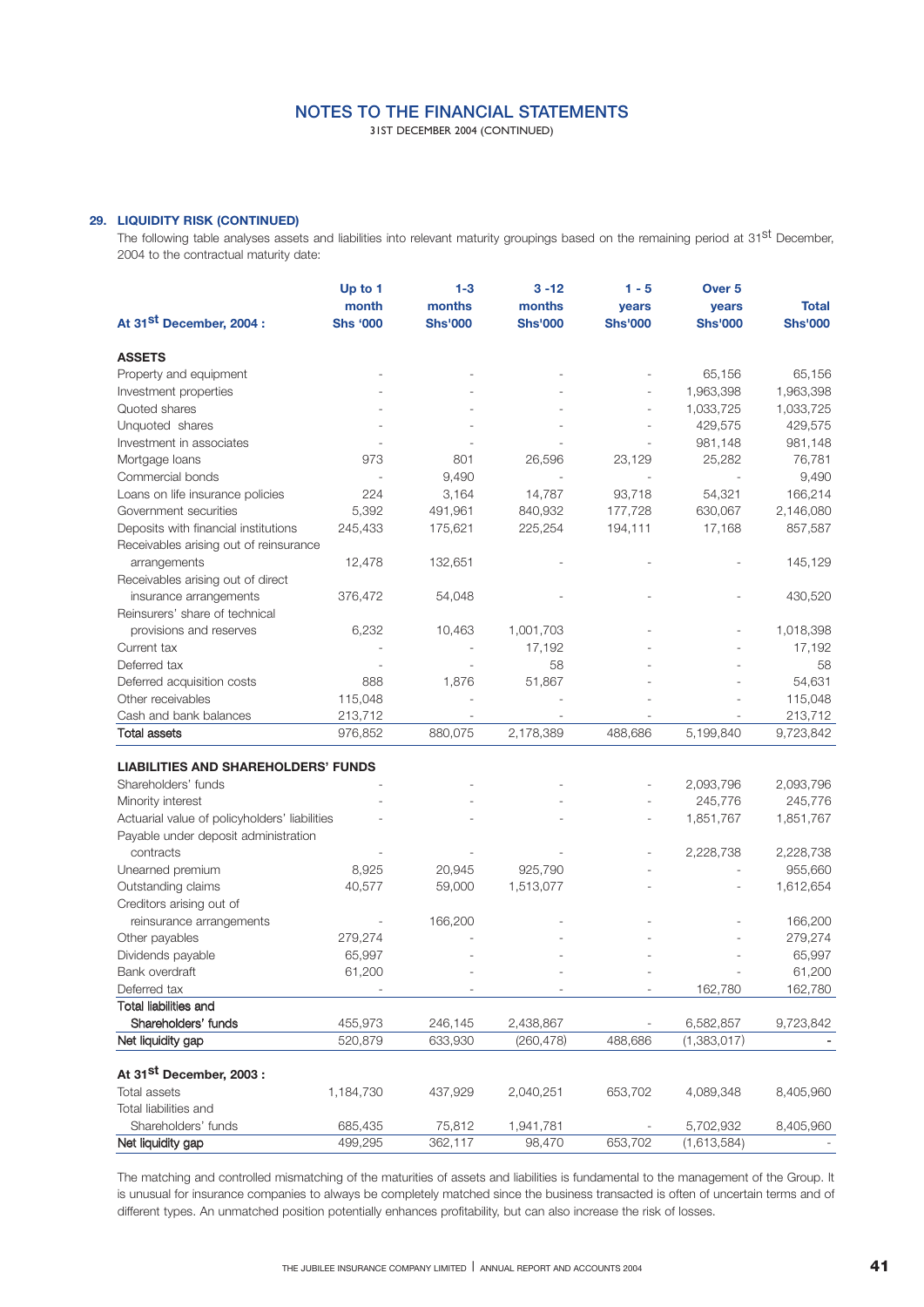31ST DECEMBER 2004 (CONTINUED)

### **30. CURRENCY RISK**

The Group takes on exposure to effects of fluctuations in the prevailing foreign currency exchange rates on its financial position and cash flows. The Group had the following significant foreign currency positions (all amounts expressed in Kenya Shillings thousands):

|                                                   | <b>Uganda</b>    | <b>Tanzania</b>  | <b>Mauritius</b> | <b>Indian</b>  |                |
|---------------------------------------------------|------------------|------------------|------------------|----------------|----------------|
|                                                   | <b>Shillings</b> | <b>Shillings</b> | <b>Rupees</b>    | <b>Rupees</b>  | <b>Total</b>   |
| At 31 <sup>st</sup> December, 2004 :              | <b>Shs '000</b>  | <b>Shs'000</b>   | <b>Shs'000</b>   | <b>Shs'000</b> | <b>Shs'000</b> |
| <b>ASSETS</b>                                     |                  |                  |                  |                |                |
| Property and equipment                            | 19,985           | 9,518            | 1,817            | 972            | 32,292         |
| Investment properties                             | 796,997          |                  |                  |                | 796,997        |
| Quoted shares                                     | 14,269           | 48,120           |                  |                | 62,389         |
| Unquoted shares                                   | 3,985            | 296              |                  |                | 4,281          |
| Investment in subsidiaries                        | 16,748           |                  |                  |                | 16,748         |
| Investment in associates                          | 87,215           |                  |                  |                | 87,215         |
| Mortgage loans                                    | 18,970           |                  |                  |                | 18,970         |
| Commercial bonds                                  | 9,490            |                  |                  |                | 9,490          |
| Government securities                             | 91,186           | 174,407          | 38,016           |                | 303,609        |
| Deposits with financial institutions              | 139,462          | 236,437          | 128,791          |                | 504,690        |
| Receivables arising out of reinsurance            |                  |                  |                  |                |                |
| arrangements                                      | 557              | 19,206           | 50,532           |                | 70,295         |
| Receivables arising out of direct                 |                  |                  |                  |                |                |
| insurance arrangements                            | 154,355          | 90,041           | 23,460           |                | 267,856        |
| Reinsurers' share of technical                    |                  |                  |                  |                |                |
| provision and reserves                            | 271,400          | 241,429          | 199,723          |                | 712,552        |
| Current tax                                       | 811              |                  |                  |                | 811            |
| Deferred tax                                      | 15,698           | 1,324            |                  |                | 17,022         |
| Deferred acquisition costs                        |                  | 2,691            | 718              |                | 3,409          |
| Other receivables                                 | 17,518           | 11,171           | 952              | 18,043         | 47,684         |
| Cash and bank balances                            | 32,510           | 25,975           | 2,773            | 1,212          | 62,470         |
| <b>Total assets</b>                               | 1,691,156        | 860,615          | 446,782          | 20,227         | 3,018,780      |
| <b>LIABILITIES AND SHAREHOLDERS' FUNDS</b>        |                  |                  |                  |                |                |
| Shareholders' funds                               | 184,291          | 129,567          | 37,830           | 1,134          | 352,822        |
| Minority interest                                 | 109,098          | 124,486          | 12,192           |                | 245,776        |
| Actuarial value of policyholders' liabilities     | 12,829           | 28,815           |                  |                | 41,644         |
| Payable under deposit administration              |                  |                  |                  |                |                |
| contracts                                         | 45,413           | 7,643            |                  |                | 53,056         |
| Unearned premium                                  | 217,858          | 284,180          | 7,770            |                | 509,808        |
| Outstanding claims                                | 181,542          | 216,704          | 227,119          |                | 625,365        |
| Creditors arising out of reinsurance arrangements | 100,417          | 20,613           |                  |                | 121,030        |
| Other payables                                    | 76,523           | 48,311           | 75,821           | 19,093         | 219,748        |
| Current tax                                       | 6,956            |                  |                  |                | 6,956          |
| Bank overdraft                                    | ÷                |                  | 4,252            |                | 4,252          |
| <b>Total liabilities and</b>                      |                  |                  |                  |                |                |
| Shareholders' funds                               | 934,927          | 860,319          | 364,984          | 20,227         | 2,180,457      |
| Net balance sheet position                        | 756,229          | 296              | 81,798           |                | 838,323        |
| At 31 <sup>st</sup> December, 2003:               |                  |                  |                  |                |                |
| <b>Total assets</b>                               | 1,684,276        | 743,977          | 351,427          | 8,864          | 2,788,544      |
| Total liabilities and                             |                  |                  |                  |                |                |
| Shareholders' funds                               | 839,269          | 743,681          | 269,701          | 8,864          | 1,861,515      |
| Net balance sheet position                        | 845,007          | 296              | 81,726           |                | 927,029        |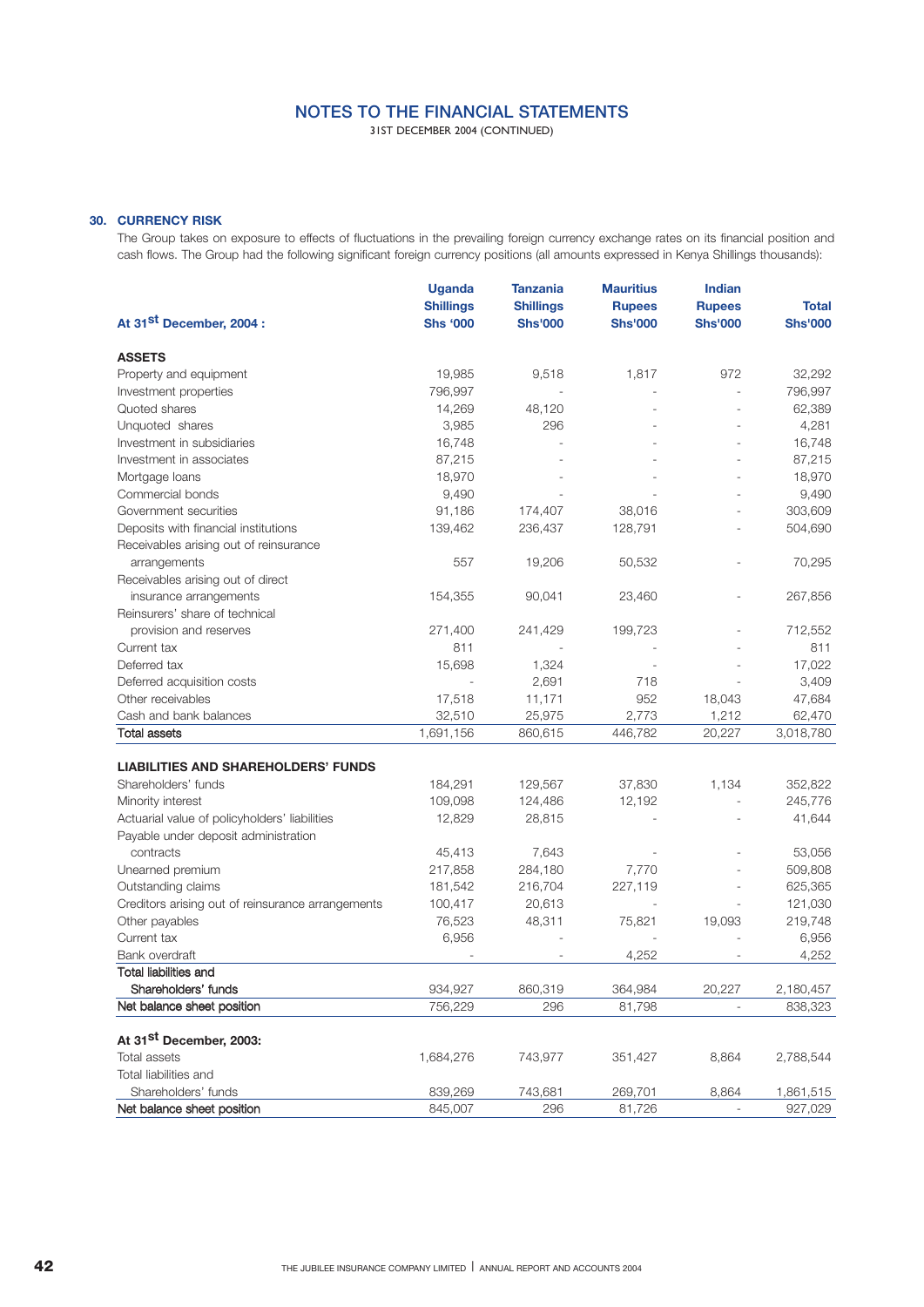## **CONSOLIDATED LONG-TERM BUSINESS REVENUE ACCOUNT**

FOR THE YEAR ENDED 31ST DECEMBER 2004

|                                               | <b>Superannuation</b> |                 |                |                |                |  |  |
|-----------------------------------------------|-----------------------|-----------------|----------------|----------------|----------------|--|--|
|                                               |                       |                 |                |                |                |  |  |
|                                               | <b>Ordinary</b>       | <b>Benefits</b> | Super-         | 2004           | 2003           |  |  |
|                                               | Life                  | <b>Fund</b>     | annuation      | <b>Total</b>   | <b>Total</b>   |  |  |
| <b>Class of Insurance Business</b>            | <b>Shs'000</b>        | <b>Shs'000</b>  | <b>Shs'000</b> | <b>Shs'000</b> | <b>Shs'000</b> |  |  |
| Gross premium written                         | 210,326               | 423,262         | 331,125        | 964,713        | 671,118        |  |  |
| Schemes transferred                           |                       | 41,893          |                | 41,893         | 15,382         |  |  |
| Total                                         | 210,326               | 465,155         | 331,125        | 1,006,606      | 686,500        |  |  |
| Reinsurance ceded                             | (3,600)               |                 | (48, 193)      | (51, 793)      | (36, 745)      |  |  |
| Net premium written and deposit               |                       |                 |                |                |                |  |  |
| administration inflows                        | 206,726               | 465,155         | 282,932        | 954,813        | 649,755        |  |  |
| Policyowners' benefits:                       |                       |                 |                |                |                |  |  |
| Claims incurred                               | 109,066               |                 | 12,848         | 121,914        | 112,373        |  |  |
| Surrenders and annuities paid                 | 38,267                | 220,304         | 29,714         | 288,285        | 233,897        |  |  |
| Total claims, surrenders and annuities paid   | 147,333               | 220,304         | 42,562         | 410,199        | 346,270        |  |  |
| Commissions (net)                             | 22,688                | 3,918           | (3, 103)       | 23,503         | 20,395         |  |  |
| Expenses of management                        | 131,589               | 38,050          | 51,619         | 221,258        | 199,648        |  |  |
| Total expenses                                | 154,277               | 41,968          | 48,516         | 244,761        | 220,043        |  |  |
| Investment income                             | 71,545                | 175,743         | 32,627         | 279,915        | 327,632        |  |  |
| Increase in funds                             | (23, 339)             | 378,626         | 224,481        | 579,768        | 411,074        |  |  |
| Share of result of associates before tax      | 21,121                |                 | 23,145         | 44,266         | 40,043         |  |  |
| Increase in share of revaluation              |                       |                 |                |                |                |  |  |
| surplus of associates                         | 6,348                 |                 |                | 6,348          | 18,247         |  |  |
| Fair value gains on quoted shares             | 71,791                |                 | 67,499         | 139,290        | 48             |  |  |
| Fair value gains on unquoted shares           |                       | 37,536          | 37,536         | 75,072         | 76,035         |  |  |
| Transfer to profit and loss account           | (35,310)              | (5,591)         | (17,949)       | (58, 850)      | (40,060)       |  |  |
| Tax - current year                            | (6,366)               | (1, 912)        |                | (8,278)        | (7,270)        |  |  |
| Movement in funds                             | 34,245                | 408,659         | 334,712        | 777,616        | 498,117        |  |  |
| Funds at start of year (as previously         |                       |                 |                |                |                |  |  |
| reported)                                     | 1,008,883             | 1,827,869       | 473,573        | 3,310,325      | 2,738,917      |  |  |
| Reclassification of leasehold land-Company    |                       |                 |                |                | 59,436         |  |  |
| Reclassification of leasehold land-associates |                       |                 |                |                | 19,248         |  |  |
| Deferred tax on fair value gains of           |                       |                 |                |                |                |  |  |
| investment properties-associates              |                       |                 |                |                | (5,393)        |  |  |
| Prior year tax paid under amnesty             |                       | (11, 511)       |                | (11, 511)      |                |  |  |
| As restated                                   | 1,008,883             | 1,816,358       | 473,573        | 3,298,814      | 2,812,208      |  |  |
| Translation gain/(loss)                       | (174)                 | 3,721           | 528            | 4,075          |                |  |  |
| Funds at end of year                          | 1,042,954             | 2,228,738       | 808,813        | 4,080,505      | 3,310,325      |  |  |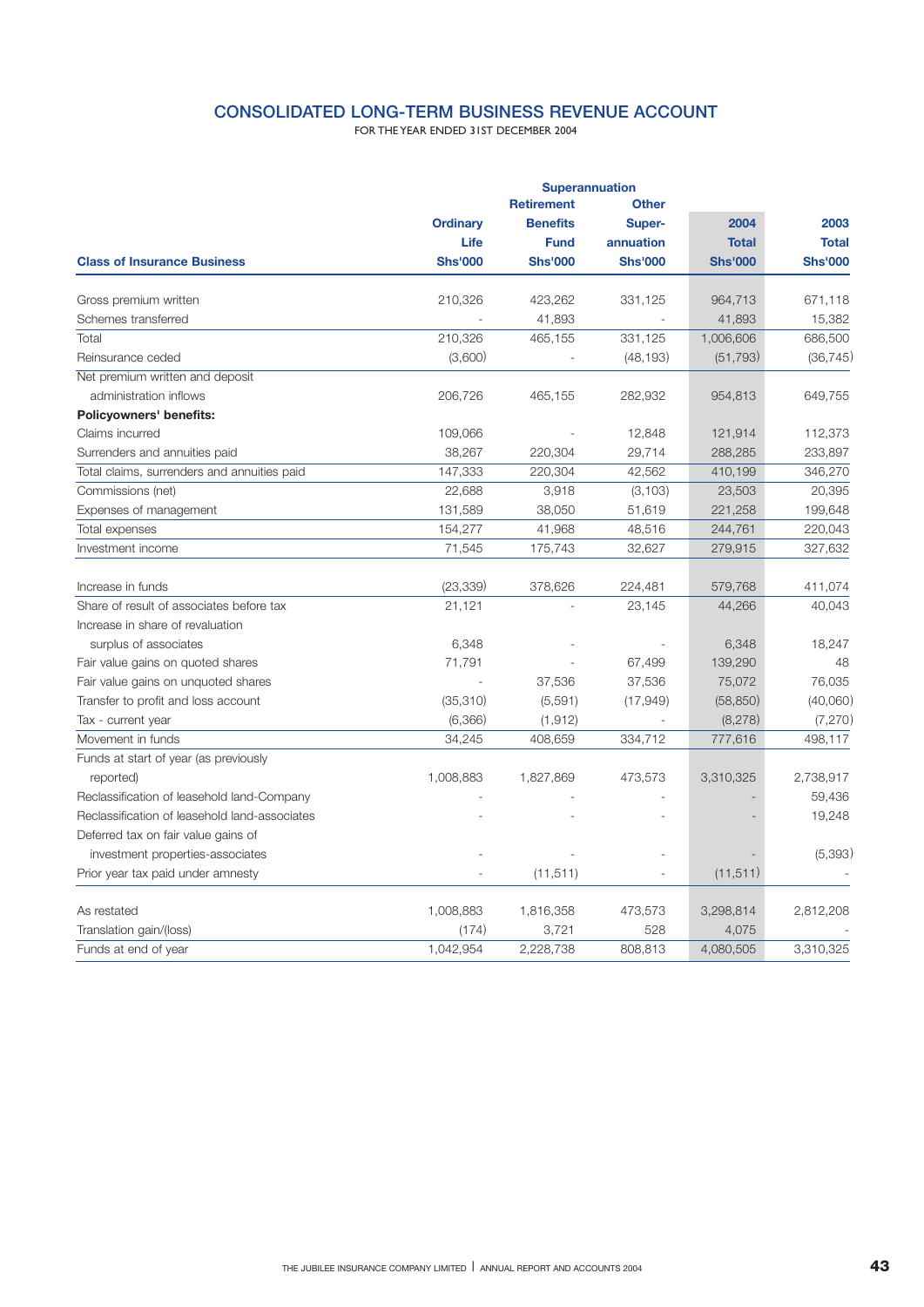## **CONSOLIDATED SHORT-TERM BUSINESS REVENUE ACCOUNT**

FOR THE YEAR ENDED 31ST DECEMBER 2004

|                                          |                    | Fire-           | Fire-             |                  |                |
|------------------------------------------|--------------------|-----------------|-------------------|------------------|----------------|
| <b>Class of Insurance Business</b>       | <b>Engineering</b> | <b>Domestic</b> | <b>Industrial</b> | <b>Liability</b> | <b>Marine</b>  |
|                                          | <b>Shs'000</b>     | <b>Shs'000</b>  | <b>Shs'000</b>    | <b>Shs'000</b>   | <b>Shs'000</b> |
| Gross premium written                    | 83,137             | 32,324          | 380,165           | 24,985           | 149,231        |
| Gross unearned premium brought forward   | 13,355             | 11,845          | 163,016           | 9,889            | 53,370         |
| Gross unearned premium carried forward   | 27,342             | 17,575          | 177,198           | 12,048           | 77,861         |
| Gross earned premium                     | 69,150             | 26,594          | 365,983           | 22,826           | 124,740        |
| Reinsurance ceded                        | 67,632             | 15,476          | 312,703           | 14,428           | 91,054         |
| Unearned premium on reinsurance          |                    |                 |                   |                  |                |
| ceded brought forward                    | 8,655              | 1,572           | 115,891           | 6,349            | 27,653         |
| Unearned premium on reinsurance          |                    |                 |                   |                  |                |
| ceded carried forward                    | 21,716             | 6,342           | 133,902           | 8,696            | 45,859         |
| Net earned premium                       | 14,579             | 15,888          | 71,291            | 10,745           | 51,892         |
| Gross claims paid                        | 9,035              | 3,089           | 124,417           | 4,327            | 44,752         |
| Gross outstanding claims carried forward | 14,156             | 7,484           | 330,417           | 35,387           | 37,886         |
| Gross outstanding claims brought forward | 14,738             | 2,668           | 44,073            | 31,773           | 49,108         |
| Gross incurred claims                    | 8,453              | 7,905           | 410,761           | 7,941            | 33,530         |
| Reinsurance recovery on:                 |                    |                 |                   |                  |                |
| Claims paid                              | 9,759              | 14              | 95,626            | 623              | 19,511         |
| Outstanding claims carried forward       | 7,043              | 3,120           | 255,305           | 7,977            | 16,034         |
| Outstanding claims brought forward       | 10,852             | 52              | 19,140            | 9,123            | 28,361         |
| Reinsurance claims recovered/recoverable | 5,950              | 3,082           | 331,791           | (523)            | 7,184          |
| Net incurred claims                      | 2,503              | 4,823           | 78,970            | 8,464            | 26,346         |
| Commission on gross premium              | 10,014             | 4,130           | 47,228            | 2,033            | 21,759         |
| Commission on reinsurance ceded          | 15,662             | 1,670           | 45,251            | 1,534            | 25,892         |
| Expenses of management                   | 11,727             | 6,409           | 61,292            | 5,572            | 30,844         |
| Total expenses                           | 6,079              | 8,869           | 63,269            | 6,071            | 26,711         |
| Underwriting profit/(loss)               | 5,997              | 2,196           | (70, 948)         | (3,790)          | (1, 165)       |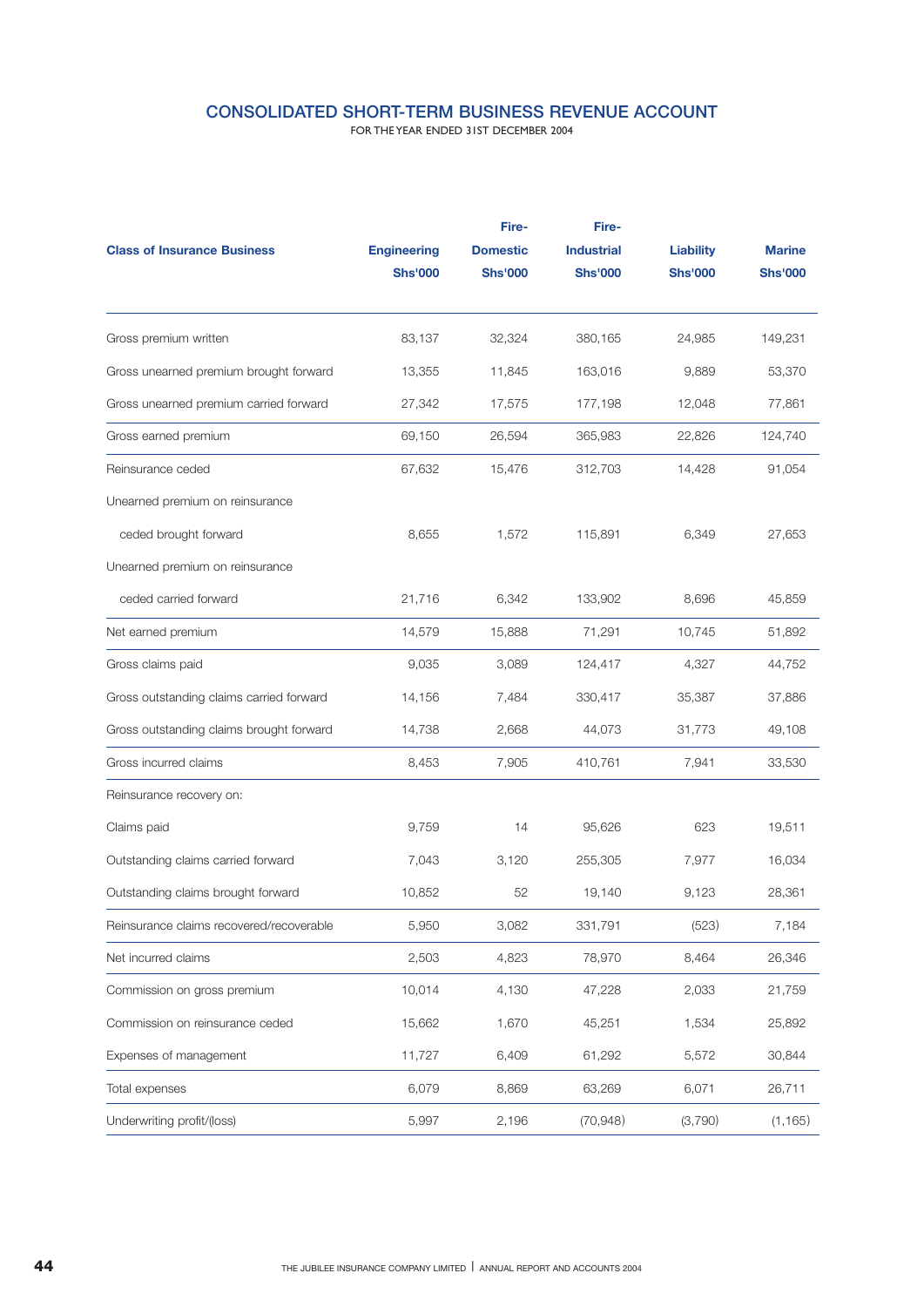## **CONSOLIDATED SHORT-TERM BUSINESS REVENUE ACCOUNT**

FOR THE YEAR ENDED 31ST DECEMBER 2004 (CONTINUED)

|                | <b>Personal</b> |                | <b>Workmen's Com-</b> | Misce-          | 2004           | 2003           |
|----------------|-----------------|----------------|-----------------------|-----------------|----------------|----------------|
| <b>Motor</b>   | <b>Accident</b> | <b>Theft</b>   | pensation             | <b>Ilaneous</b> | <b>Total</b>   | <b>Total</b>   |
| <b>Shs'000</b> | <b>Shs'000</b>  | <b>Shs'000</b> | <b>Shs'000</b>        | <b>Shs'000</b>  | <b>Shs'000</b> | <b>Shs'000</b> |
| 726,773        | 252,757         | 91,977         | 85,565                | 183,449         | 2,010,363      | 1,749,397      |
| 310,065        | 29,276          | 26,112         | 22,941                | 62,075          | 701,944        | 760,716        |
| 437,200        | 50,501          | 32,347         | 30,608                | 92,980          | 955,660        | 701,944        |
| 599,638        | 231,532         | 85,742         | 77,898                | 152,544         | 1,756,647      | 1,808,169      |
| 48,786         | 22,400          | 51,817         | 30,285                | 63,684          | 718,265        | 614,925        |
| 2,545          | 3,511           | 15,149         | 7,297                 | 16,630          | 205,252        | 347,105        |
| 114,815        | 7,075           | 14,938         | 12,572                | 36,208          | 402,123        | 205,252        |
| 663,122        | 212,696         | 33,714         | 52,888                | 108,438         | 1,235,253      | 1,051,391      |
| 283,799        | 143,362         | 33,269         | 32,130                | 60,672          | 738,852        | 769,066        |
| 654,143        | 52,046          | 50,066         | 145,354               | 160,705         | 1,487,644      | 1,052,701      |
| 574,666        | 38,371          | 36,031         | 136,289               | 124,984         | 1,052,701      | 1,043,386      |
| 363,276        | 157,037         | 47,304         | 41,195                | 96,393          | 1,173,795      | 778,381        |
| 31,733         | 2,118           | 19,850         | 7,661                 | 19,185          | 206,080        | 231,053        |
| 91,636         | 8,042           | 15,144         | 11,418                | 80,278          | 495,997        | 303,866        |
| 139,315        | 1,251           | 12,767         | 15,567                | 67,438          | 303,866        | 325,913        |
| (15,946)       | 8,909           | 22,227         | 3,512                 | 32,025          | 398,211        | 209,006        |
| 379,222        | 148,128         | 25,077         | 37,683                | 64,368          | 775,584        | 569,375        |
| 80,462         | 12,448          | 7,057          | 9,659                 | 37,688          | 232,478        | 274,468        |
| 16,276         | 4,242           | 10,101         | 5,361                 | 35,913          | 161,902        | 216,124        |
| 161,923        | 59,211          | 18,352         | 18,648                | 32,942          | 406,920        | 390,136        |
| 226,109        | 67,417          | 15,308         | 22,946                | 34,717          | 477,496        | 448,480        |
| 57,791         | (2,849)         | (6,671)        | (7, 741)              | 9,353           | (17, 827)      | 33,536         |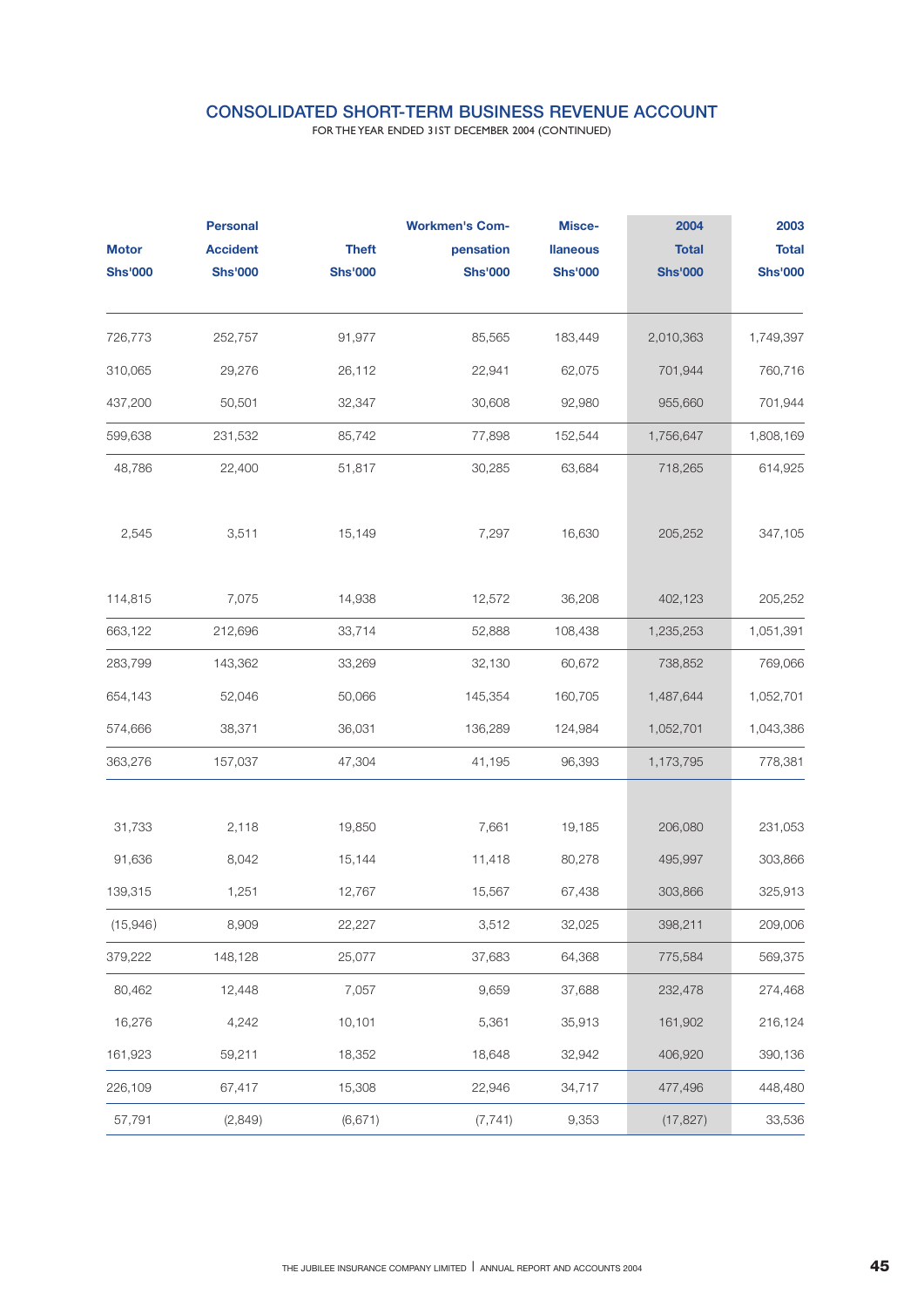## **GROUP FINANCIAL HIGHLIGHTS**

**(Shs million)**









 $\mathcal{C}$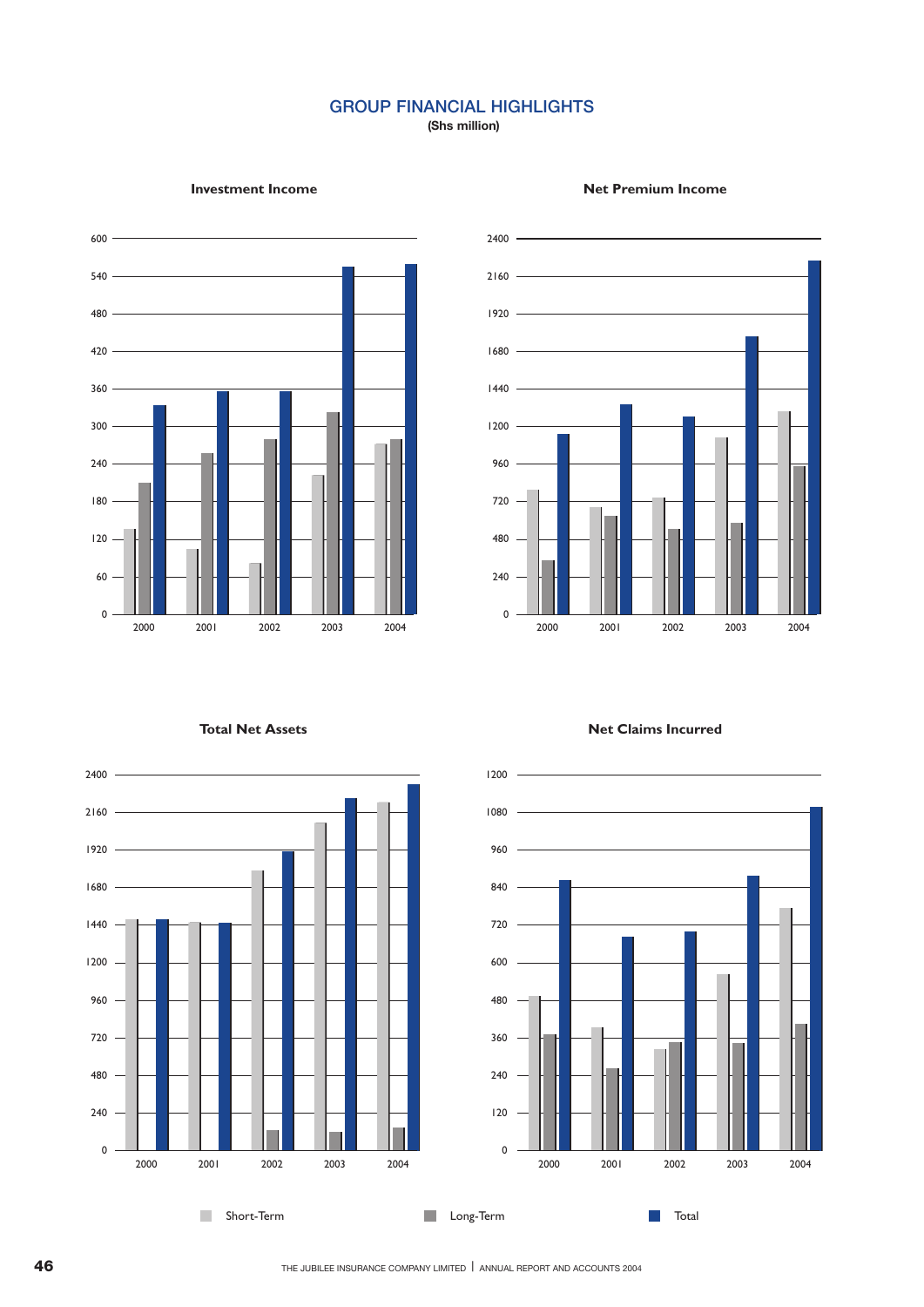## **GROUP REVIEW - TEN YEARS**

|                                                    | 2004                     | 2003  | 2002  | 2001  | 2000               | 1999                     | 1998  | 1997                     | 1996    | 1995  |
|----------------------------------------------------|--------------------------|-------|-------|-------|--------------------|--------------------------|-------|--------------------------|---------|-------|
|                                                    |                          |       |       |       | <b>Shs million</b> |                          |       |                          |         |       |
| Shareholders' Funds                                | 2,094                    | 2,029 | 1,711 | 1,555 | 1,619              | 1,809                    | 1,804 | 1,374                    | 1,189   | 1,141 |
| Share Capital                                      | 180                      | 180   | 180   | 180   | 180                | 180                      | 180   | 150                      | 150     | 125   |
| Long-Term Business Funds                           | 4,081                    | 3,310 | 2,812 | 2,474 | 2,018              | 2,117                    | 2,043 | 1,839                    | 1,461   | 1,225 |
| <b>Total Assets</b>                                | 9,724                    | 8,406 | 6,629 | 5,649 | 5,201              | 5,308                    | 5,020 | 4,390                    | 3,523   | 3,123 |
| Total Investment Income                            | 558                      | 552   | 359   | 359   | 355                | 418                      | 492   | 415                      | 302     | 226   |
| Profit Before Tax                                  | 359                      | 313   | 213   | 170   | 117                | 139                      | 206   | 192                      | 163     | 126   |
| Profit Attributable to Shareholders                | 241                      | 213   | 164   | 121   | 78                 | 94                       | 144   | 134                      | 94      | 81    |
| Dividends to Shareholders                          | 90                       | 81    | 63    | 63    | 63                 | 63                       | 63    | 53                       | $53***$ | 44    |
| Dividend Cover Ratio                               | 2.68                     | 2.63  | 2.61  | 1.92  | 1.24               | 1.50                     | 2.28  | 2.56                     | 1.57    | 1.86  |
| Bonus Issue                                        | $\overline{\phantom{a}}$ |       |       |       |                    | $\overline{\phantom{a}}$ | 1:5   | $\overline{\phantom{a}}$ | 1:5     |       |
| ∗<br>Earnings Per Share (Shs)<br>(par value Shs 5) | 6.68                     | 5.91  | 4.57  | 3.37  | 2.17               | 2.62                     | 4.00  | 3.73                     | 2.62    | 2.26  |

Earnings per share has been calculated on 36 million shares for all the years. \*

Does not include the special additional dividend of Shs 7.5 million in commemoration \*\* of the Company's 60th anniversary.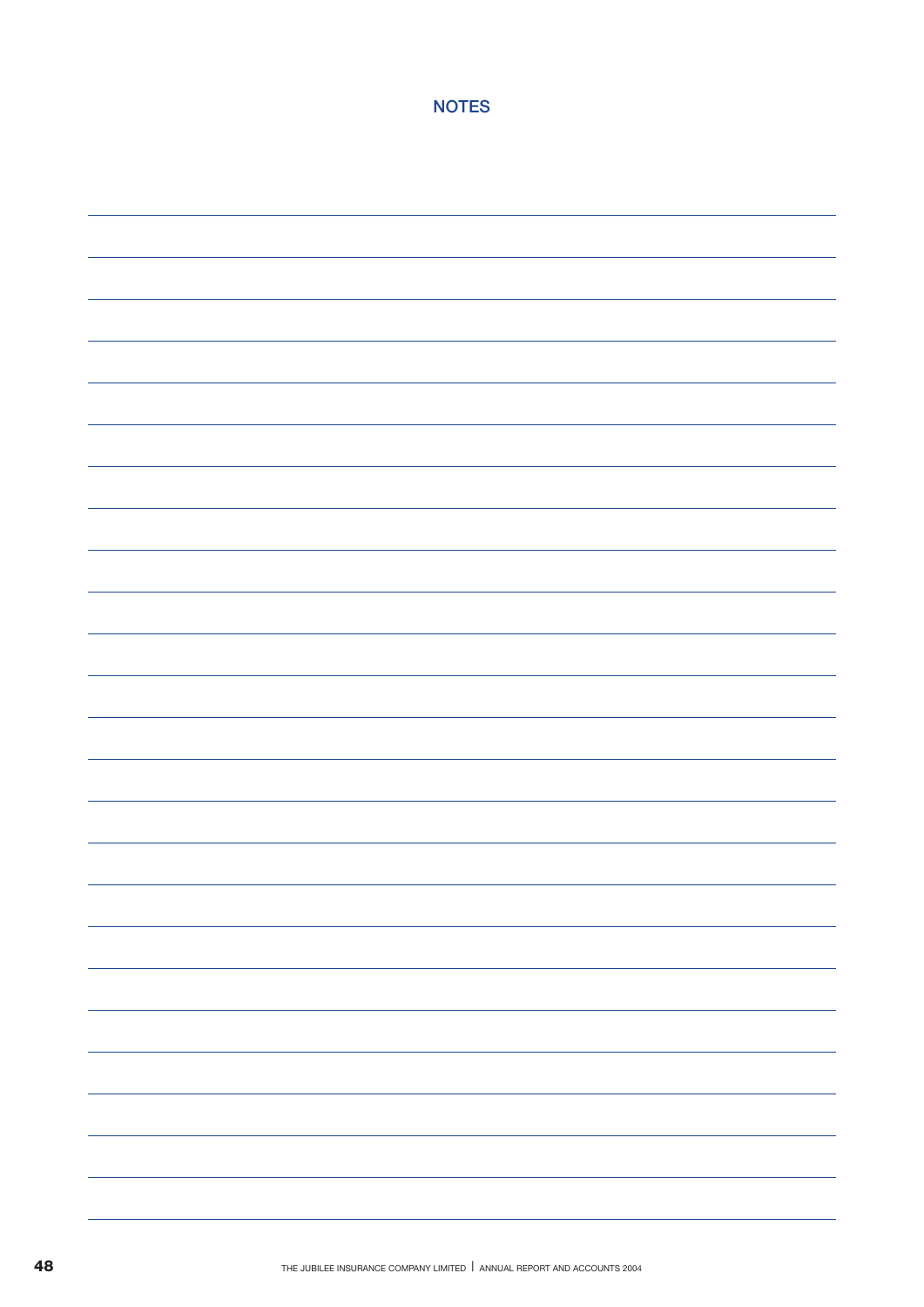## **PROXY FORM**



## **The Jubilee Insurance Company Limited**

INCORPORATED IN KENYA. ESTABLISHED 1937

| I/We <u>example and the second contract of the second contract of the second contract of the second contract of the second contract of the second contract of the second contract of the second contract of the second contract </u>               |
|----------------------------------------------------------------------------------------------------------------------------------------------------------------------------------------------------------------------------------------------------|
|                                                                                                                                                                                                                                                    |
| being a member/members of The Jubilee Insurance Company Limited, hereby appoint ____________________                                                                                                                                               |
|                                                                                                                                                                                                                                                    |
|                                                                                                                                                                                                                                                    |
|                                                                                                                                                                                                                                                    |
| and failing him, the Chairman of the meeting as my/our proxy to vote for me/us and on my/our behalf at the Annual General<br>Meeting of the Company to be held on Tuesday 21 <sup>st</sup> June, 2005 at 10.30 a.m and at any adjournment thereof. |
|                                                                                                                                                                                                                                                    |
|                                                                                                                                                                                                                                                    |

As witnessed my/our hand this **2005.** day of 2005.

**Member**

## **Important Notes:**

- 1. If you are unable to attend this meeting personally, this proxy form should be completed and returned to The Company Secretary, P.O. Box 30376, 00100 - GPO, Nairobi,Kenya so as to reach not later than 48 hours before the time appointed for holding the meeting.
- 2. A person appointed to act as a proxy need not be a member of the Company.
- 3. If the appointer is a Corporation this proxy form must be executed under seal or under the hand of an officer or attorney duly authorised in writing on its behalf.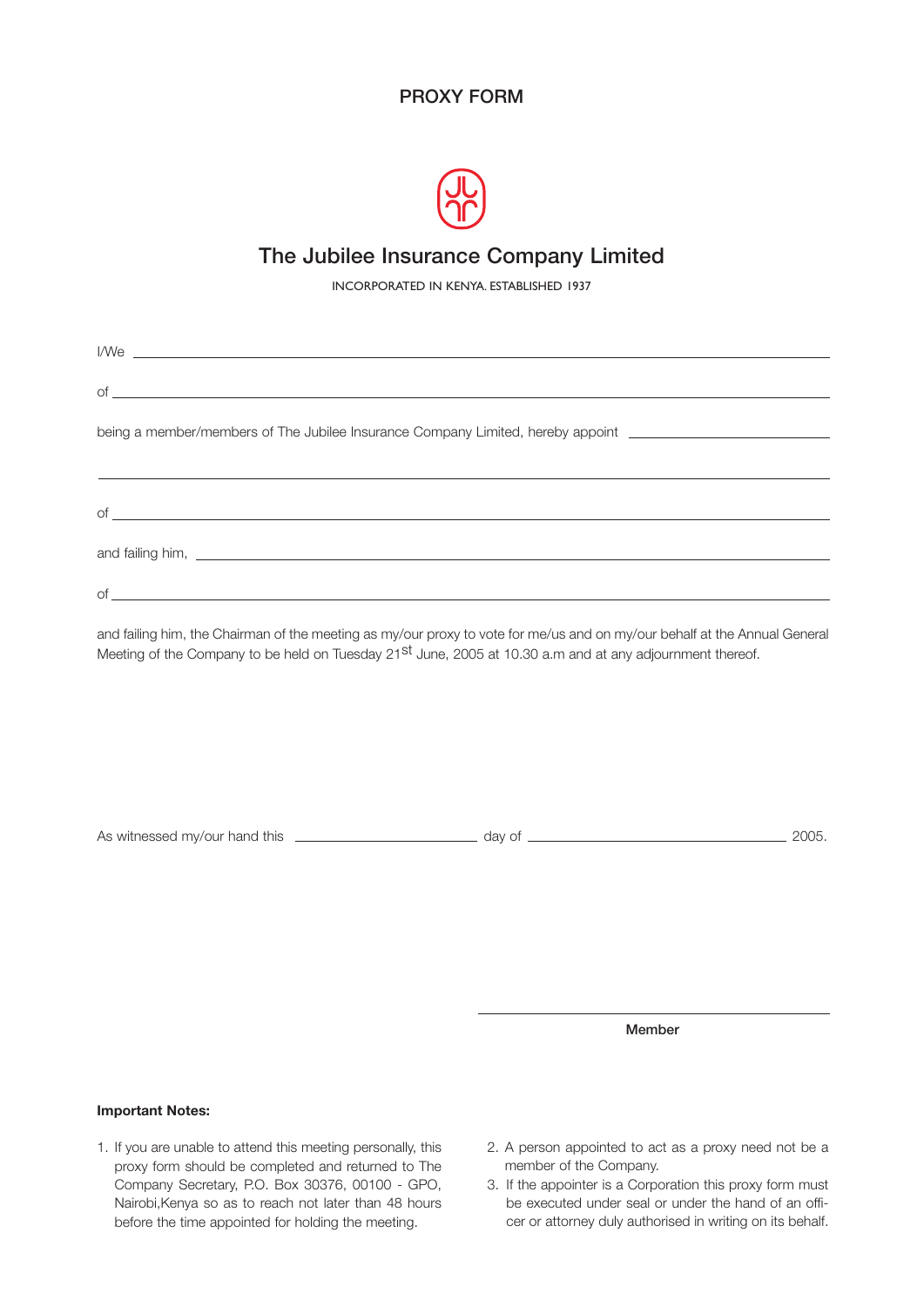